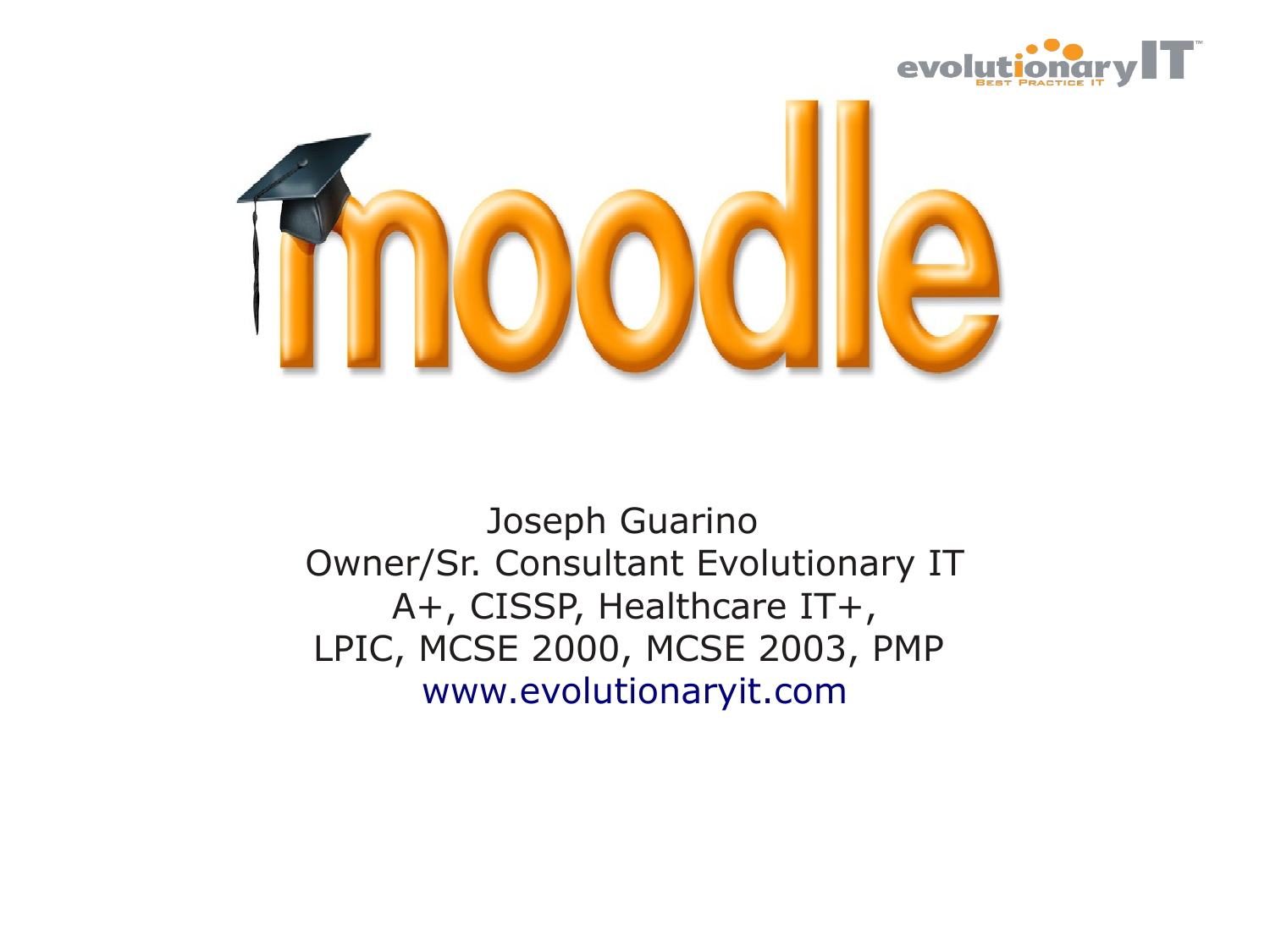

### **Objectives**

- Quick overview of Moodle and capabilities
- Why Moodle
- Basic Demo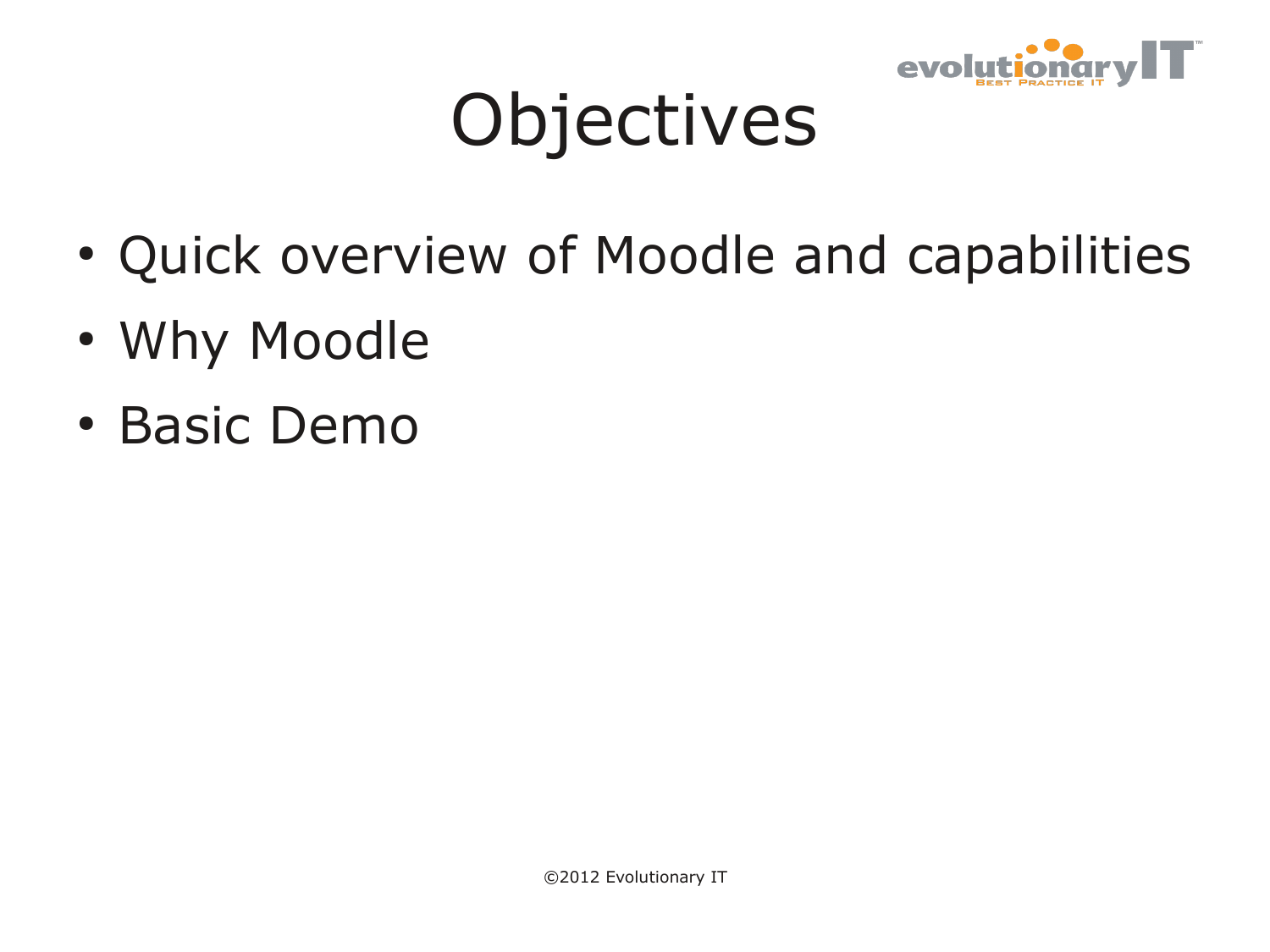

# Who is this dude?

- Joseph Guarino
- Owner/Sr. IT consultant of Evolutionary IT
- [www.evolutionaryit.com](http://www.evolutionaryit.com/)
- Teacher at Cambridge Center for Adult Education and Brookline Adult & Community Education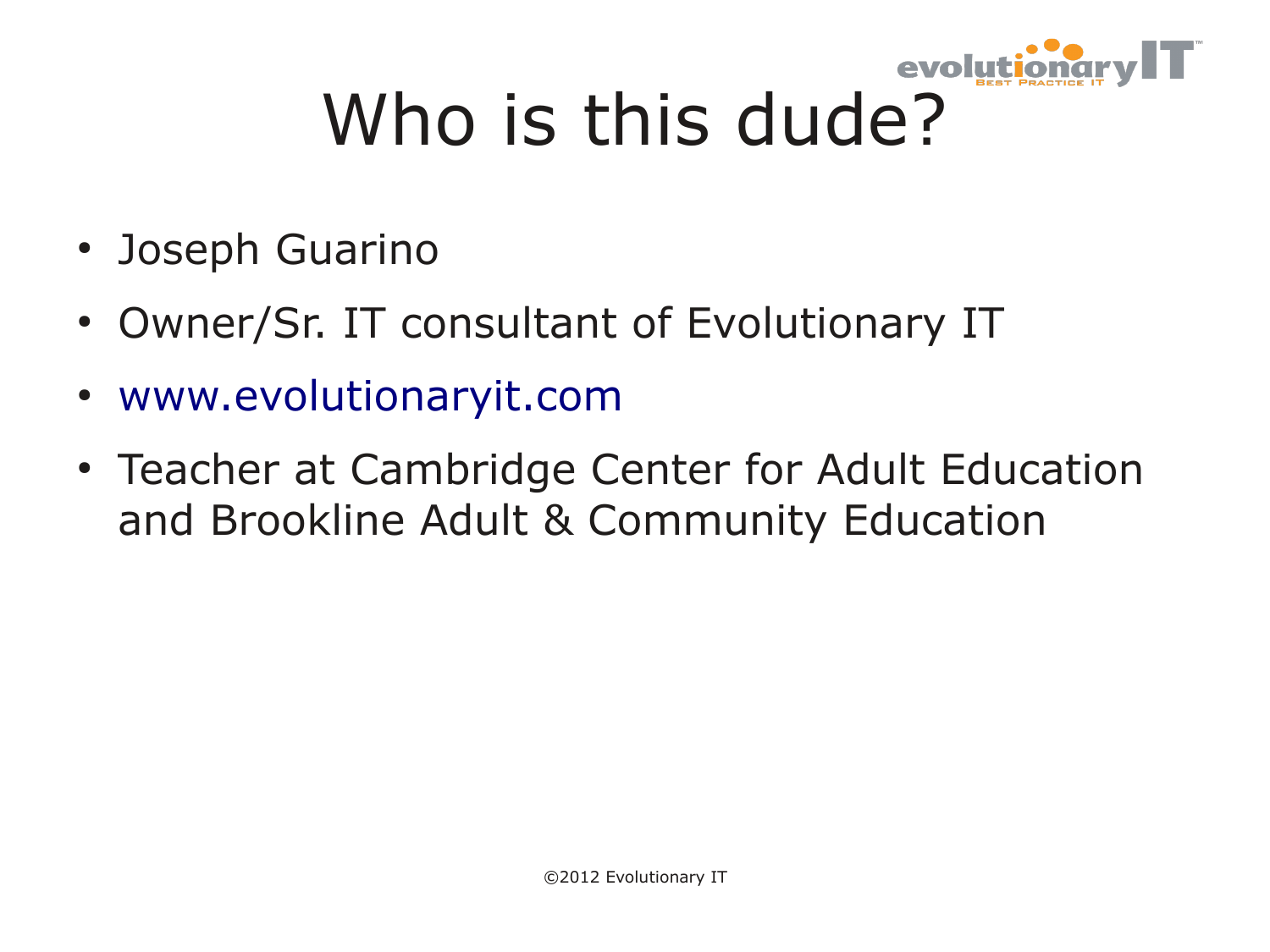

### Moodle

- FOSS e-learning, CMS (Course Management System) LMS (Learning Management System), VLE (Virtual Learning Environment) or LCMS (Learning Content Management System)
- Modular Object Oriented Dynamic Learning Environment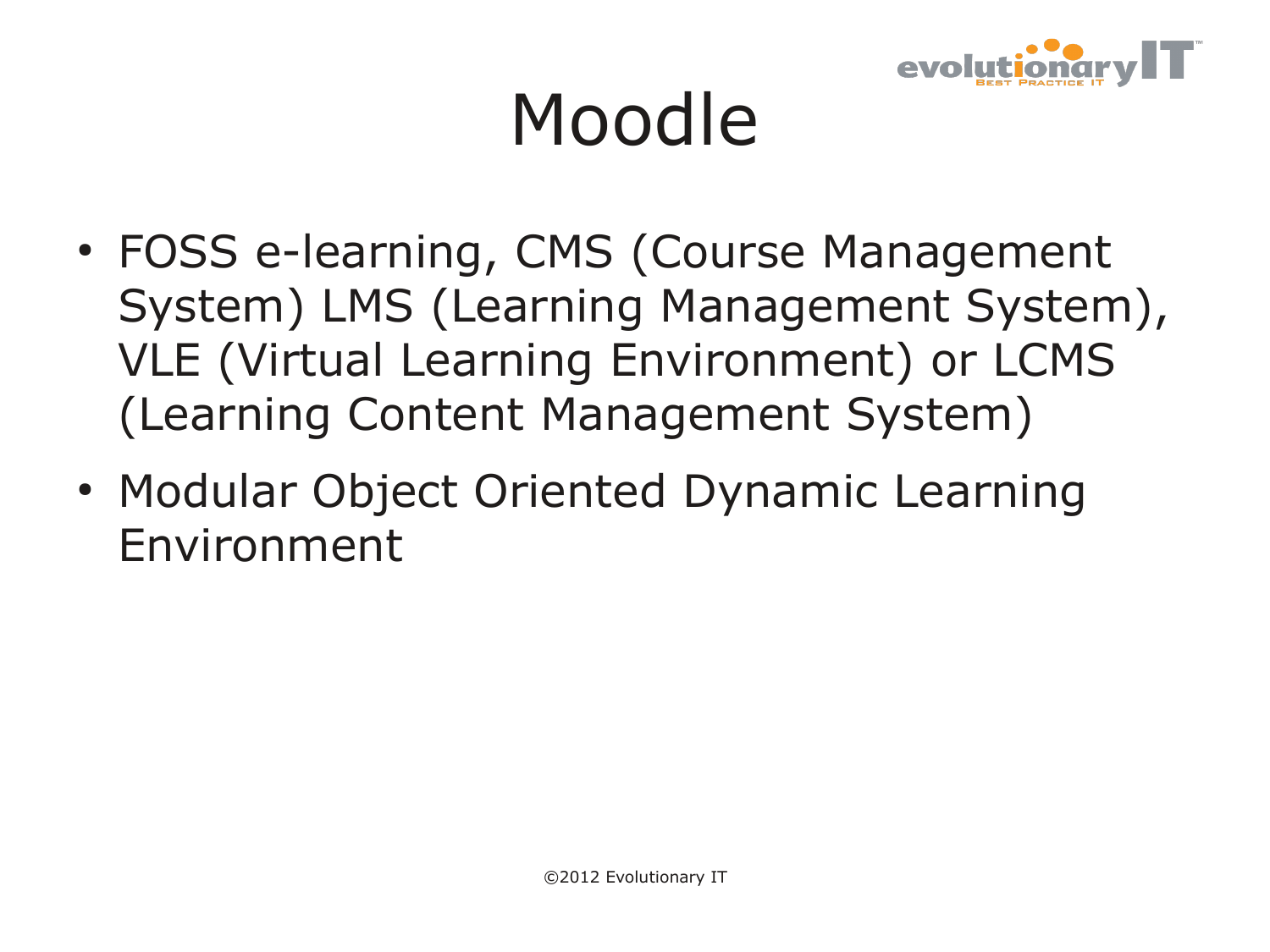

### Moodle Uses

- Education
- Training
- Development
- Business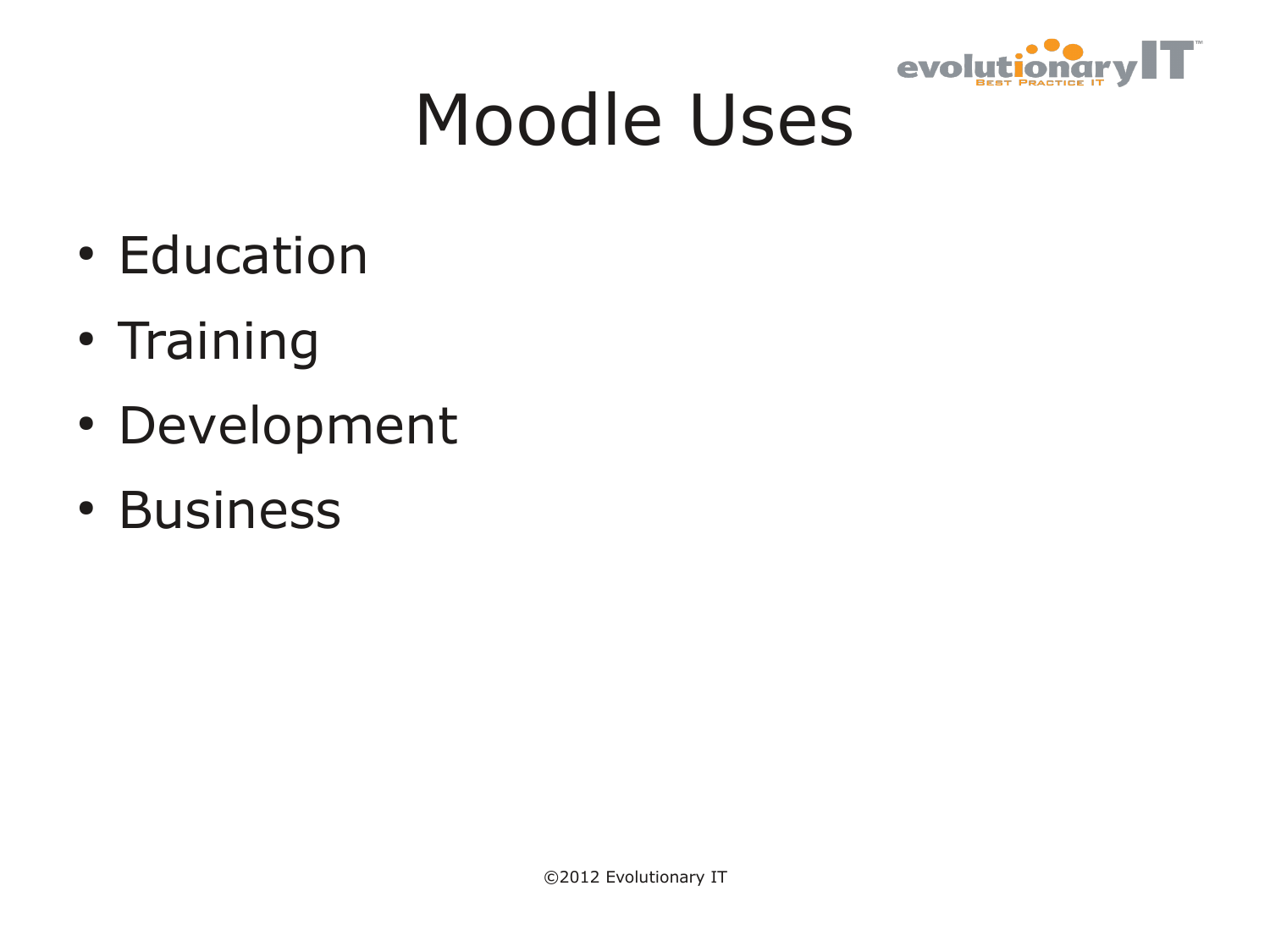

## Why is it Relevant?

- Technology can be powerful adjunct in traditional class room
- Technology can be a great cost effective replacement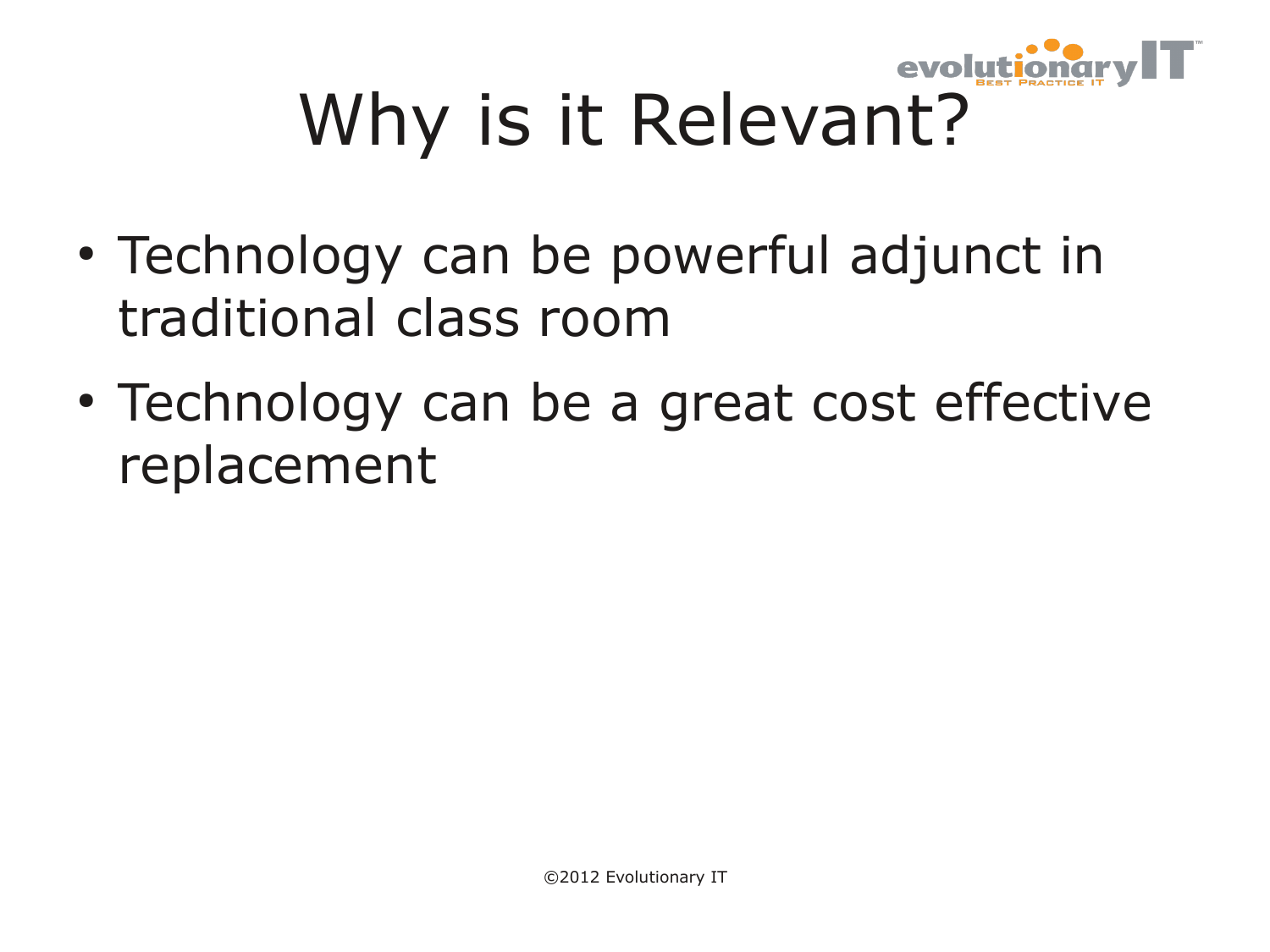

The cost of obtaining a college degree has increased by 1,120 percent over the past 35 years. That, combined with shrinking incomes, is putting college out of reach for millions of young people, said Senator Tom Harkin, an lowa Democrat, in an e-mailed statement.

#### Percent change since January 1978



Source: Bloomberg, Labor Department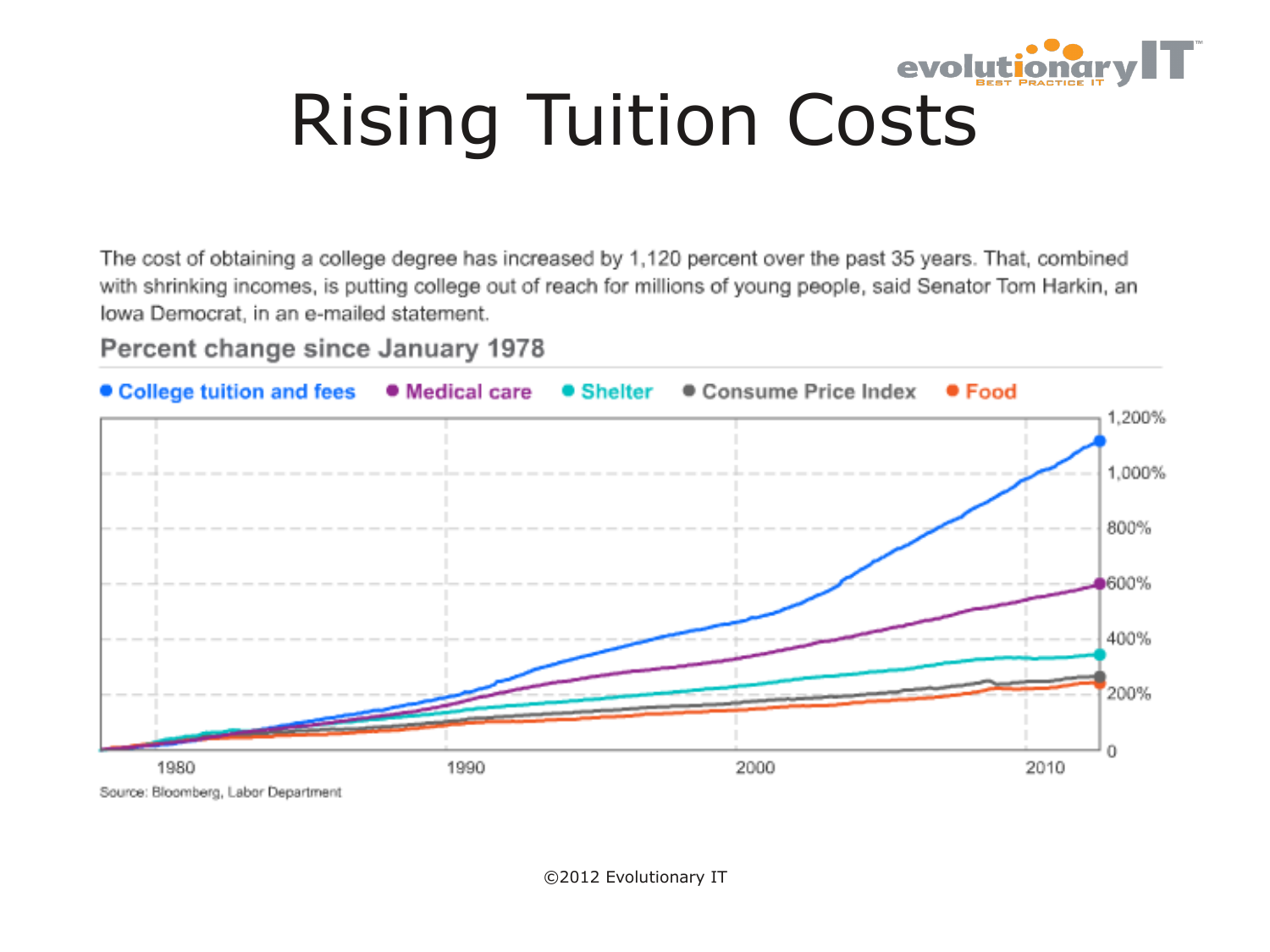

- [MIT Open Courseware](http://ocw.mit.edu/index.htm)
- [MITx](http://mitx.mit.edu/)
- [edX](https://www.edx.org/)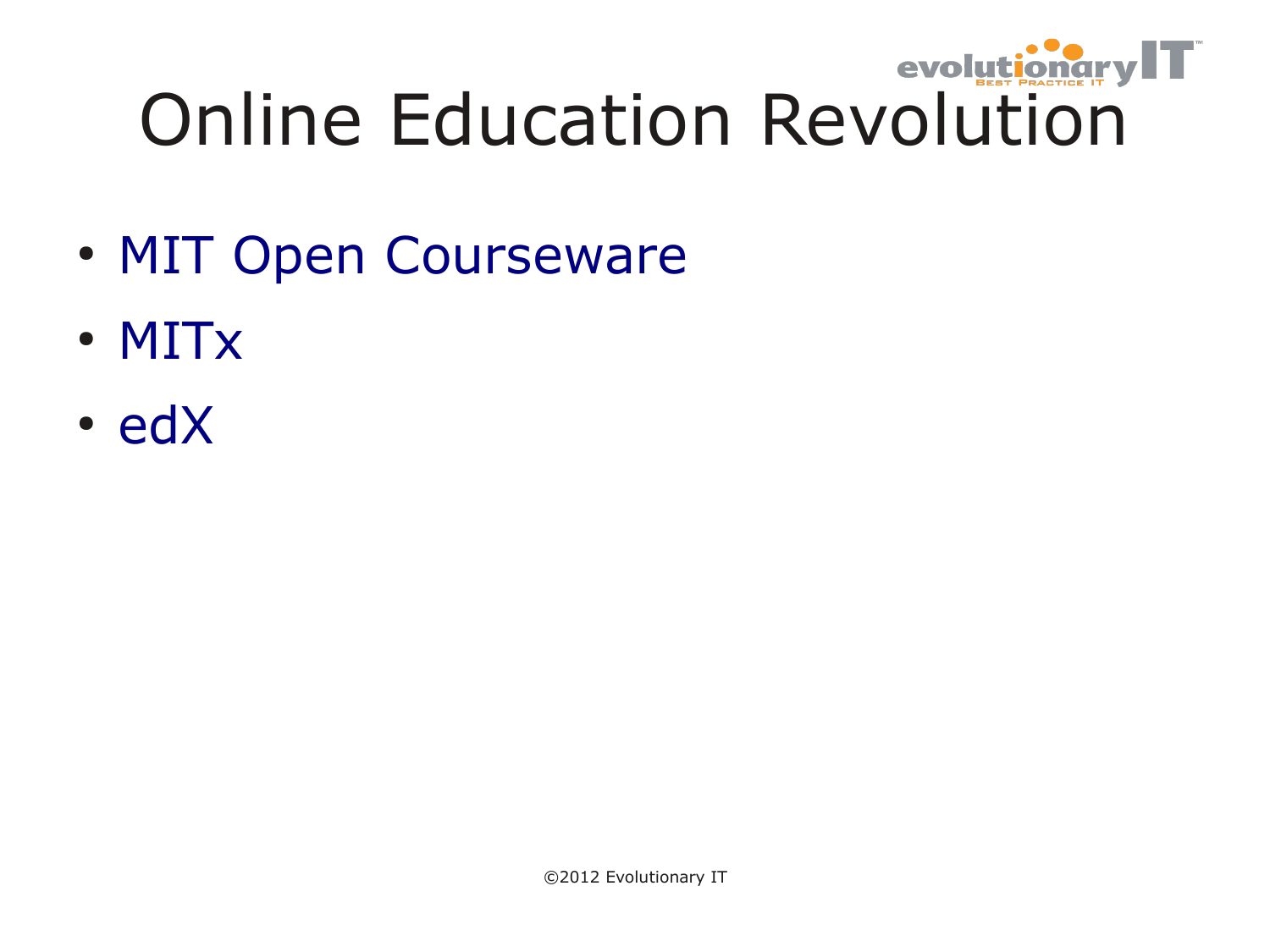

#### You Can Build Your OWN!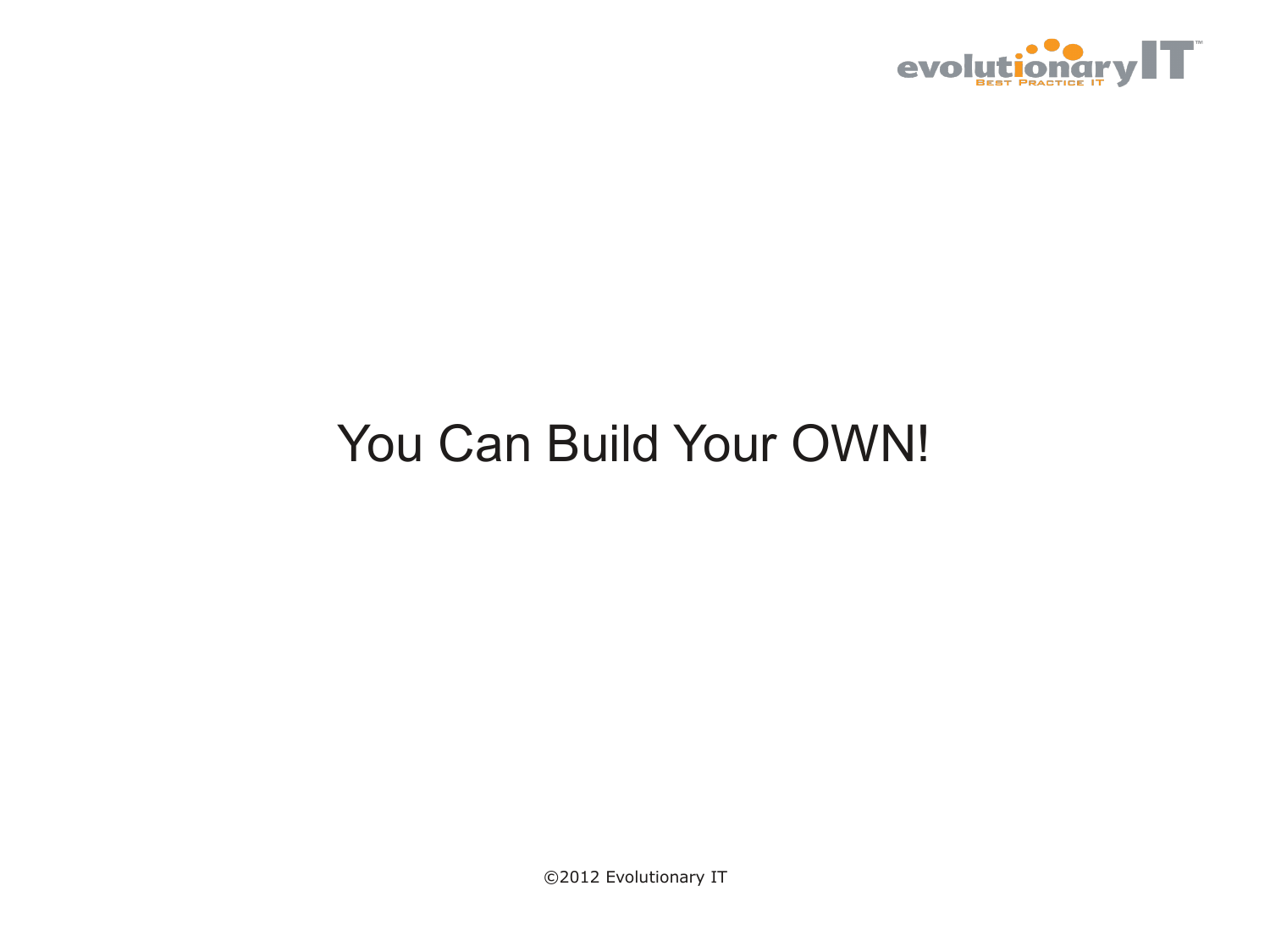

#### Moodle Background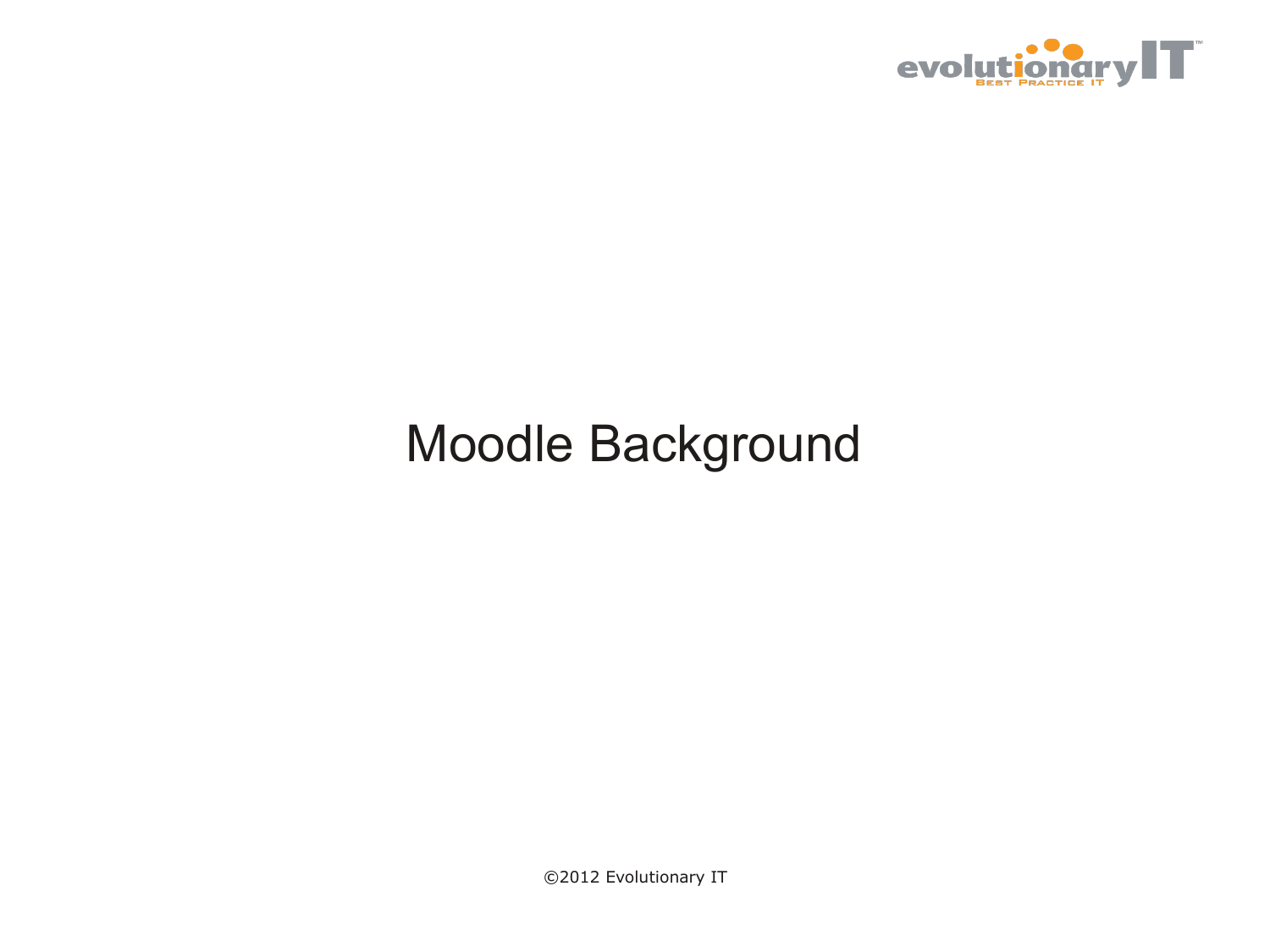

### Moodle

- Moodle Pty Ltd (Moodle HQ) company behind most of Moodle core development
- Moodle Partner Network commercial arm of project.
- Partners provide 10% of revenue as donation to Moodle core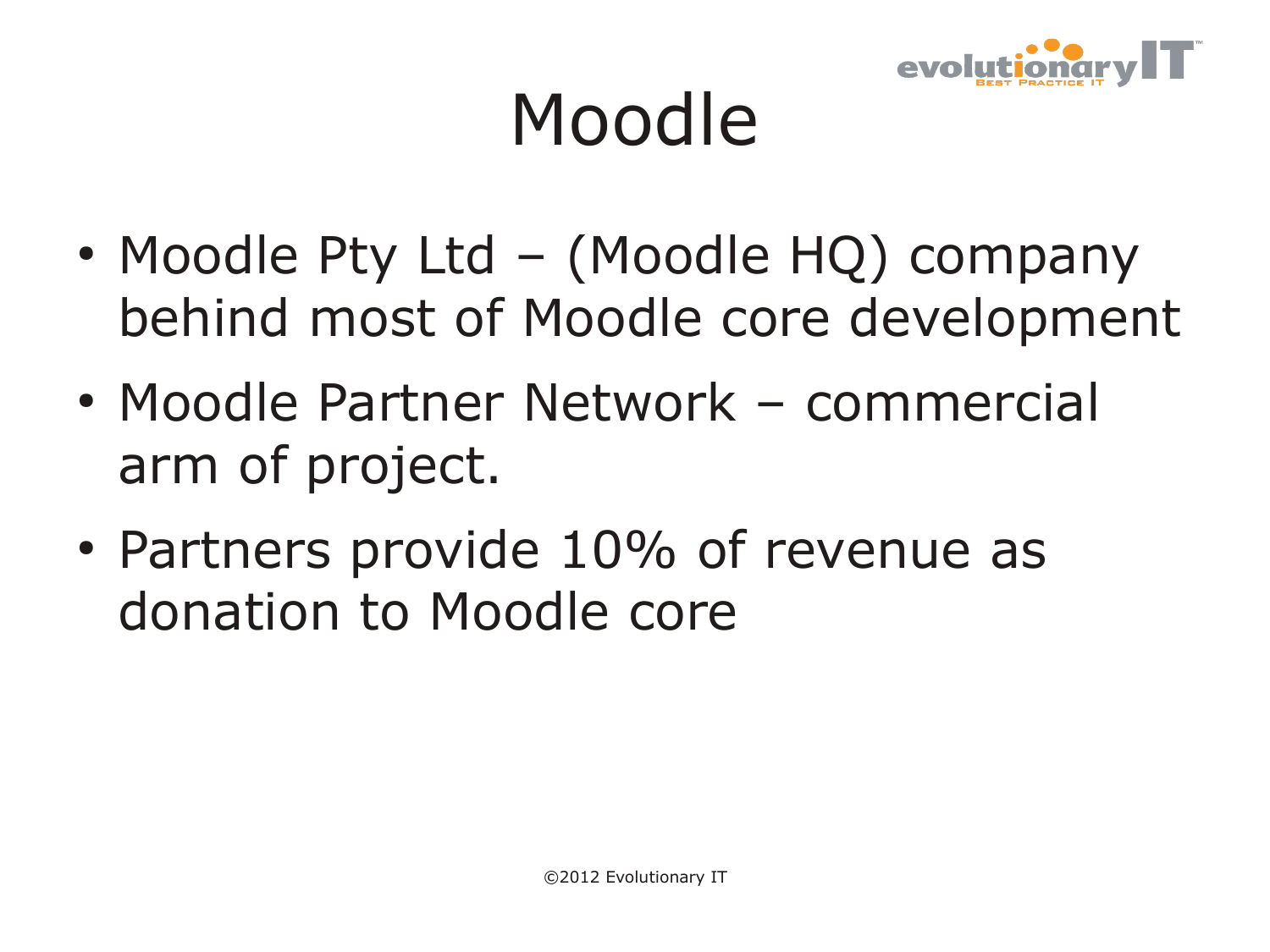

### Moodle

- Slow paced process of enjoyable tinkering, diddling, and experimenting that leads to insight, creativity and innovation.\*
- [Hacking](http://en.wikipedia.org/wiki/Hacker_(programmer_subculture)) your way to knowledge

\*Moodle for Dummies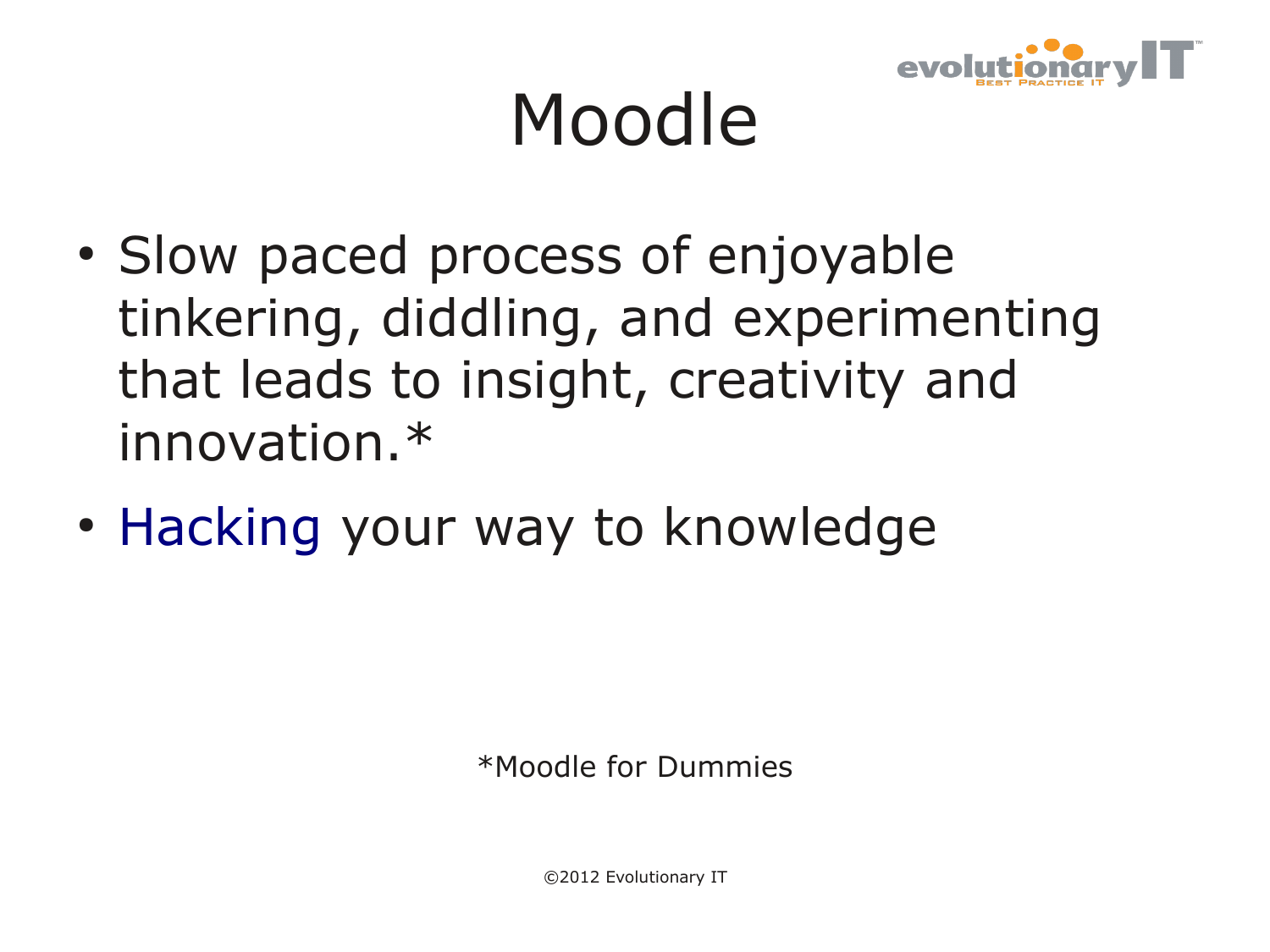

#### Hacker

- Some who enjoys learning or exploring knowledge to gain wisdom
- $\cdot$  != cracker, cybercriminal or black hat
- Thanks media!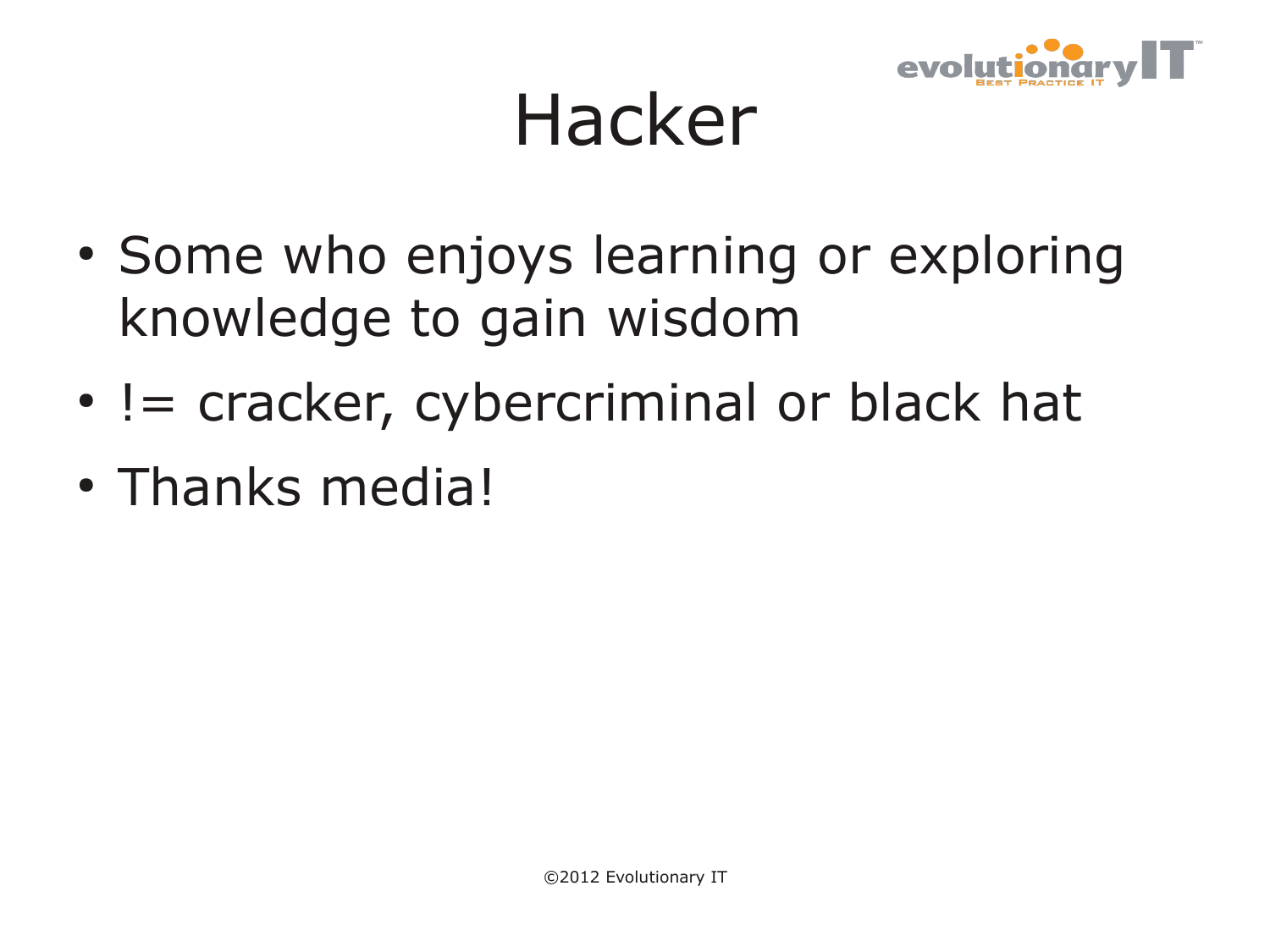

## Moodle Philosophy

- Social constructionist methodology
- Learners (not just teachers) can contribute to teaching
- Learning can and should be collaborative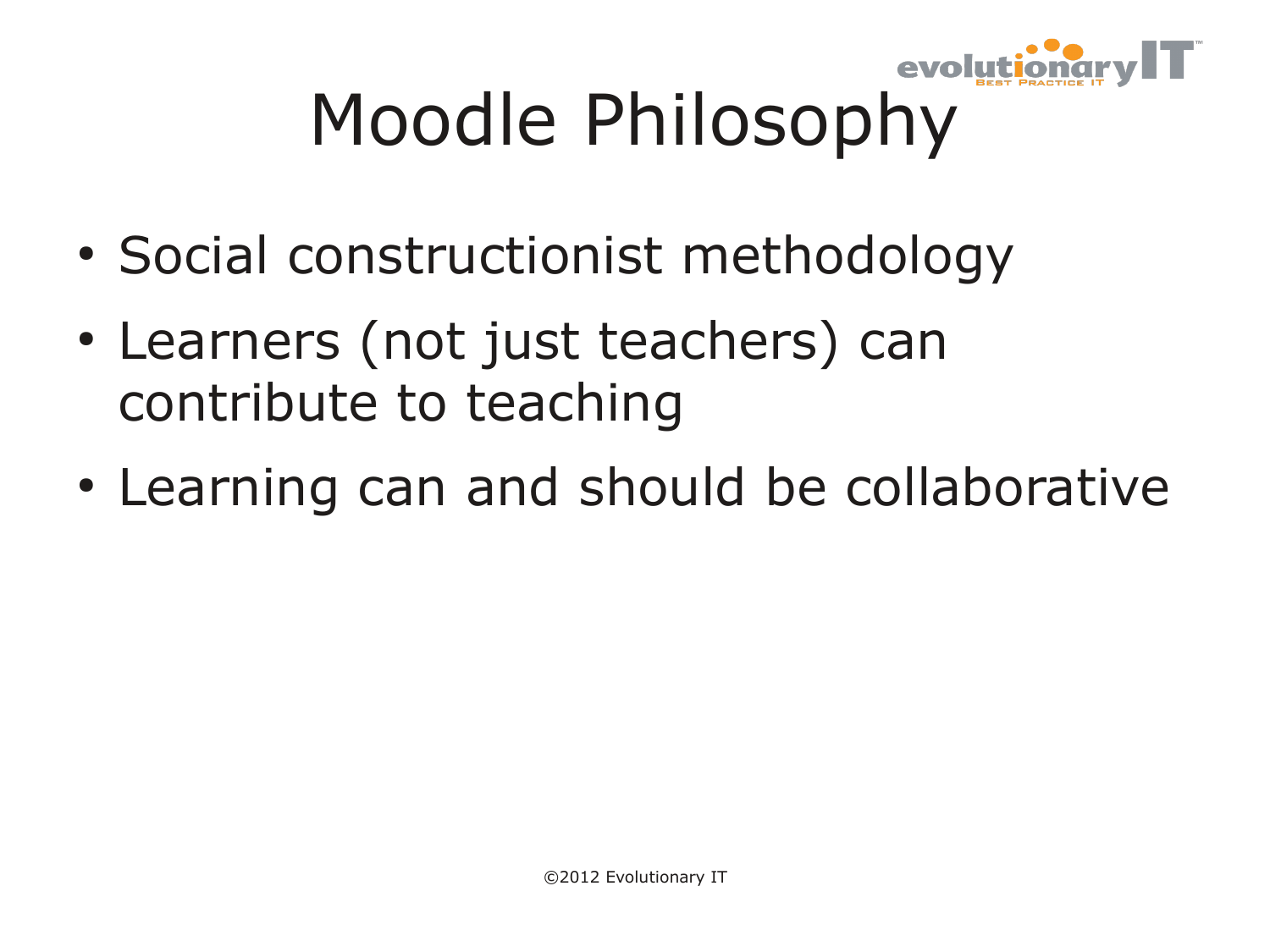

### Moodle

- GNU GPL & community driven
- PHP
- $\cdot$  Huge user community >1 million
- Engaged, global developer community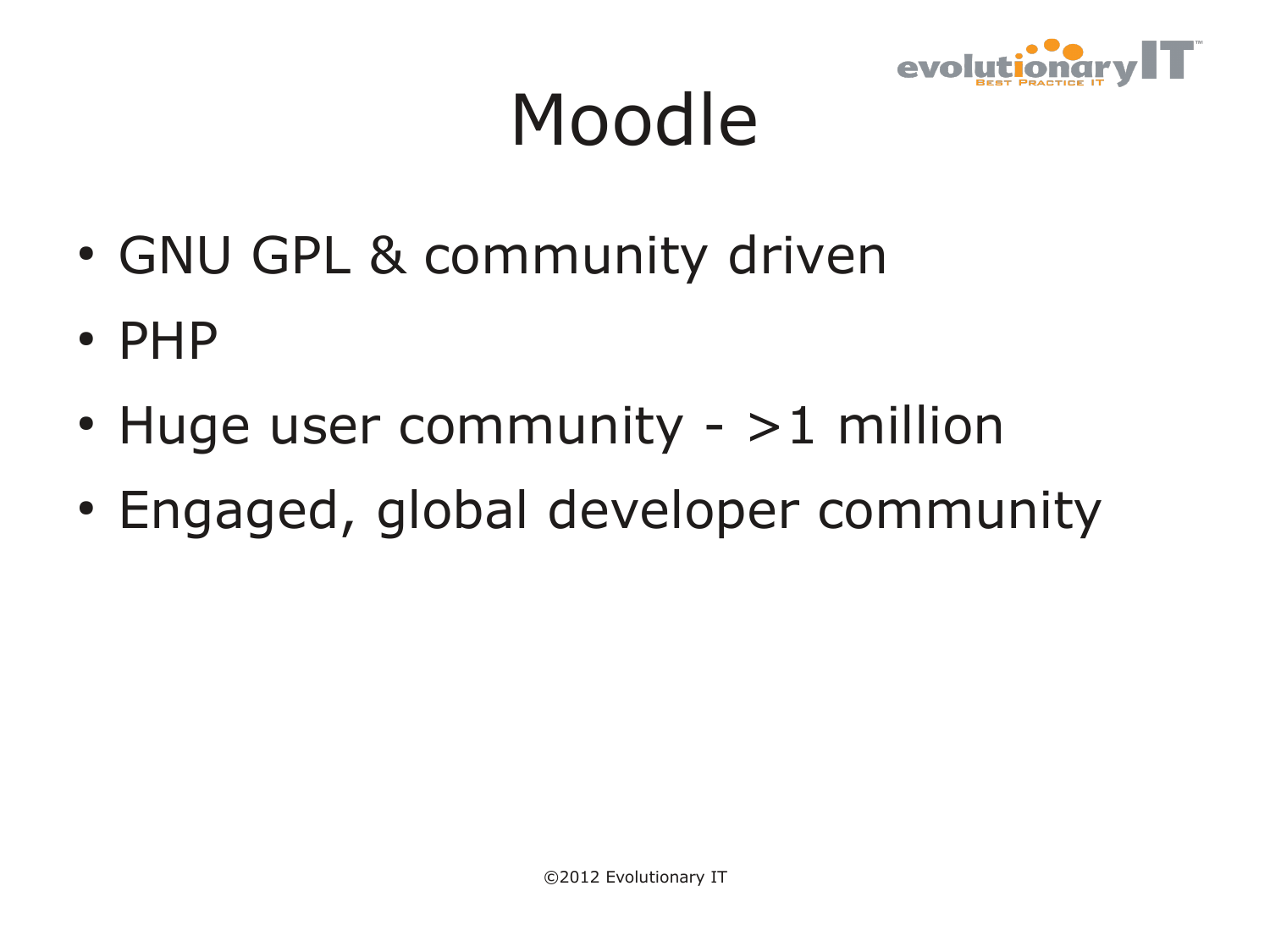

## Software Requirements

- Linux, Windows 2003, BSD, Solaris Unix, Mac OSX
- Focus on LAMP
- Also can us PostgreSQL, MSSQL, Oracle, SQLite as DB
- Apache or IIS recommended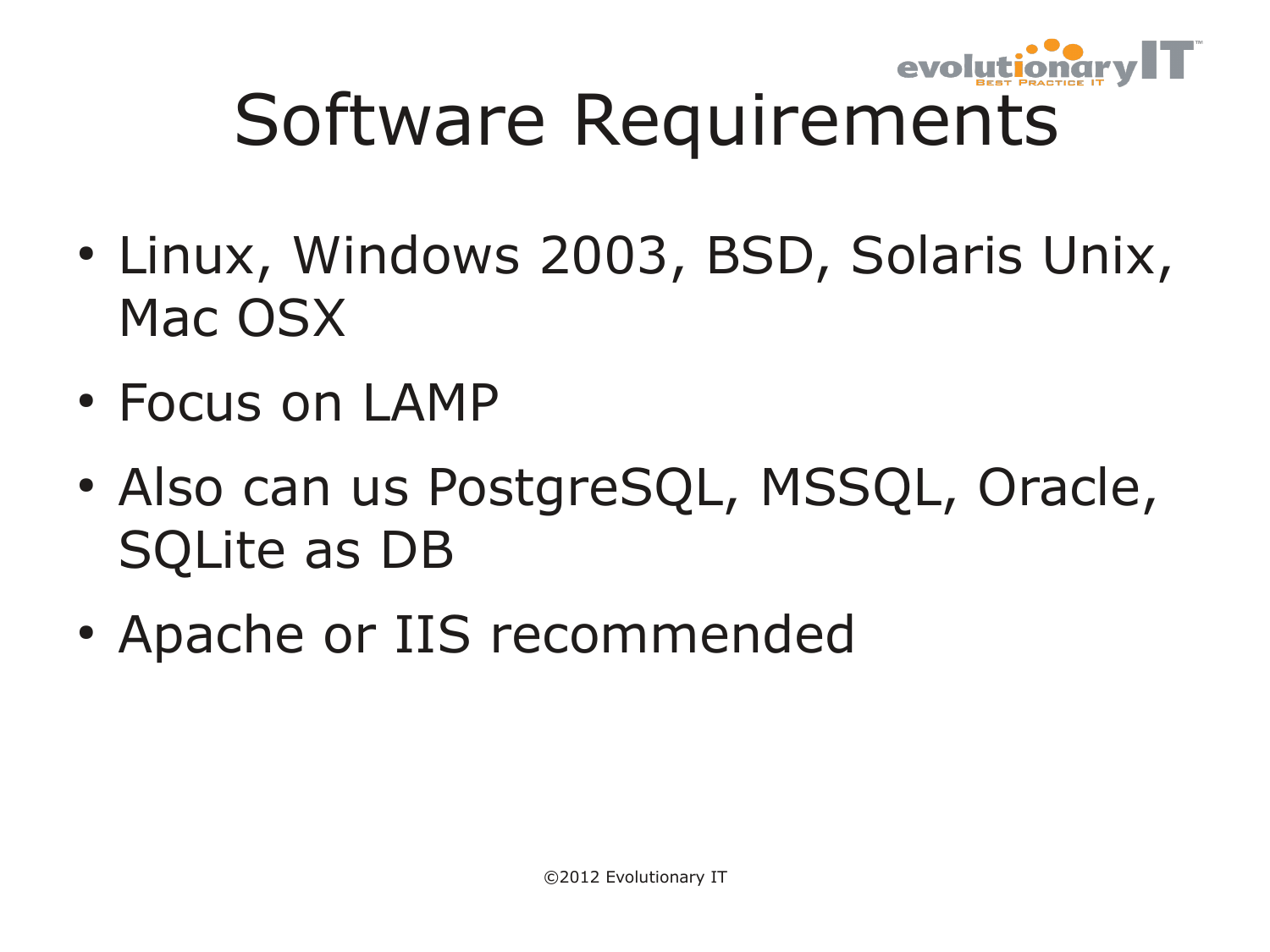#### evolut Ubuntu Server Moodle Setup

- sudo tasksel install lamp-server
- sudo apt-get install moodle
- http://www.yourserver.com/moodle
- [Set up cron](http://docs.moodle.org/23/en/Cron)
- Follow [Moodle security recommendations](http://docs.moodle.org/23/en/Security)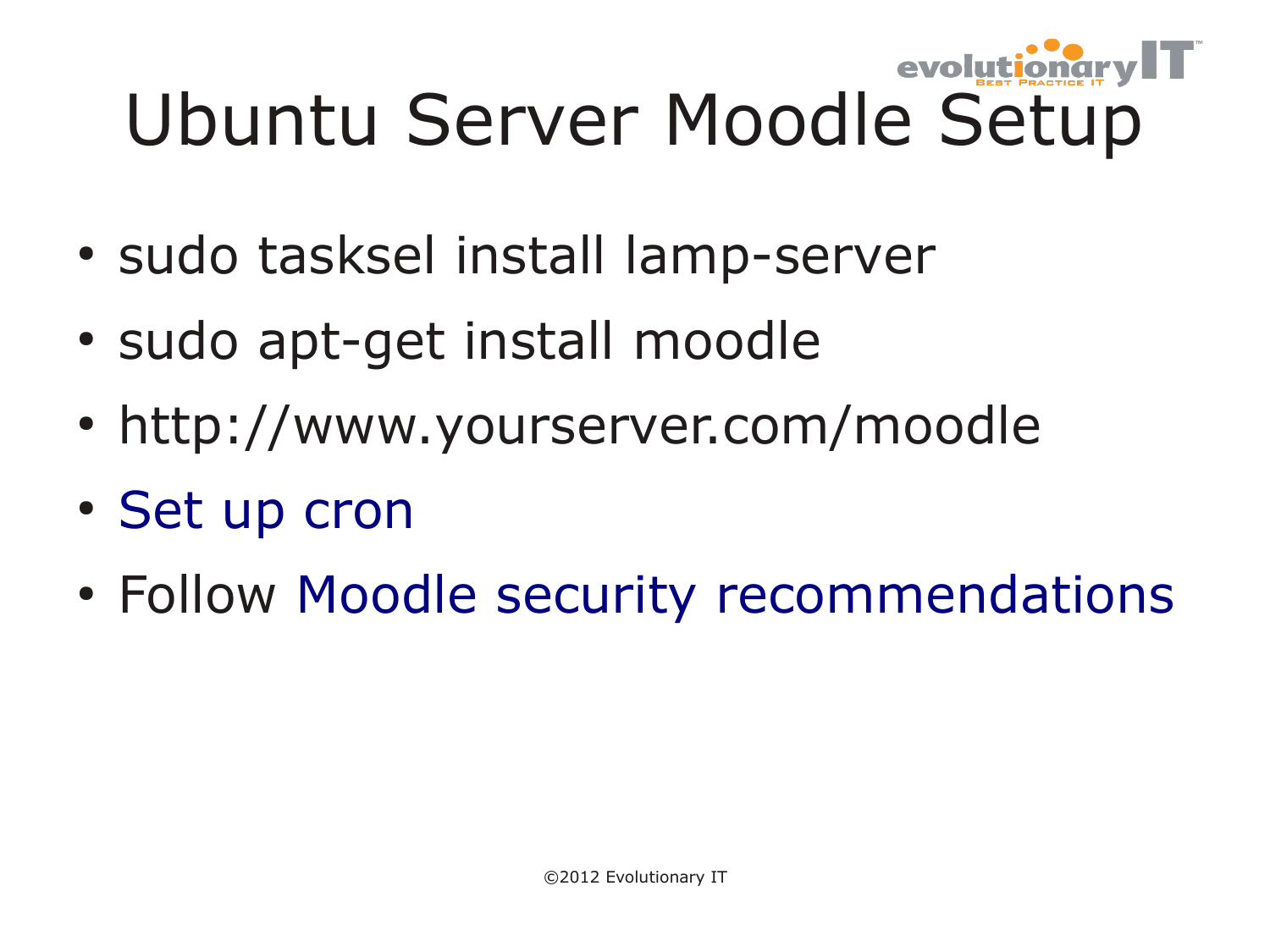#### evolu Ubuntu Server Moodle Setup

- Add firewall rules
- [Register your site](http://docs.moodle.org/23/en/Site_registration)
- [Setup SSL/TLS](http://docs.moodle.org/20/en/Apache)
- Setup your backups
- Security Assessment/Pentest fix issues
- Now you are ready to go live!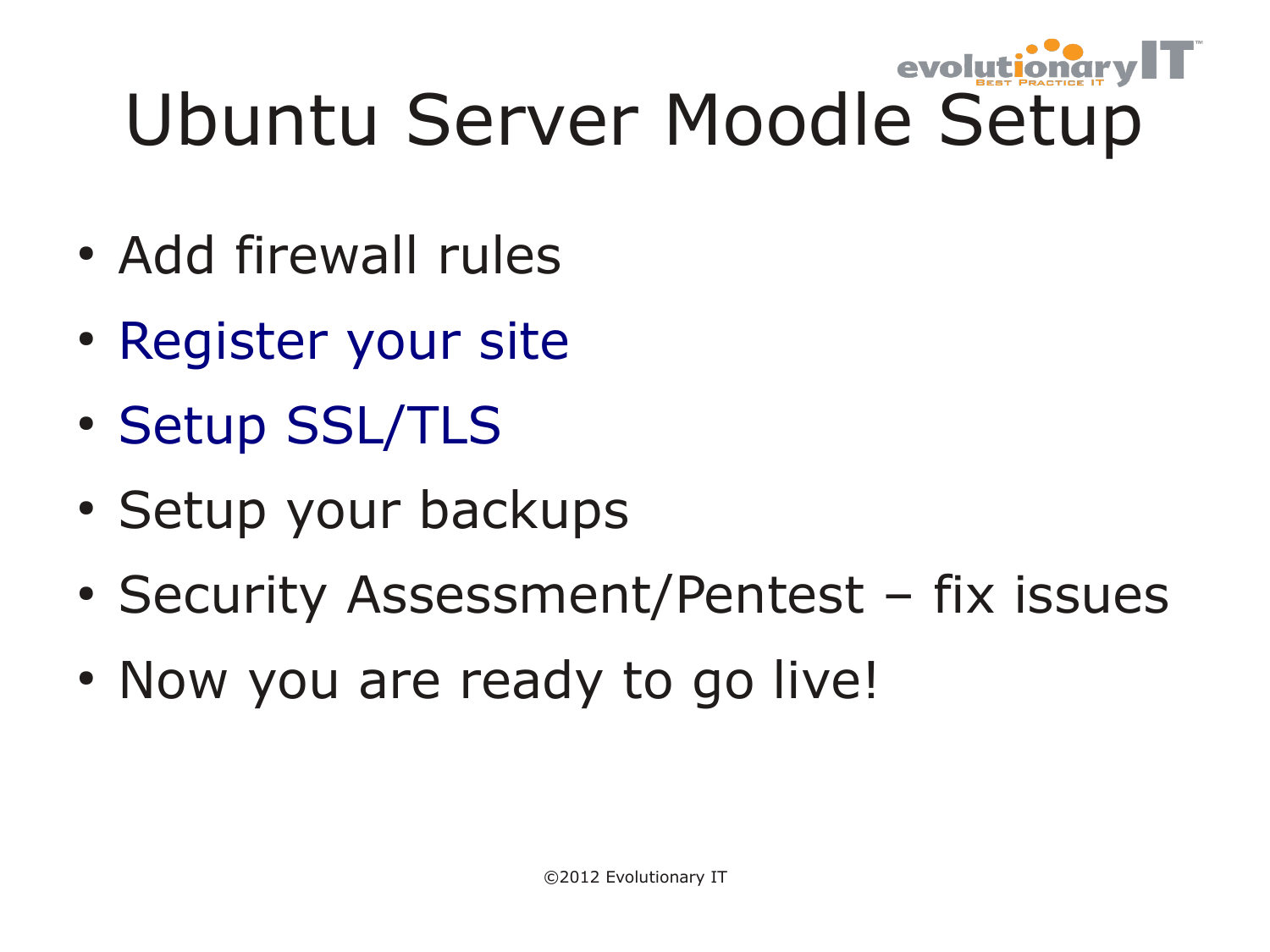

## Moodle Directory Structure

- /pathto/moodle/mod/ modules (i.e. activities and resources)
- /pathto/moodle/blocks/ blocks (in the sidebars)
- /pathto/moodle/question/type/ questiontypes
- /pathto/moodle/course/format/ course formats
- /pathto/moodle/admin/report/ admin reports
- /pathto/moodle/theme/ themes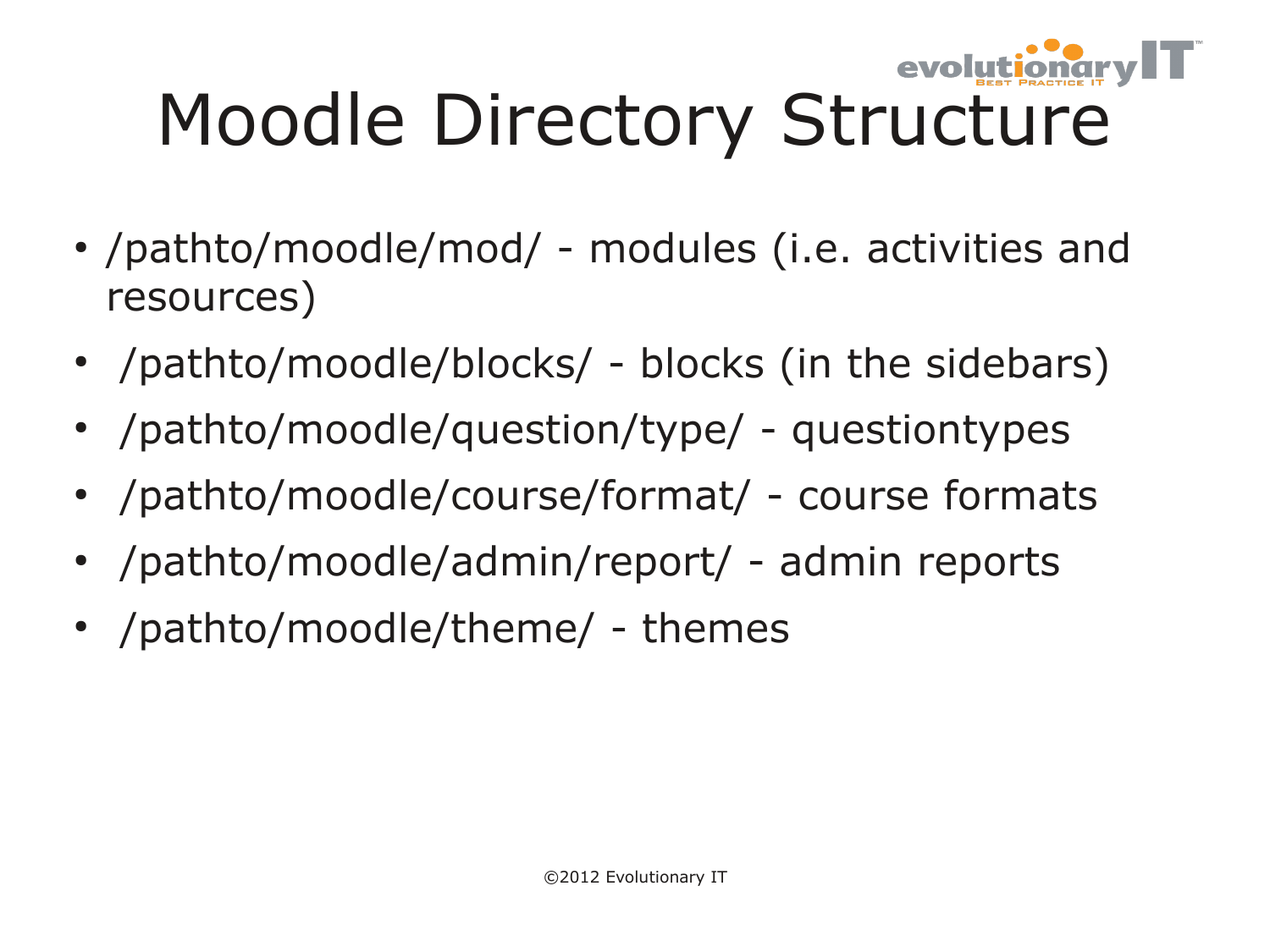

## Moodle Config File

- /pathto/moodle/config.php
- Created by installer
- [Documentation on Config.php](http://docs.moodle.org/23/en/Configuration_file)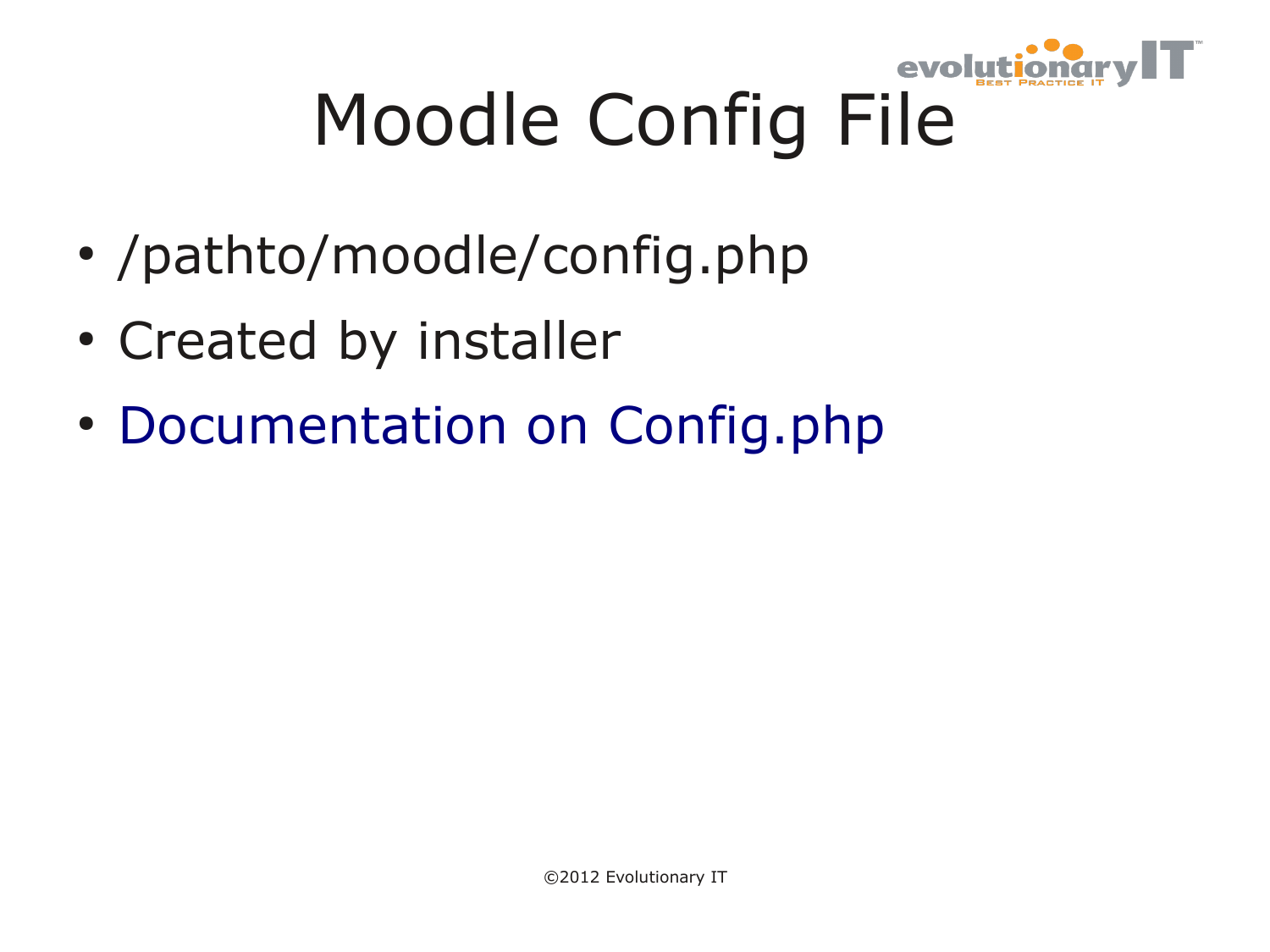

## Other Server Install Docs

- [General Install Docs](http://docs.moodle.org/22/en/Installing_Moodle)
- [Unix or Linux Install Docs](http://docs.moodle.org/22/en/Unix_or_Linux_Installation)
- [Windows Server](http://docs.moodle.org/22/en/Windows_installation)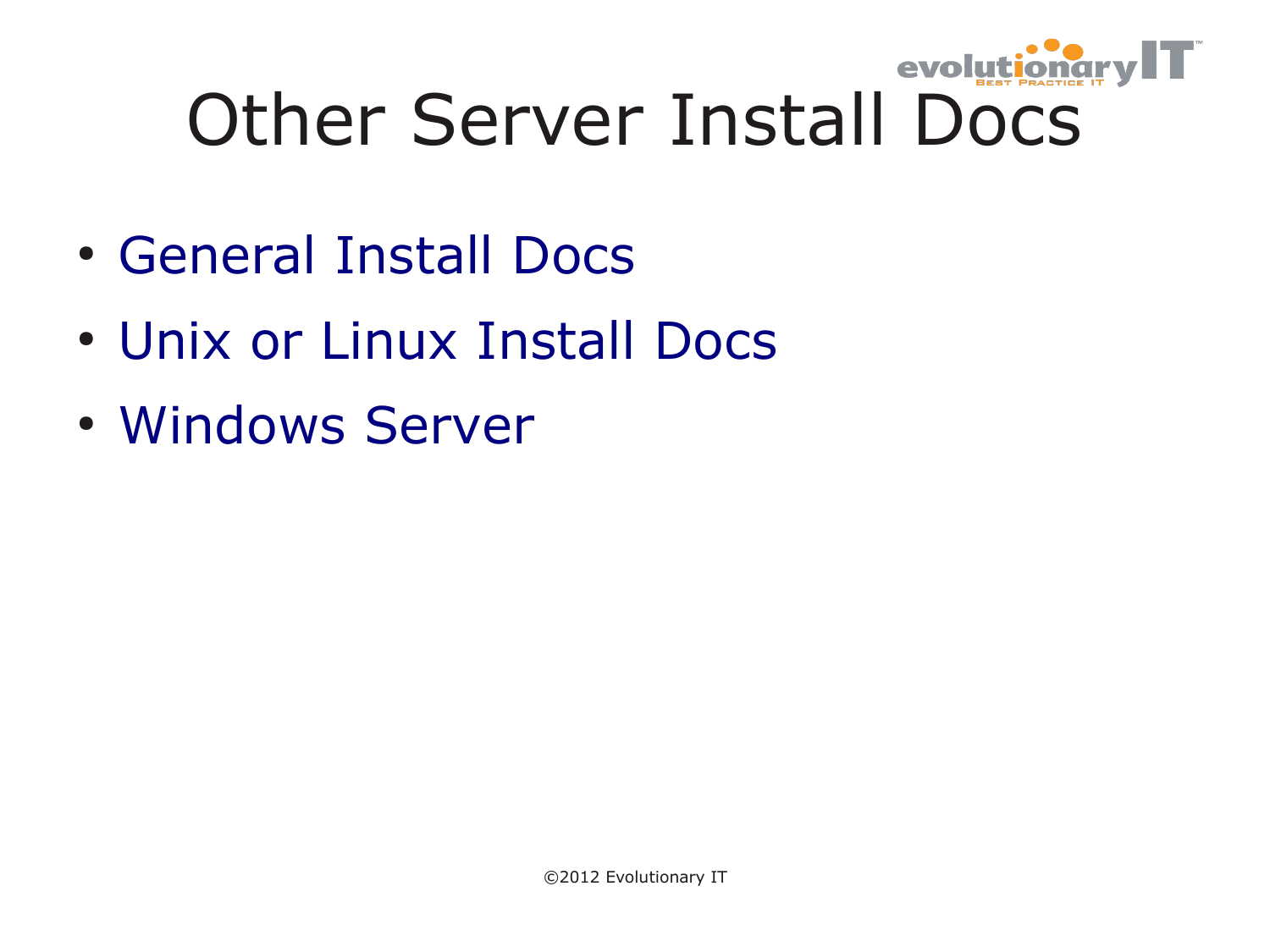

#### Moodle Key Features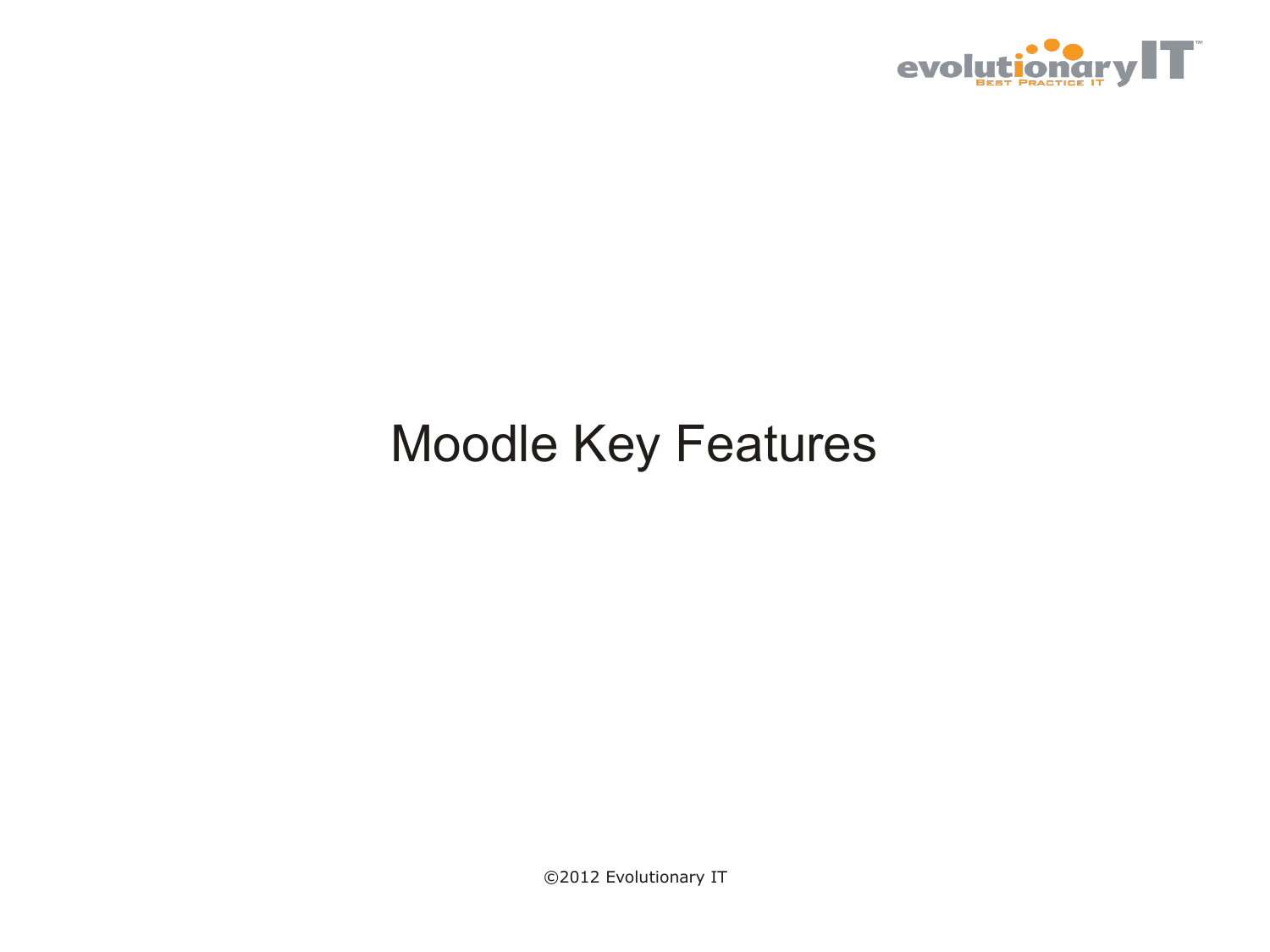

## Moodle Key Features

- Easy to use content management
- Collection of powerful course management features
- Interactive social software that fosters learning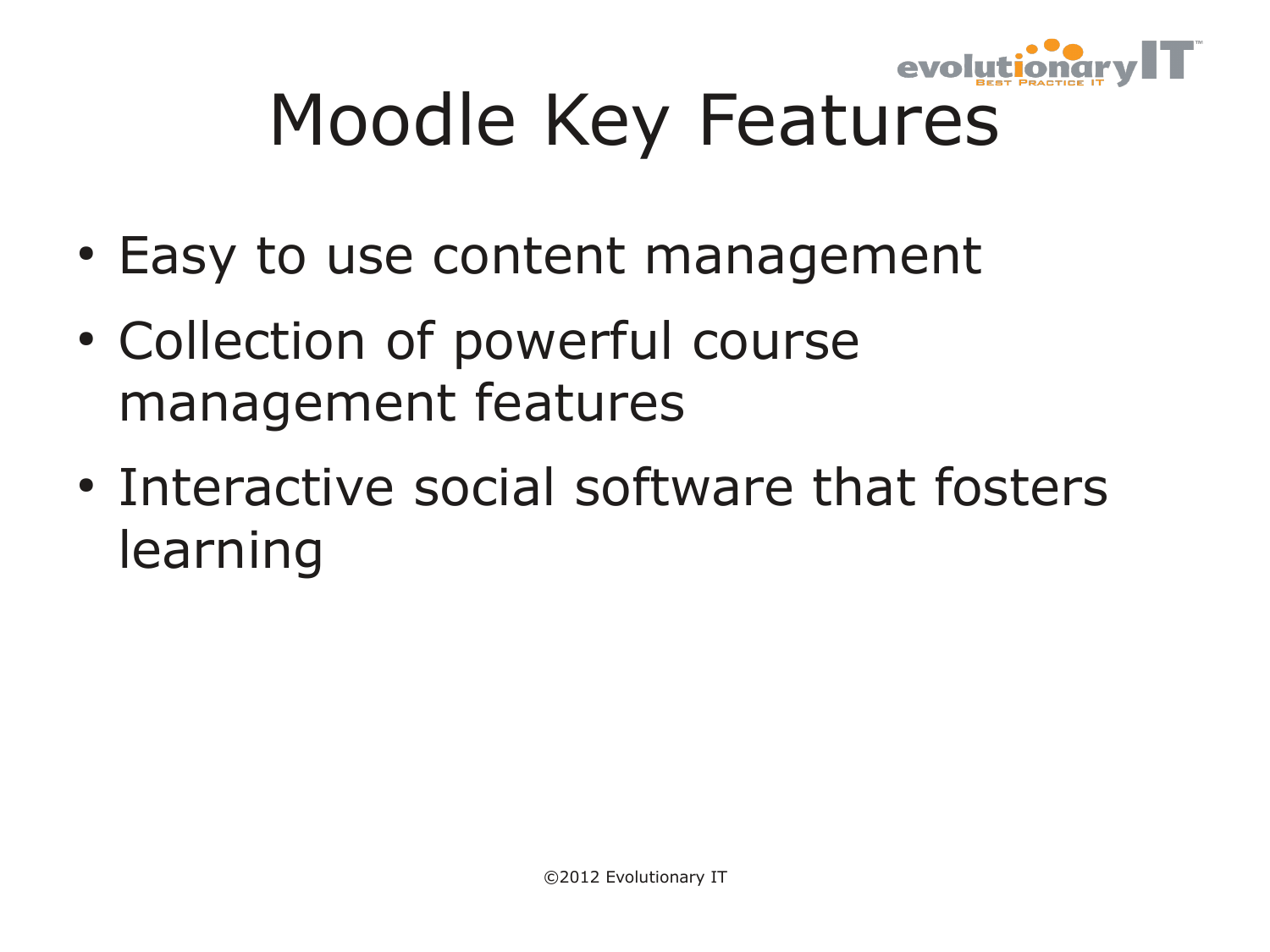

## Social Software

- Social software applications include communication tools and interactive tools.
- They focus on establishing and maintaining a connection among users, facilitating the mechanics of conversation...

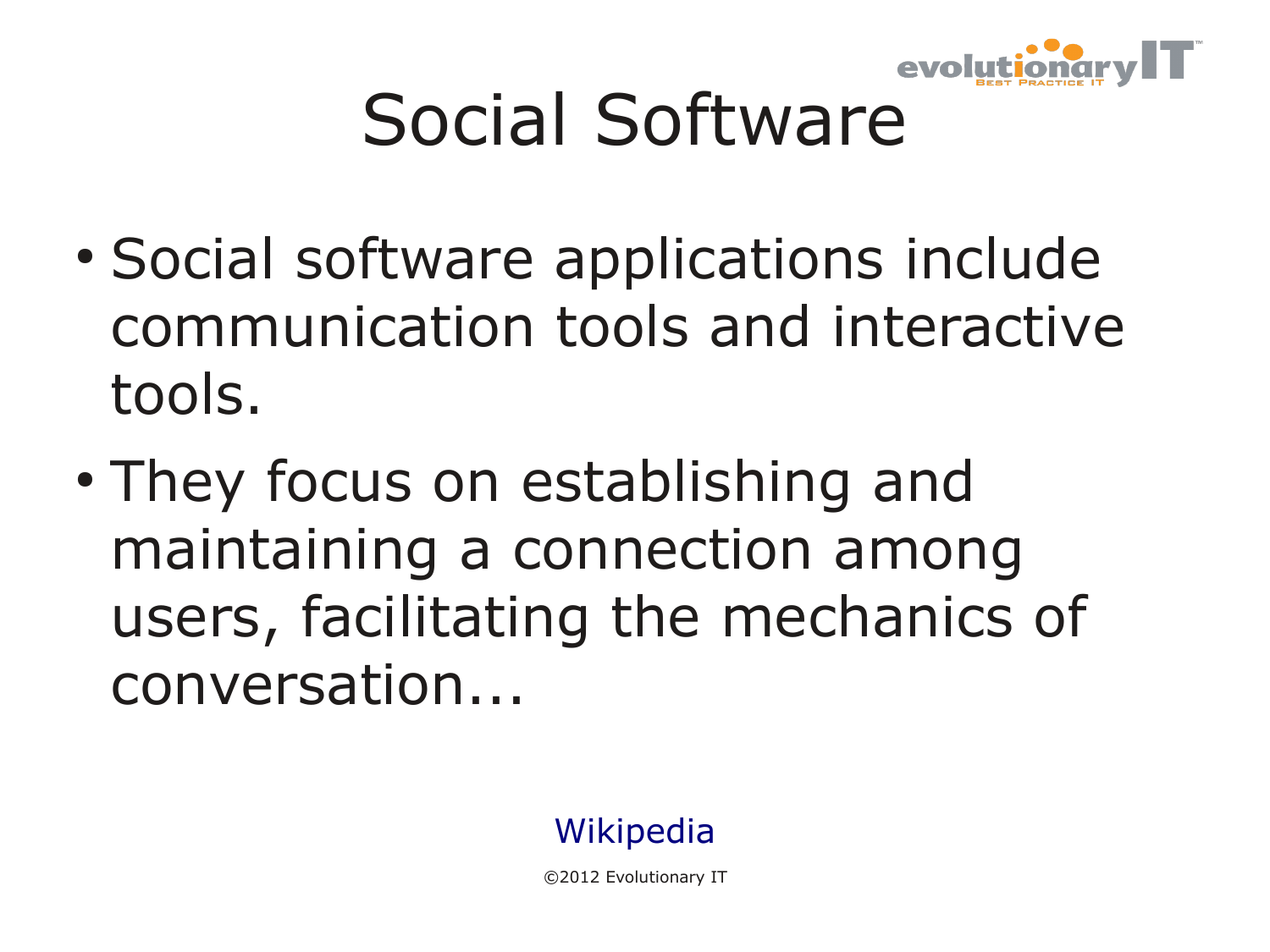

## Moodle Key Features

- Great plugin architecture
- Core features are extensible through them
- Plugins and blocks allow extending features and placing content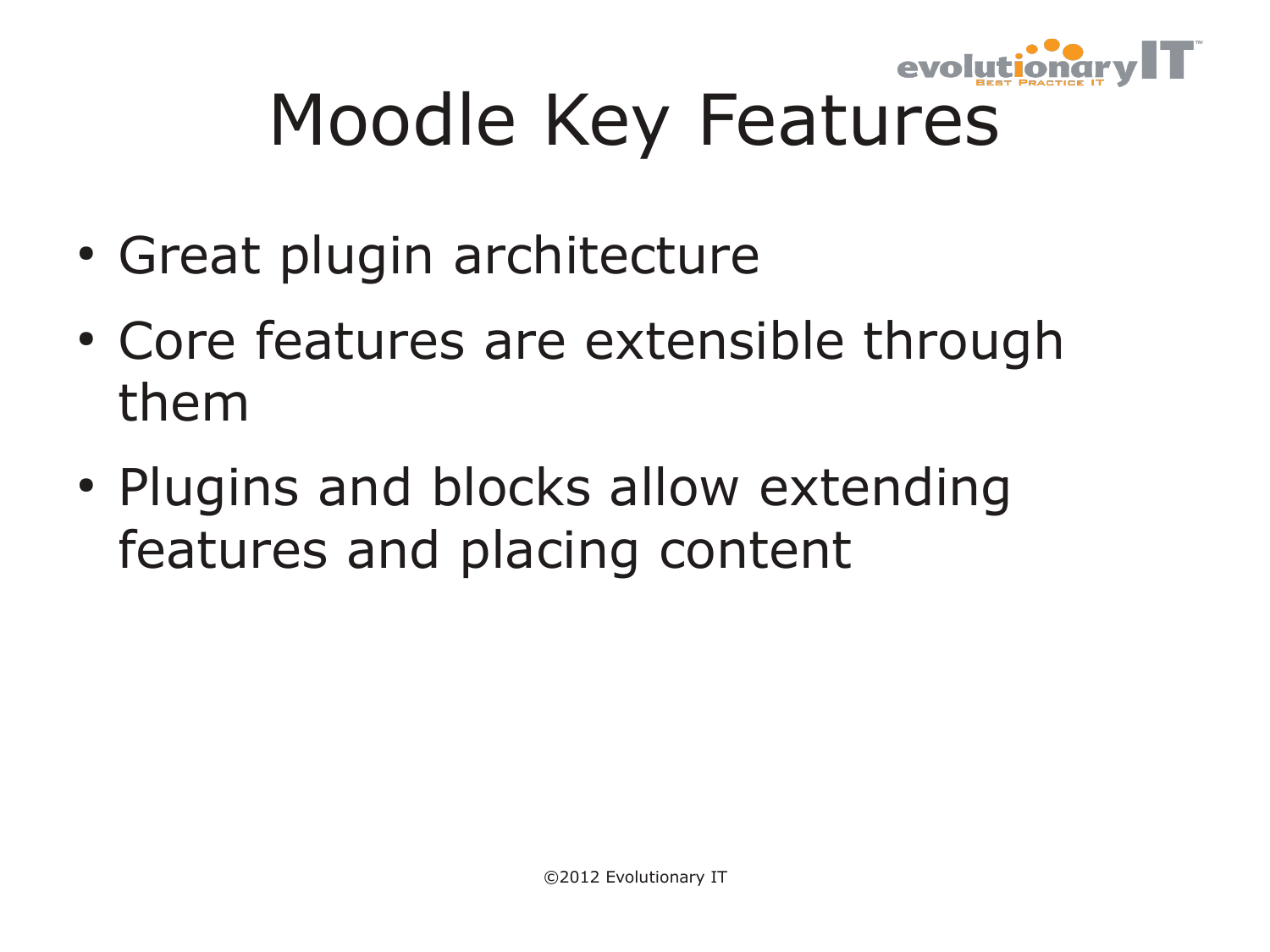

## Moodle Key Features

- Server management features
- Server statistics
- Server logs
- Server course backup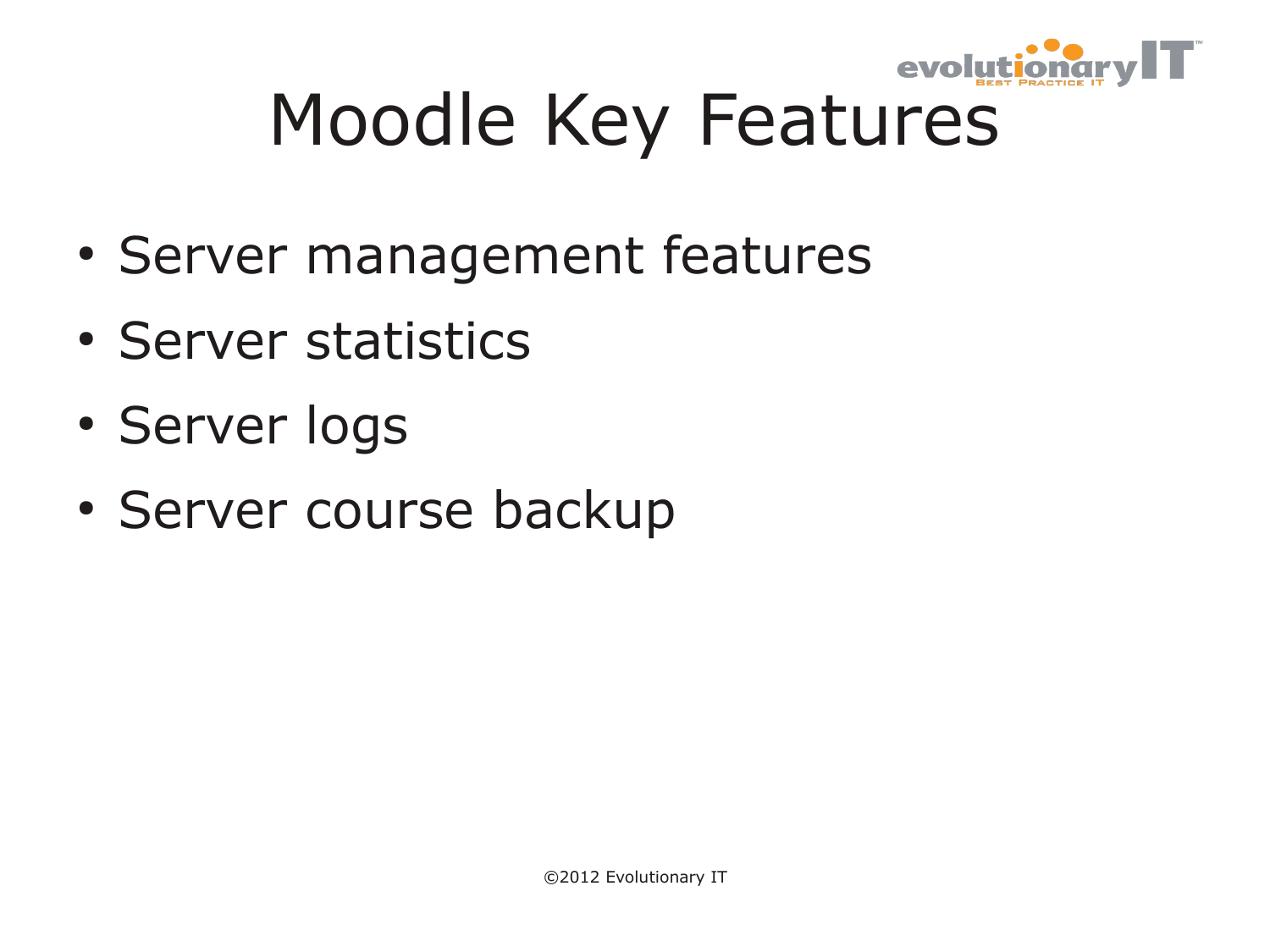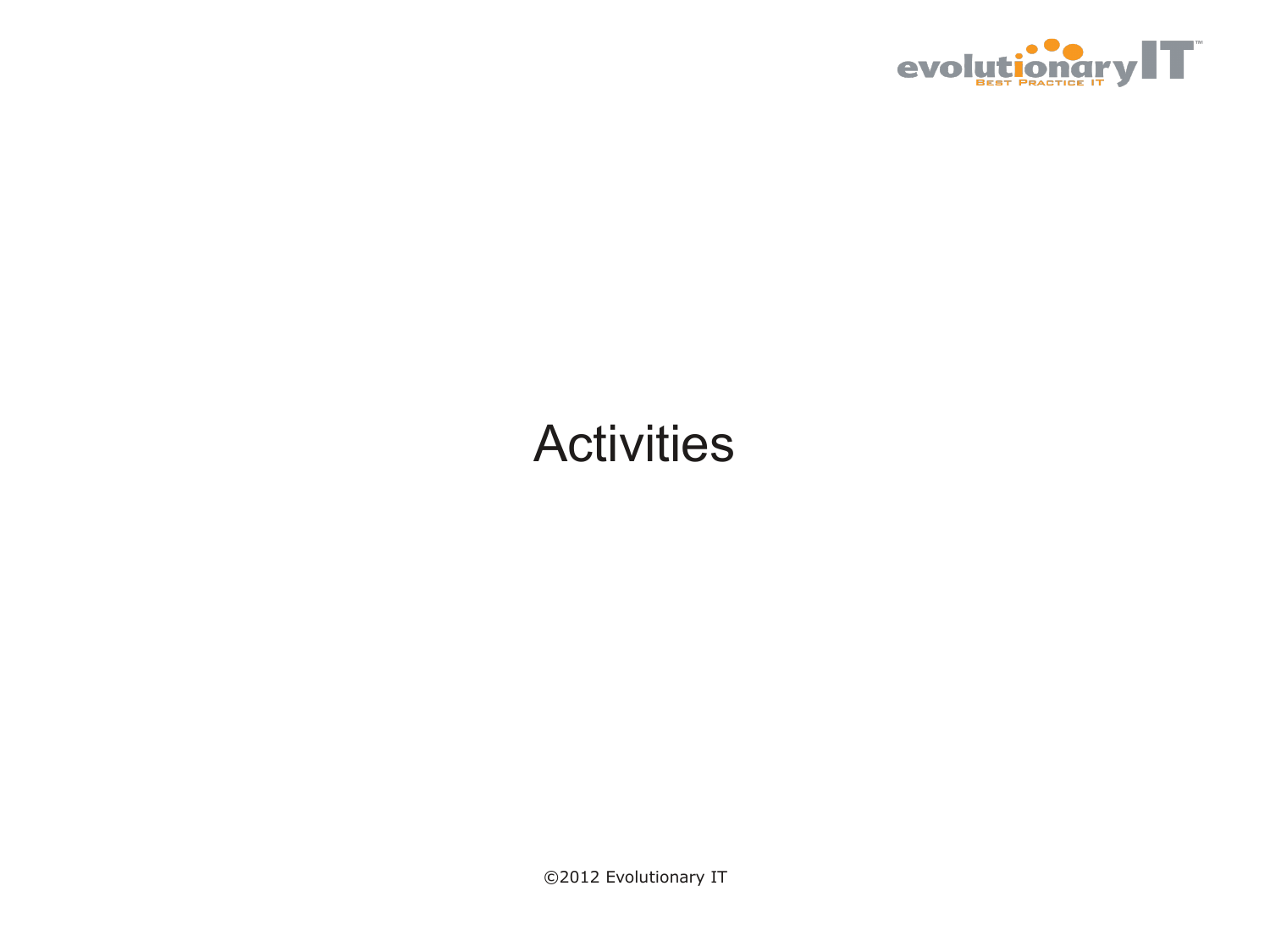

## Activities & Resources

- Most common denominator in makeup of courses
- Activities: Assignments, forums, wikis, quizzes
- Resources: Pages, links, IMS content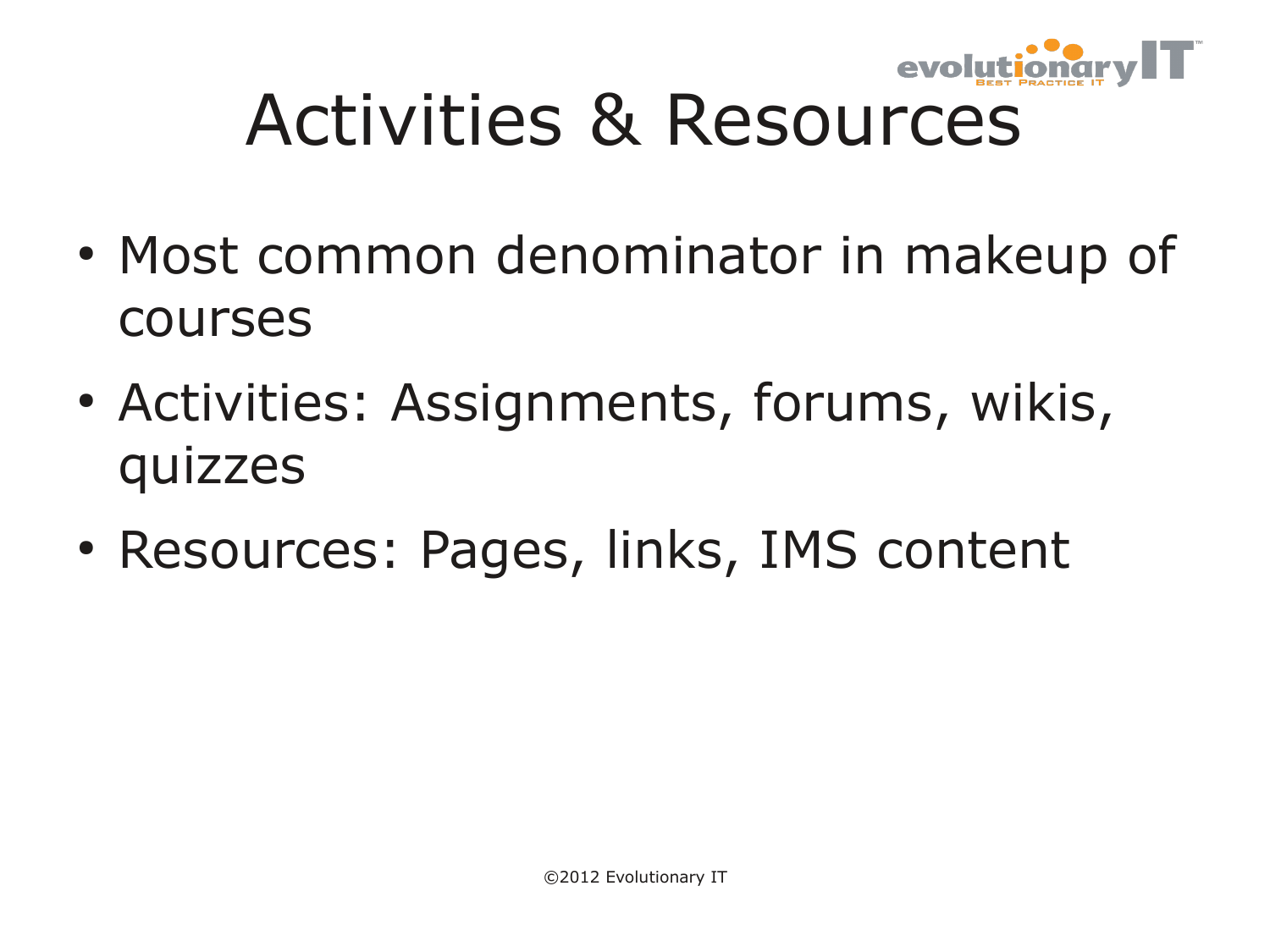

- Assignment Communicate tasks, collect work and provide grades and feedback.
- Chat Text based real-time synchronous discussions for students/teachers.
- Choice Teacher to ask a question and offer several possible responses.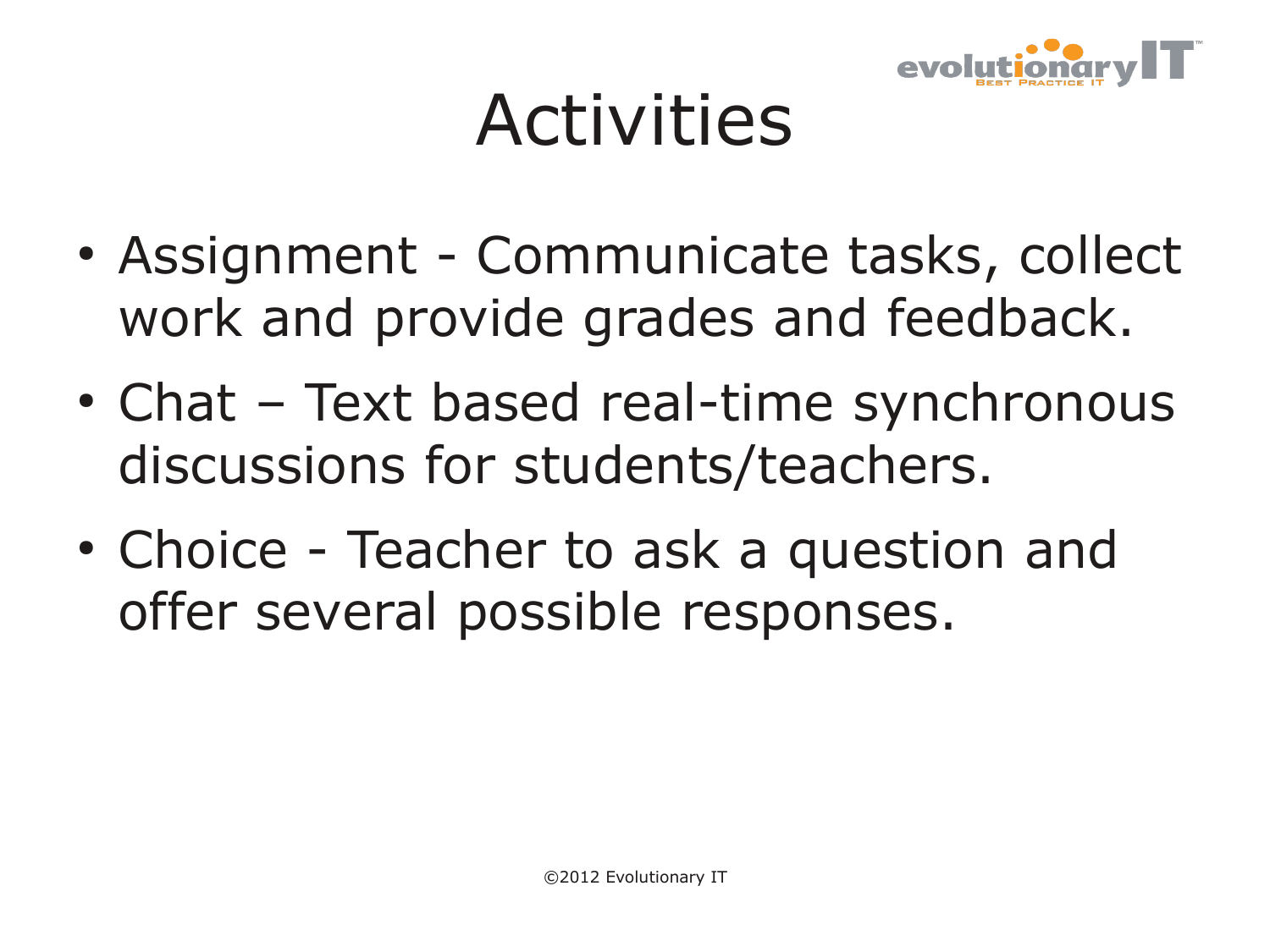

- Database Allows students to create, update and search bank of entries.
- External Tool Allows students to interact with learning resources and activities on other web sites.
- Forum Asynchronous discussions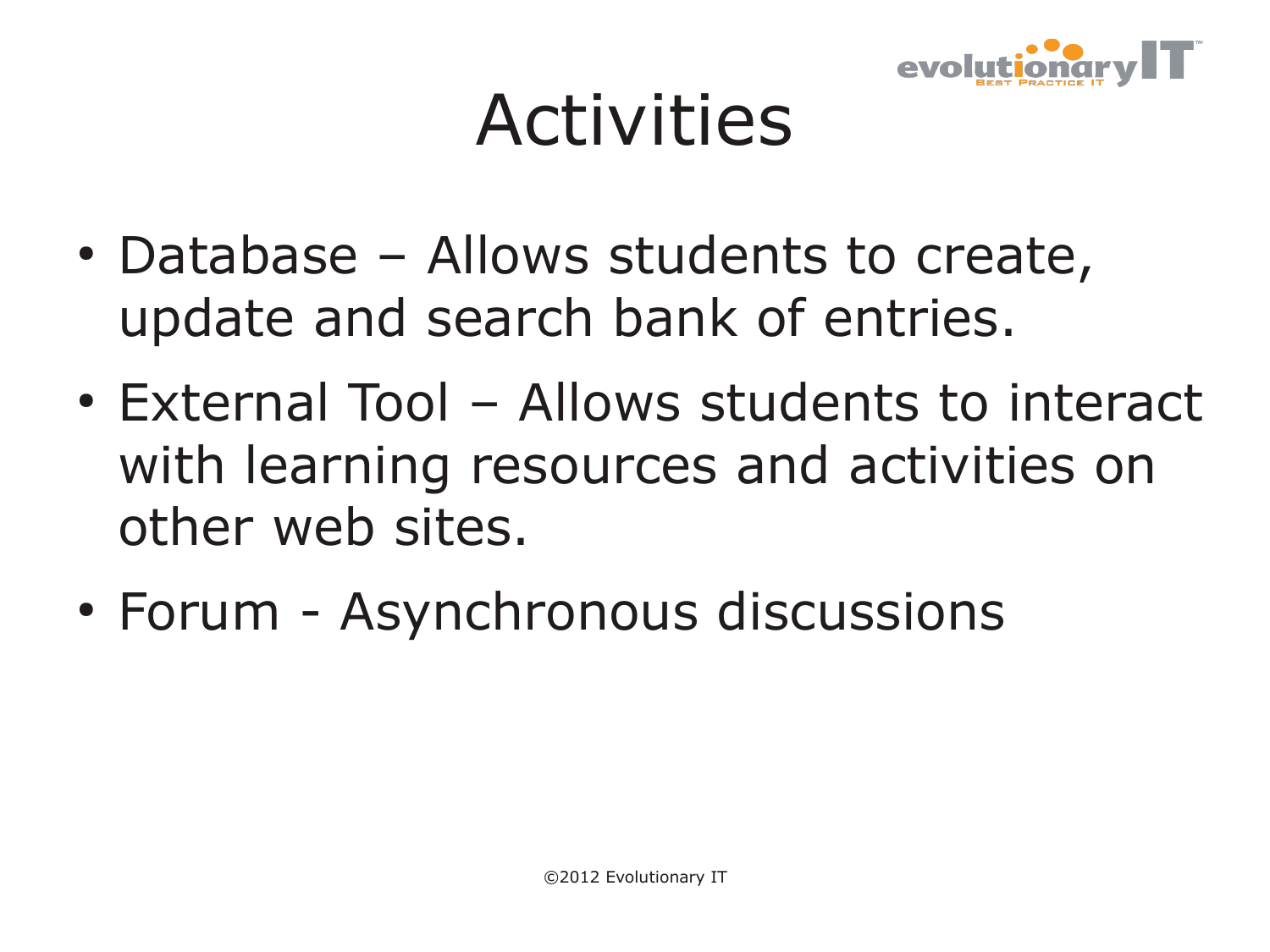

- Glossary Allows students to create and maintain a list of definitions of key terms – Think dictionary.
- Lesson Allows a teacher to deliver content and/or practice activities in interesting and flexible ways.
- Quiz Allows a teacher to create quizzes of various types, including multiple choice, matching, short-answer and numerical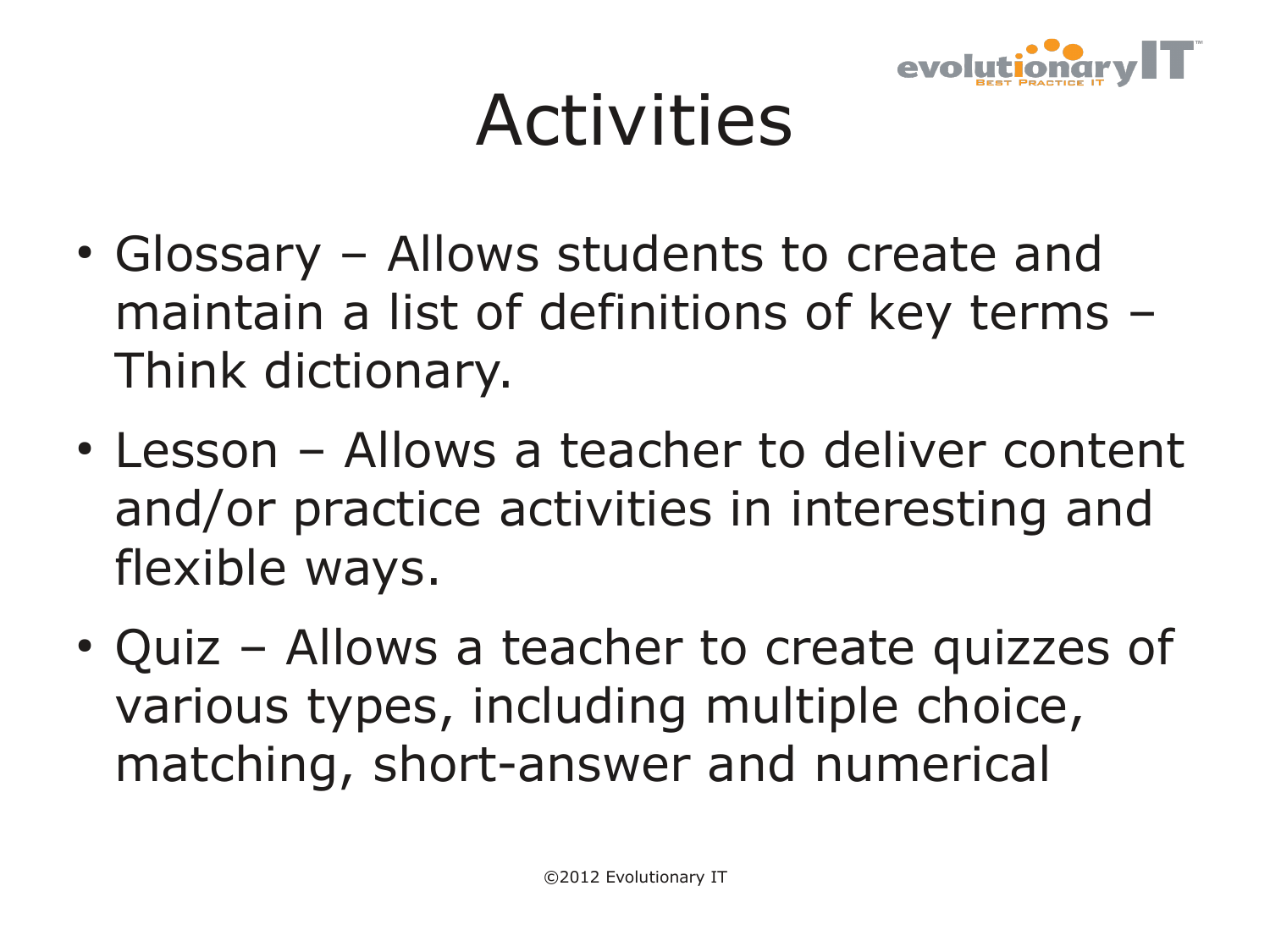

- SCORM package SCORM package is a collection of files which are packaged according to an agreed standard for learning objects.
- SCORM is a standards and specifications for web-based e-learning
- Survey Allows teachers to gather data about student class assessment. Gives teachers ability to self-assess.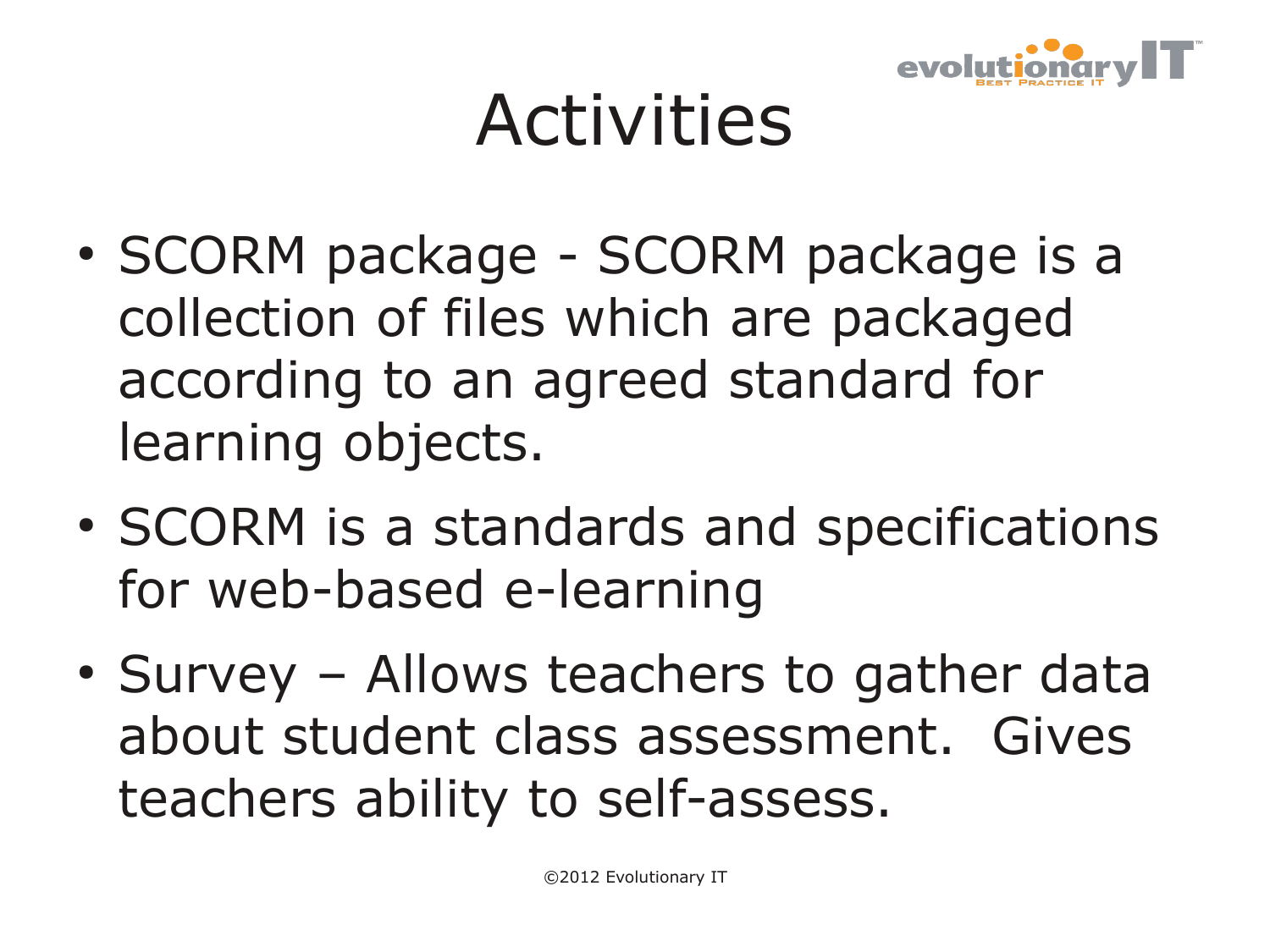

- Wiki Allows participants to collaboratively add and edit a collection of web pages.
- Workshop Offers peer assessment. Students can submit any digital content (files).
- Many others in [Modules and Plugins](http://moodle.org/plugins)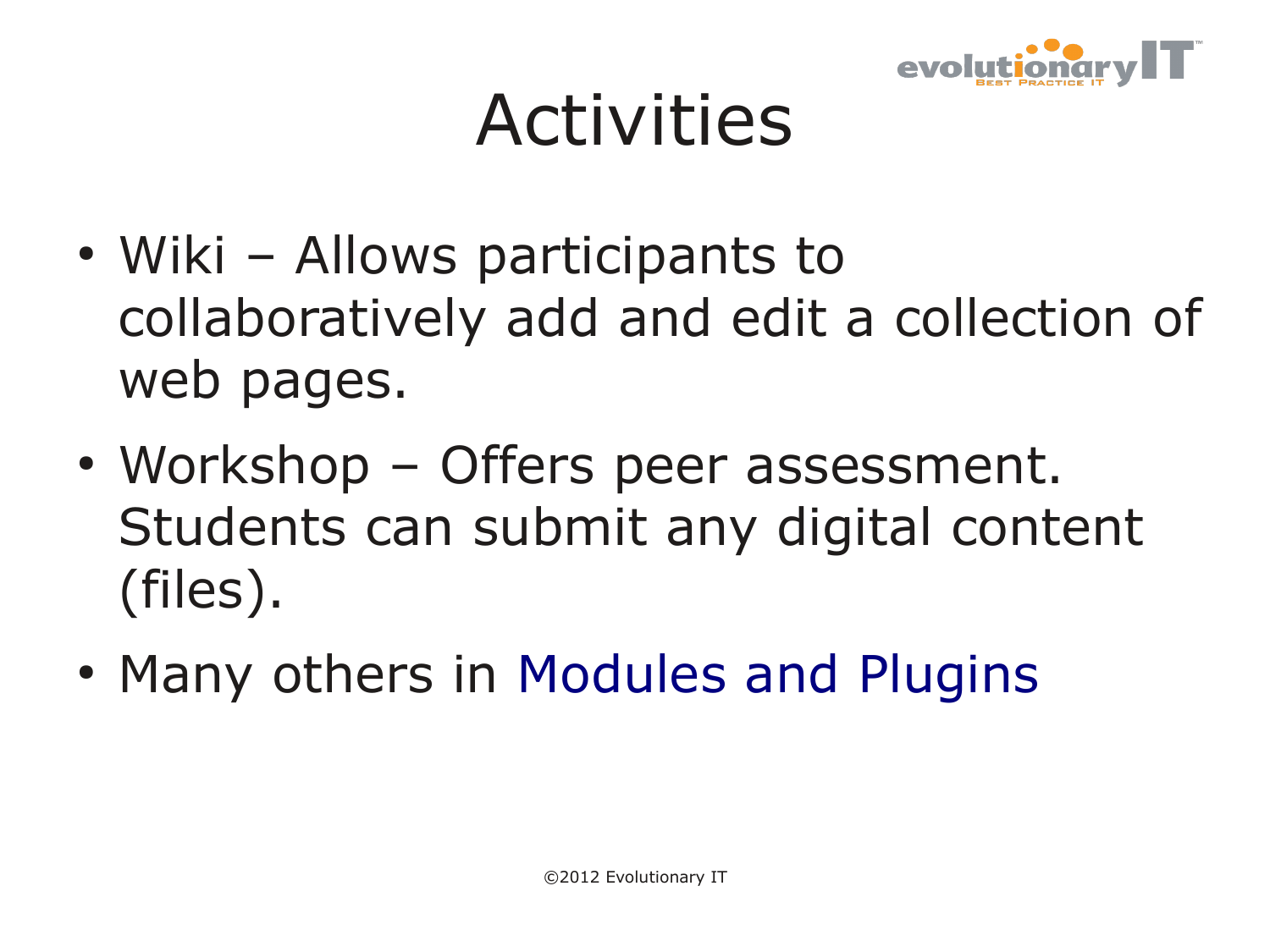

#### **Resources**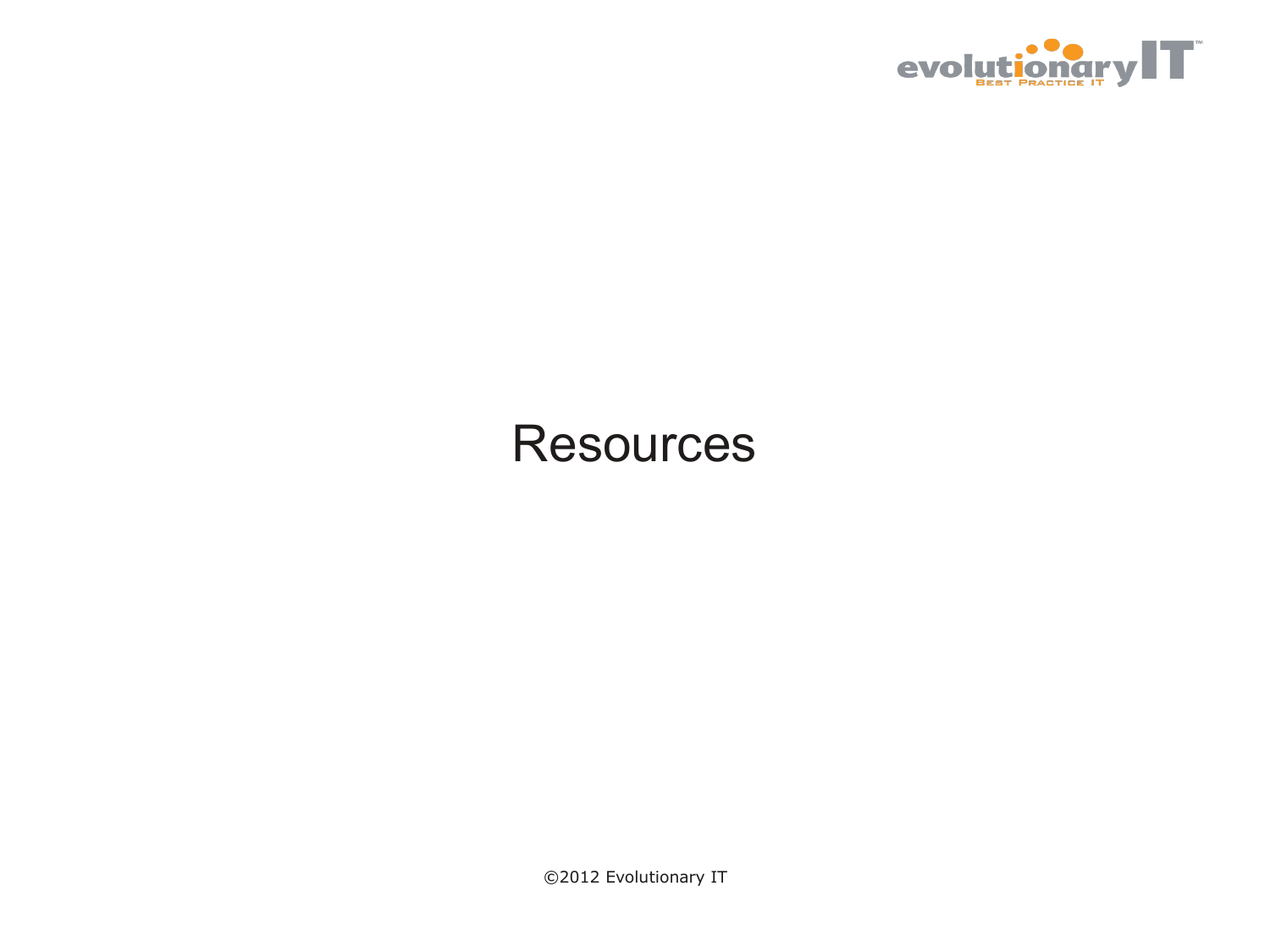

#### Resources

- Book Teacher to create a multi-page resource in a book-like format
- File Teacher to provide a file as a course resource.
- Folder Allows teachers to display numerous files in a folder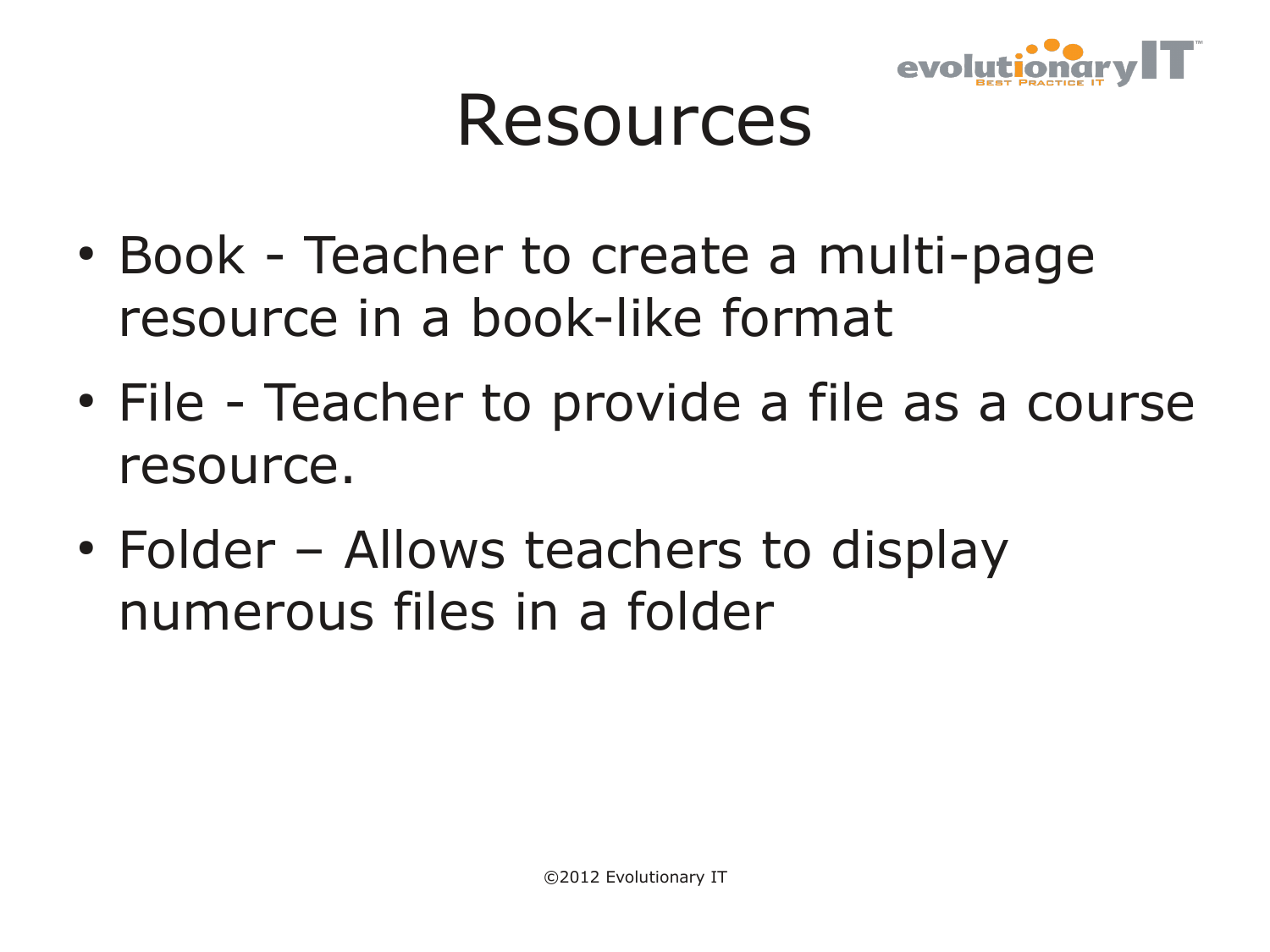

#### Resources

- IMS content package A collection of files which are packaged according to an agreed standard so they can be reused in different systems.
- Label Label module enables text and multimedia to be inserted into the course page in between links to other resources and activities.
- Page Allows a teacher to create a web page resource using the text /HTML editor.
- URL Allows a teacher to create a link to any online resource.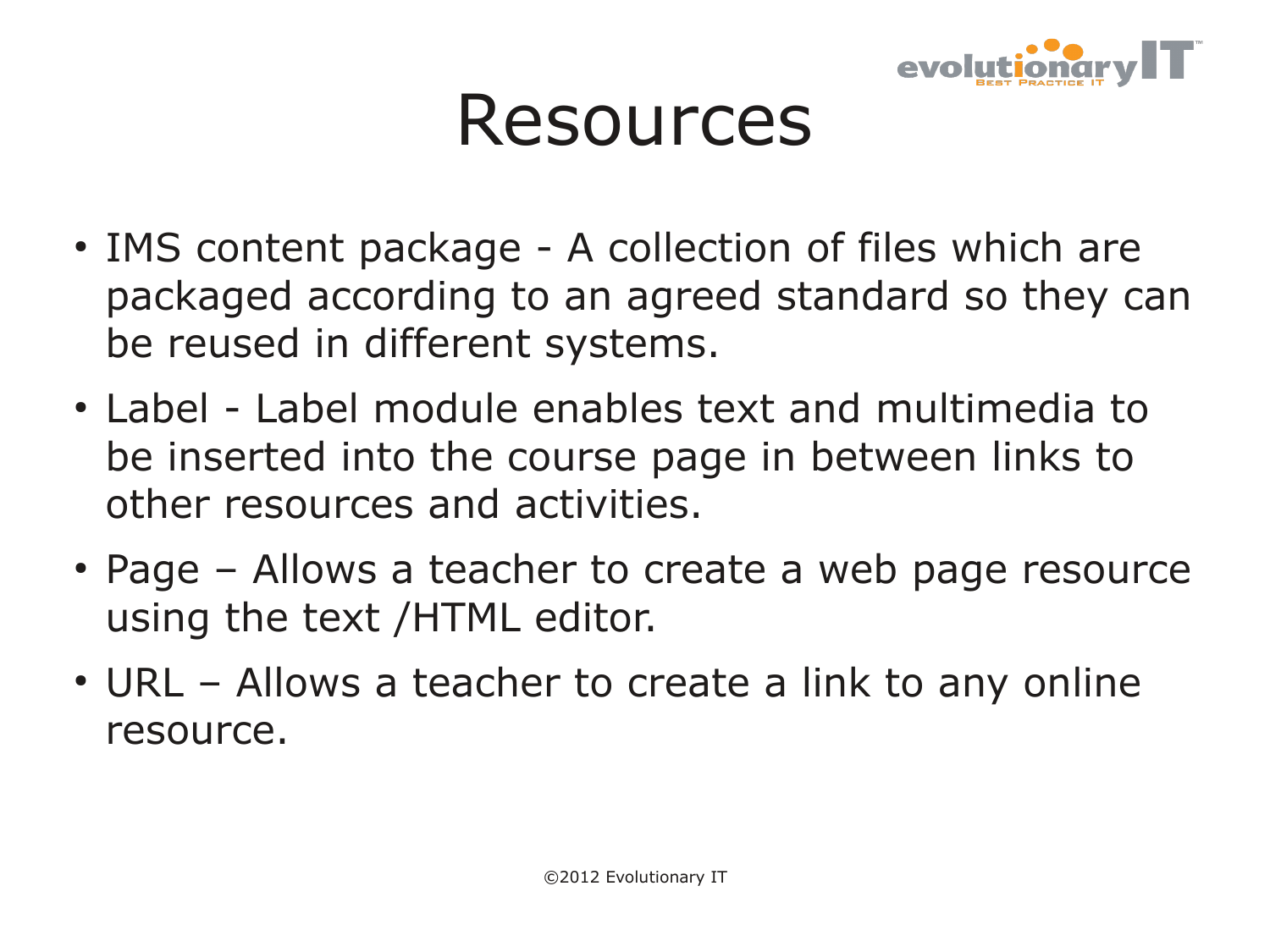

#### Grading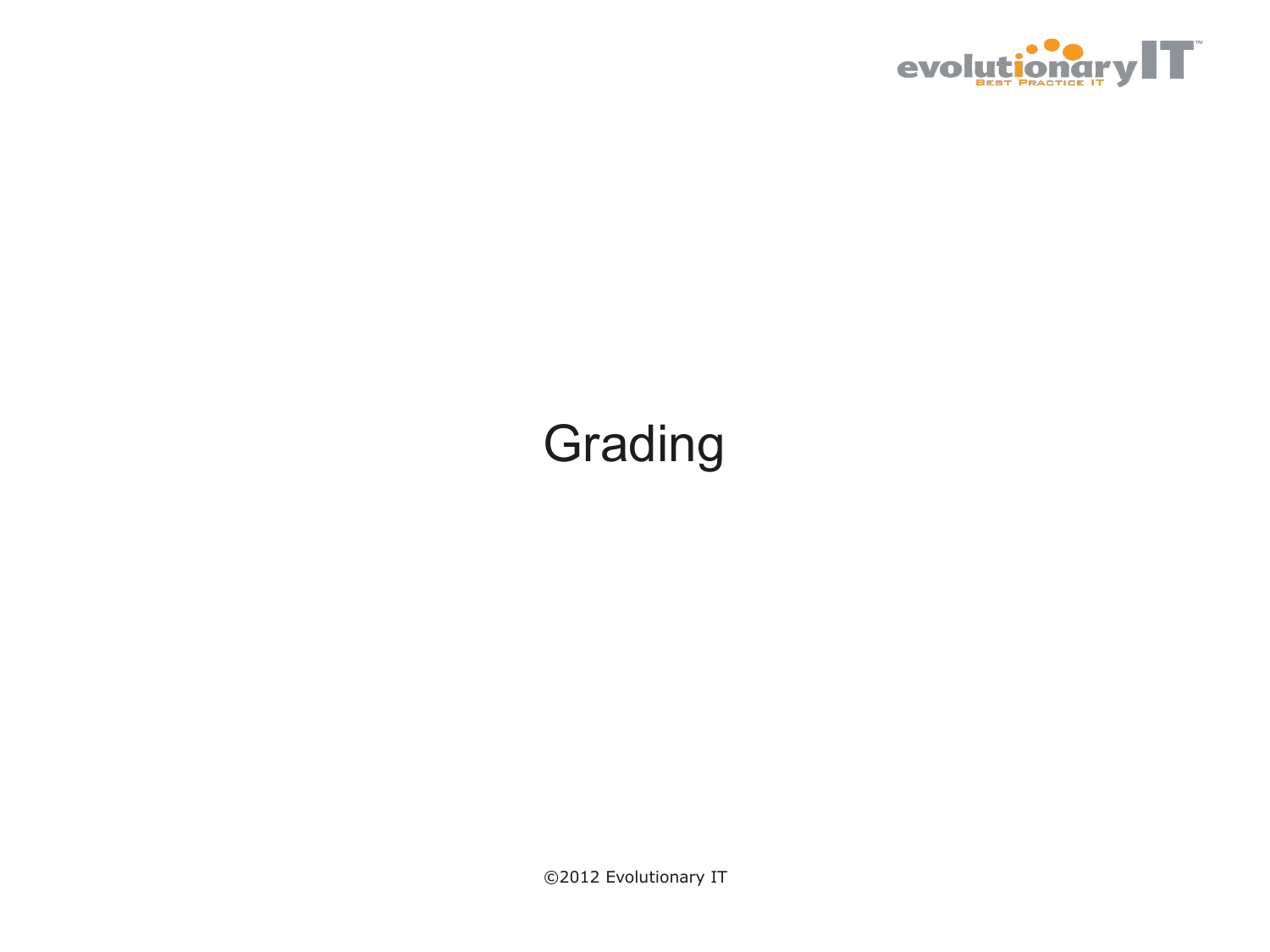

## Grading

- Grading features allow student assessment
- Gradebook is a central repository of all student grades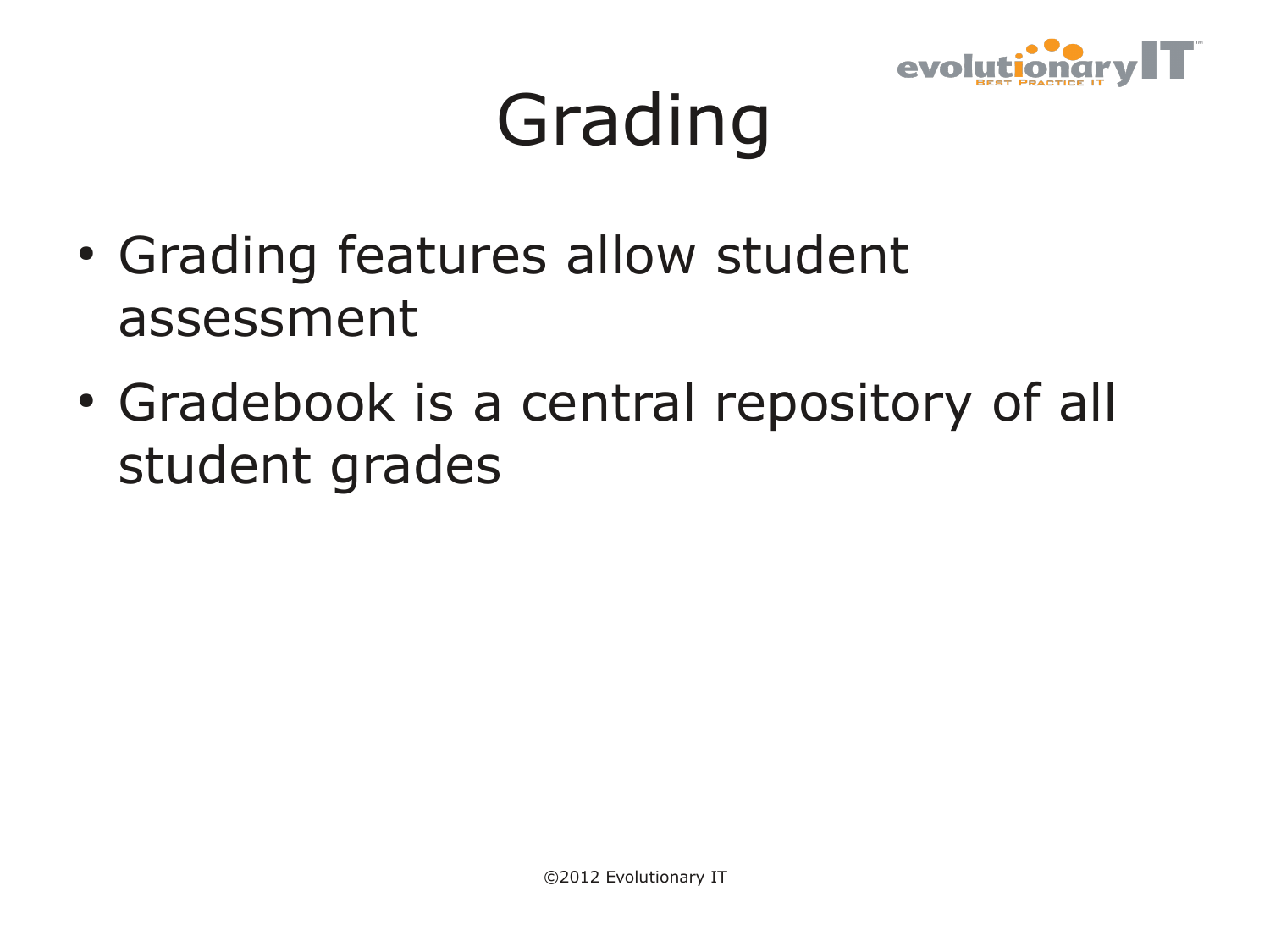

#### Plugin/Modules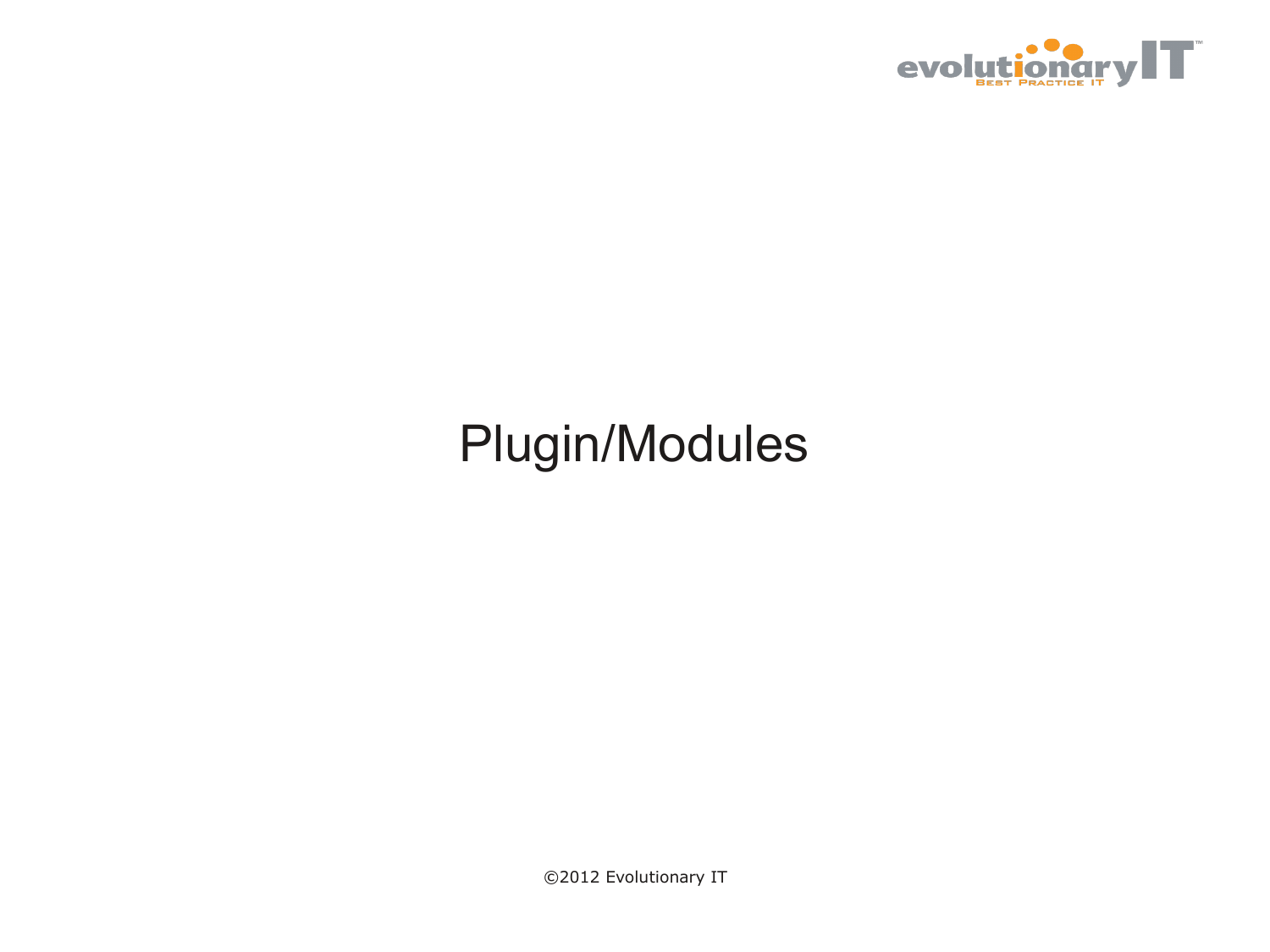

## Plugins/Modules

- Extend the functionality beyond core
- Many activities, resource types, question types, auth mechanisms, themes, enrollment, content filtering, etc.
- /pathtomoodle/mod
- [Moodle Modules & Plugins](https://moodle.org/plugins/)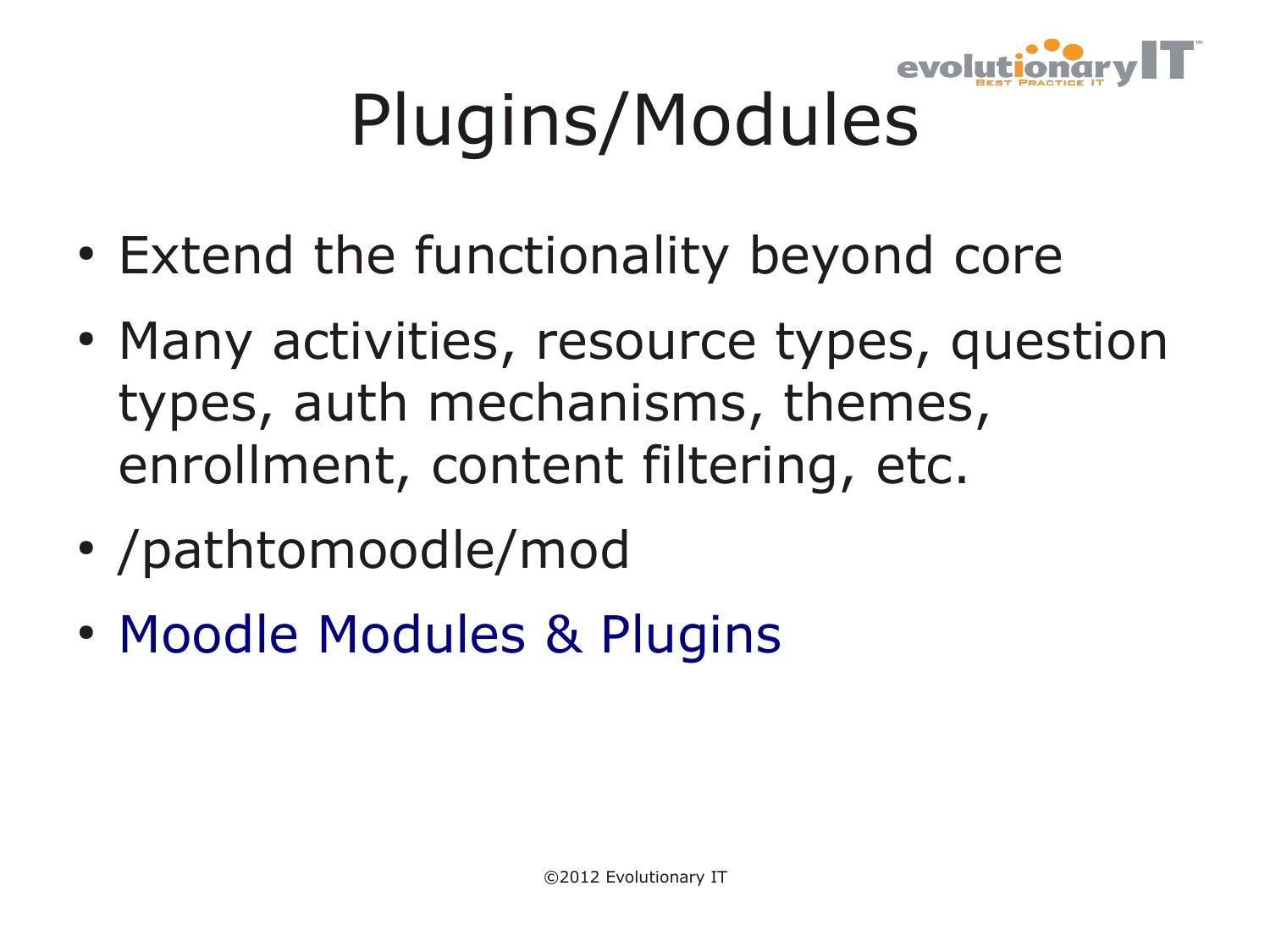

#### Blocks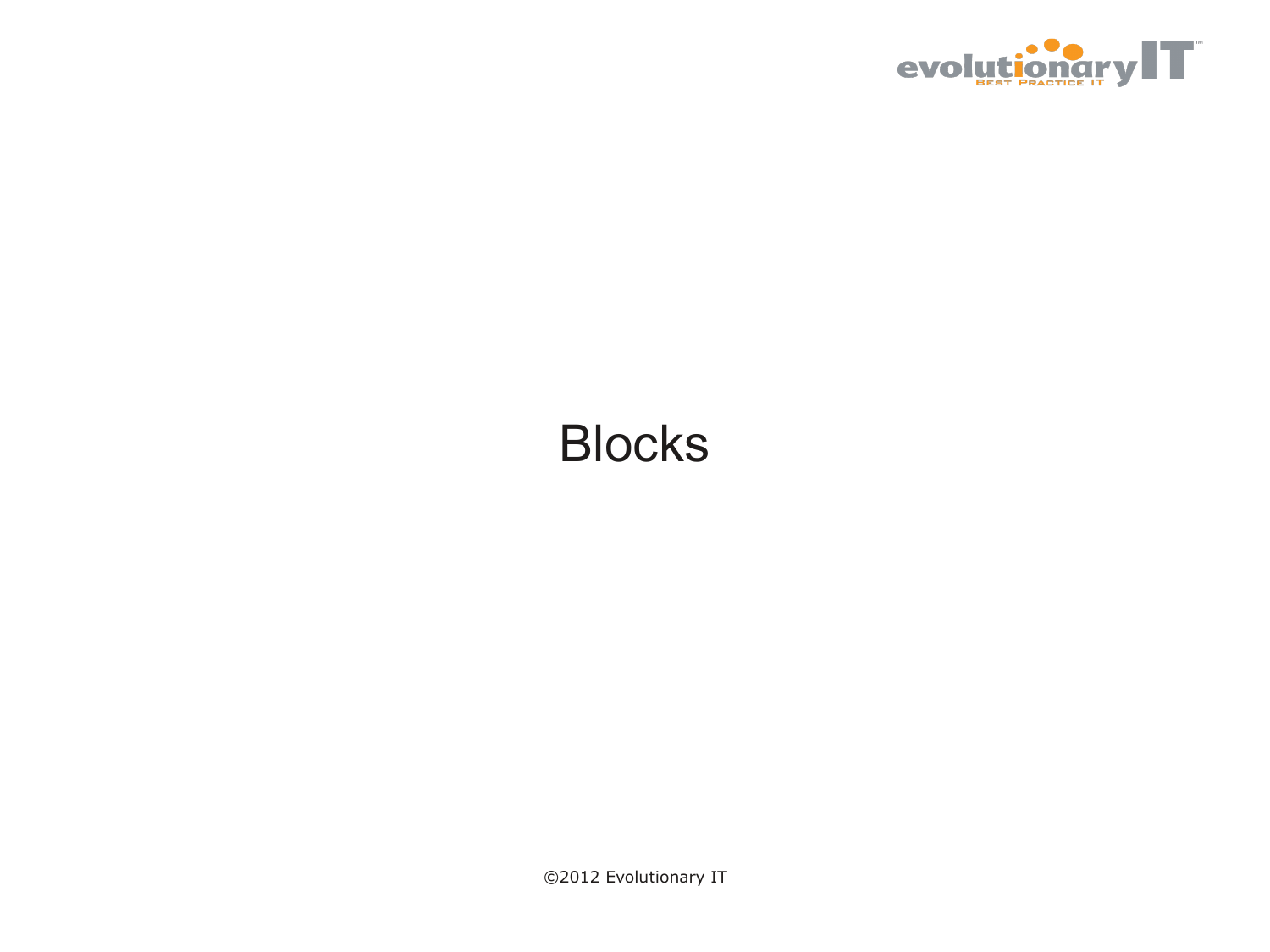

### Blocks

- Allow you to add additional features or content to a page
- "Block" of content
- /pathtomoodle/blocks
- [Moodle Modules & Plugins](https://moodle.org/plugins/)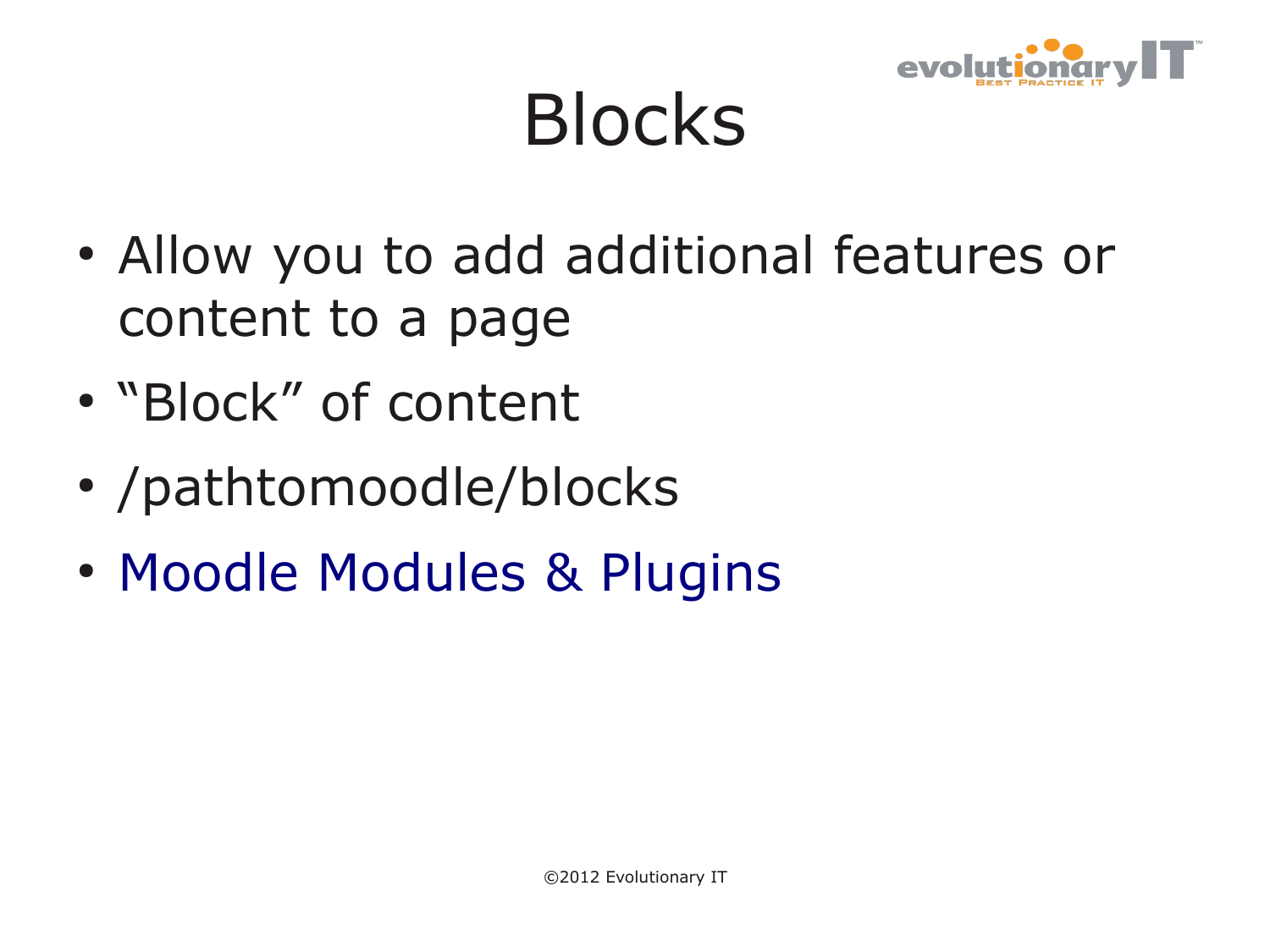

#### Themes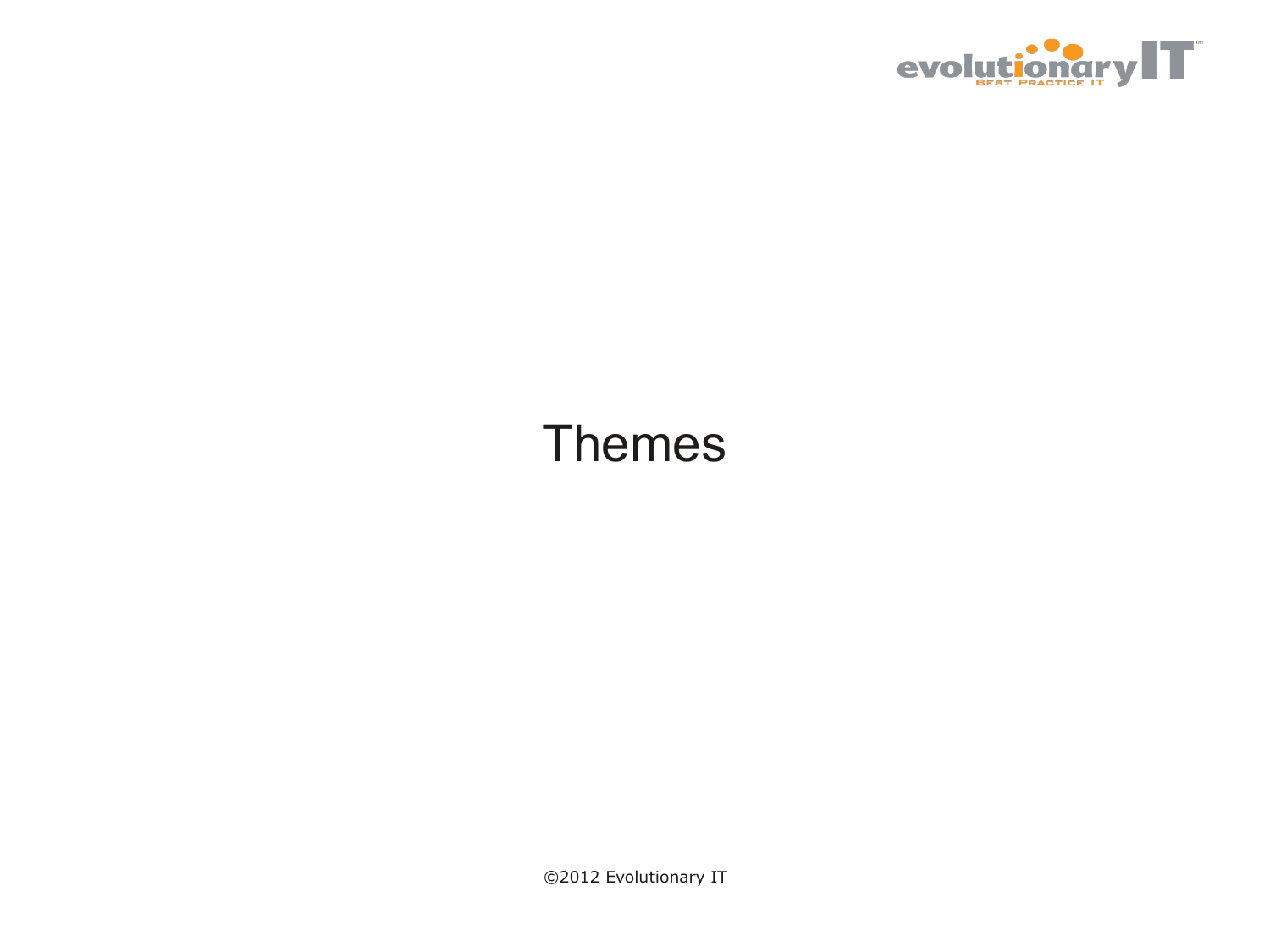

### Themes

- Control your layout and design
- Both free and commercially supported themes
- /pathtomoodle/theme
- [Moodle Themes](https://moodle.org/plugins/browse.php?list=category&id=3)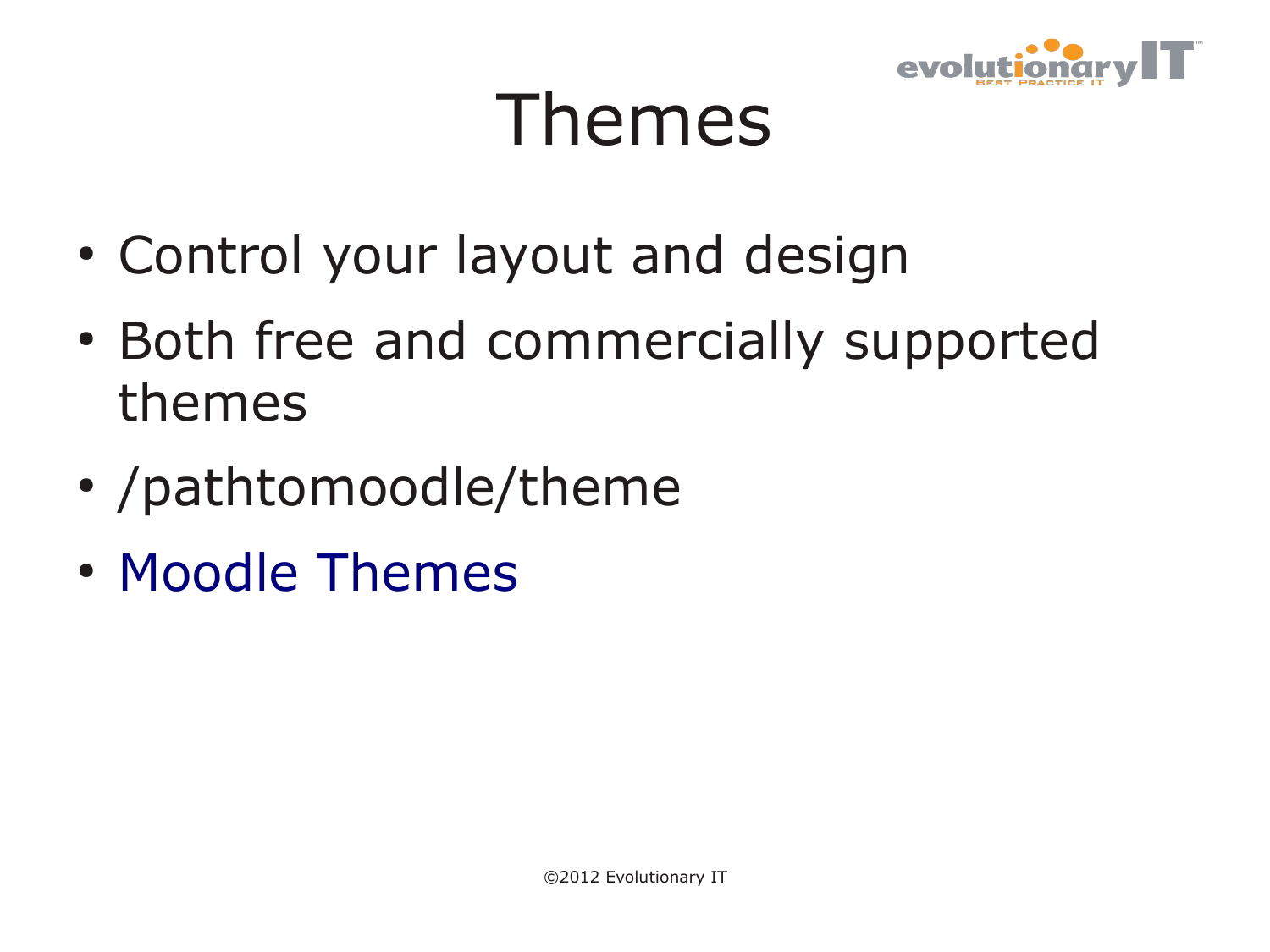

#### Other Key Features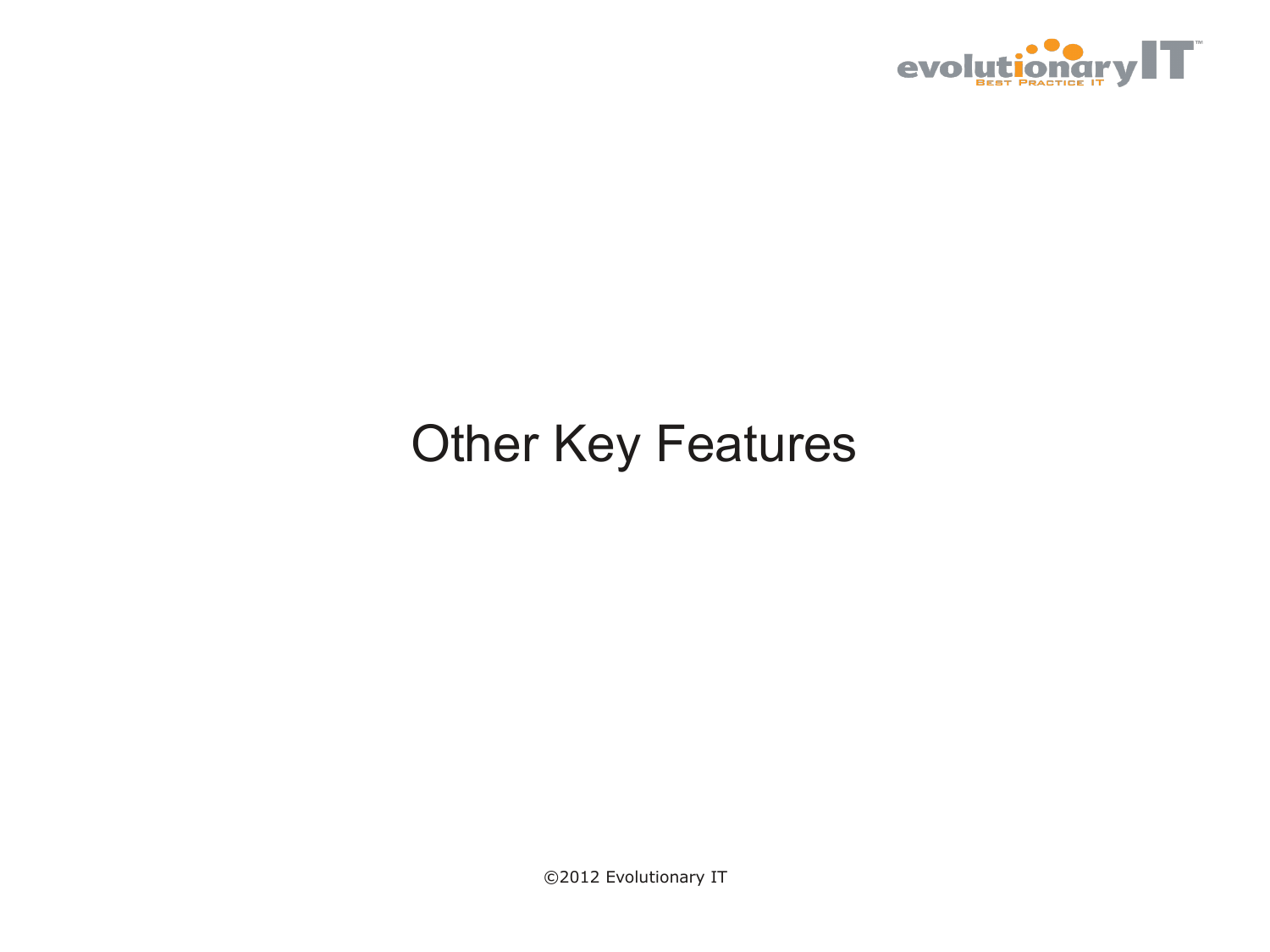

### Language Packs

- Internationalized
- Moodle Language packs
- <http://download.moodle.org/langpack/>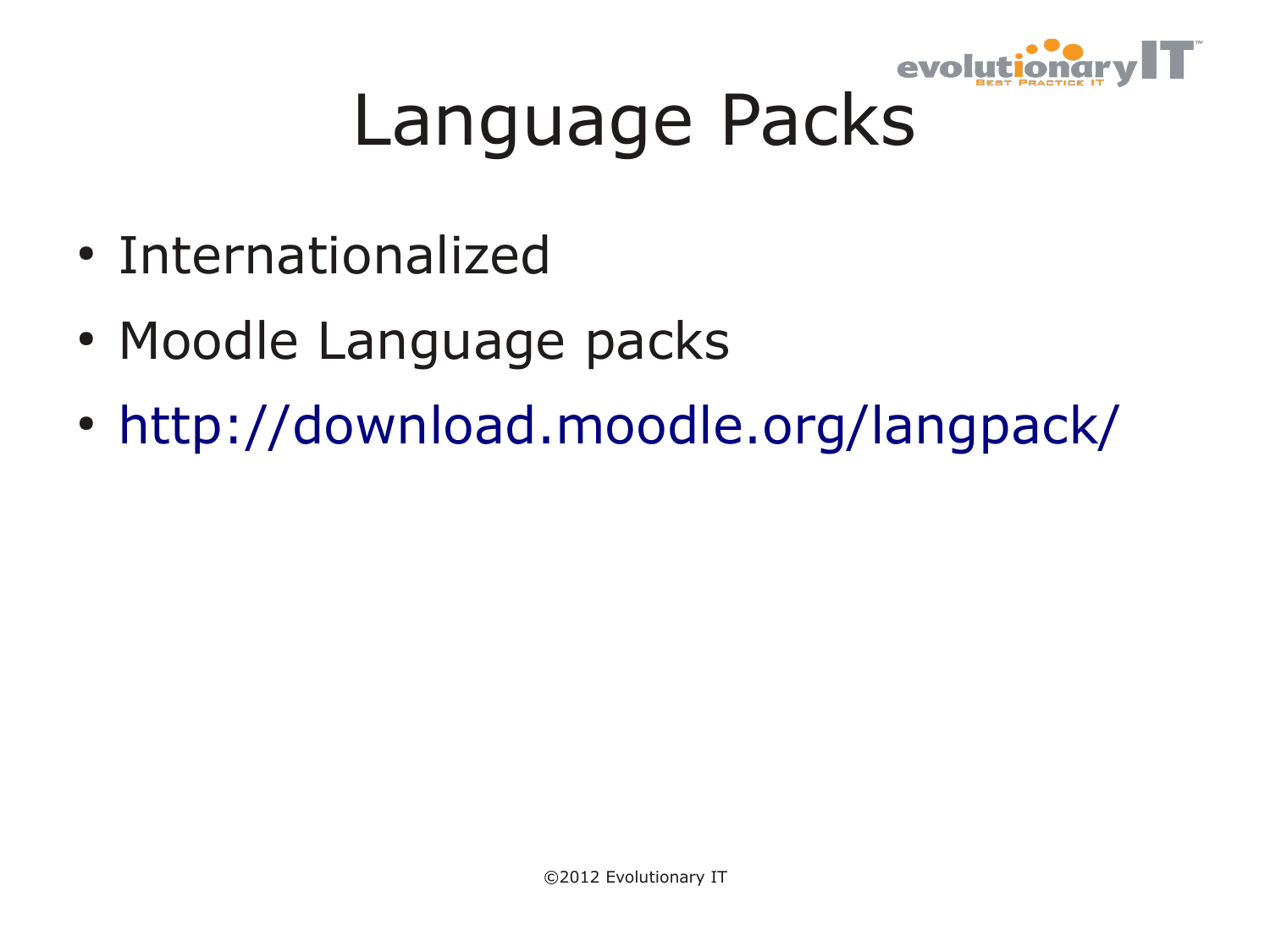

- Multiple authentication mechanisms are supported
- LDAP, CAS server (SSO), External DB, PAM, RADIUS, etc.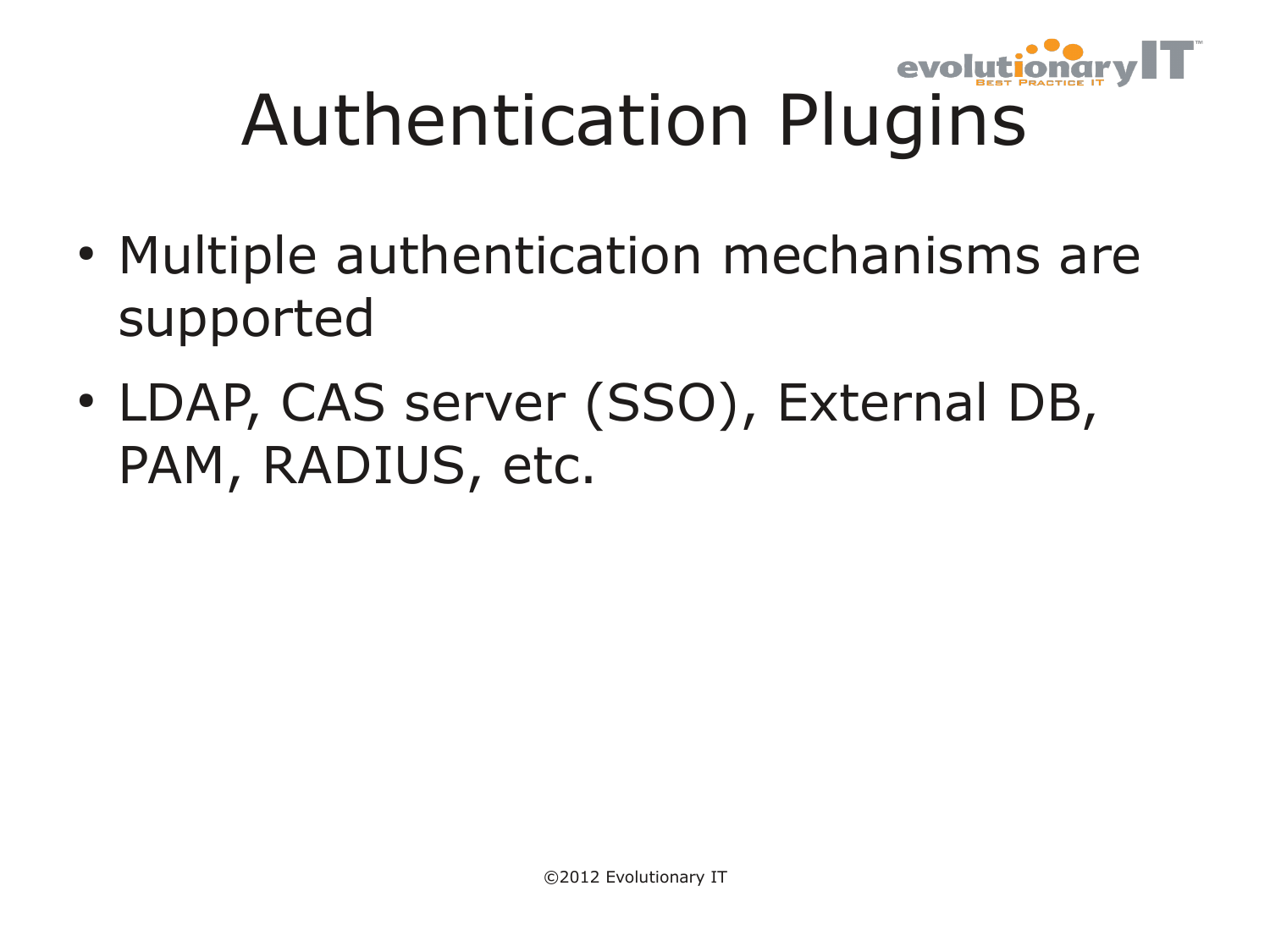

## Student Registration

- Manual account creation
- Email based self-registration
- Guest access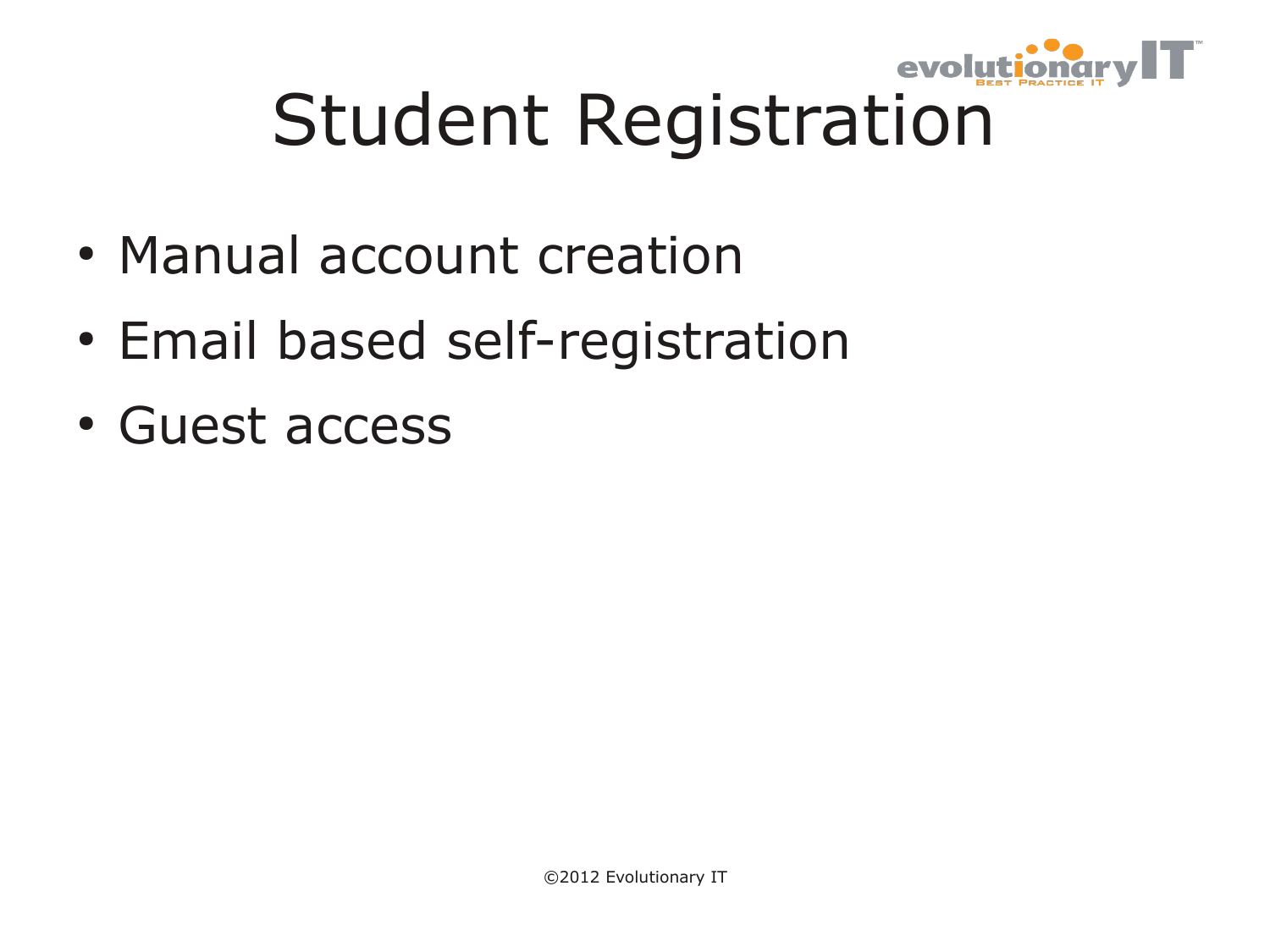

#### E-Commerce/Payment Options

- Yes you can offer paid training
- Payment gateway Authorize.net
- PayPal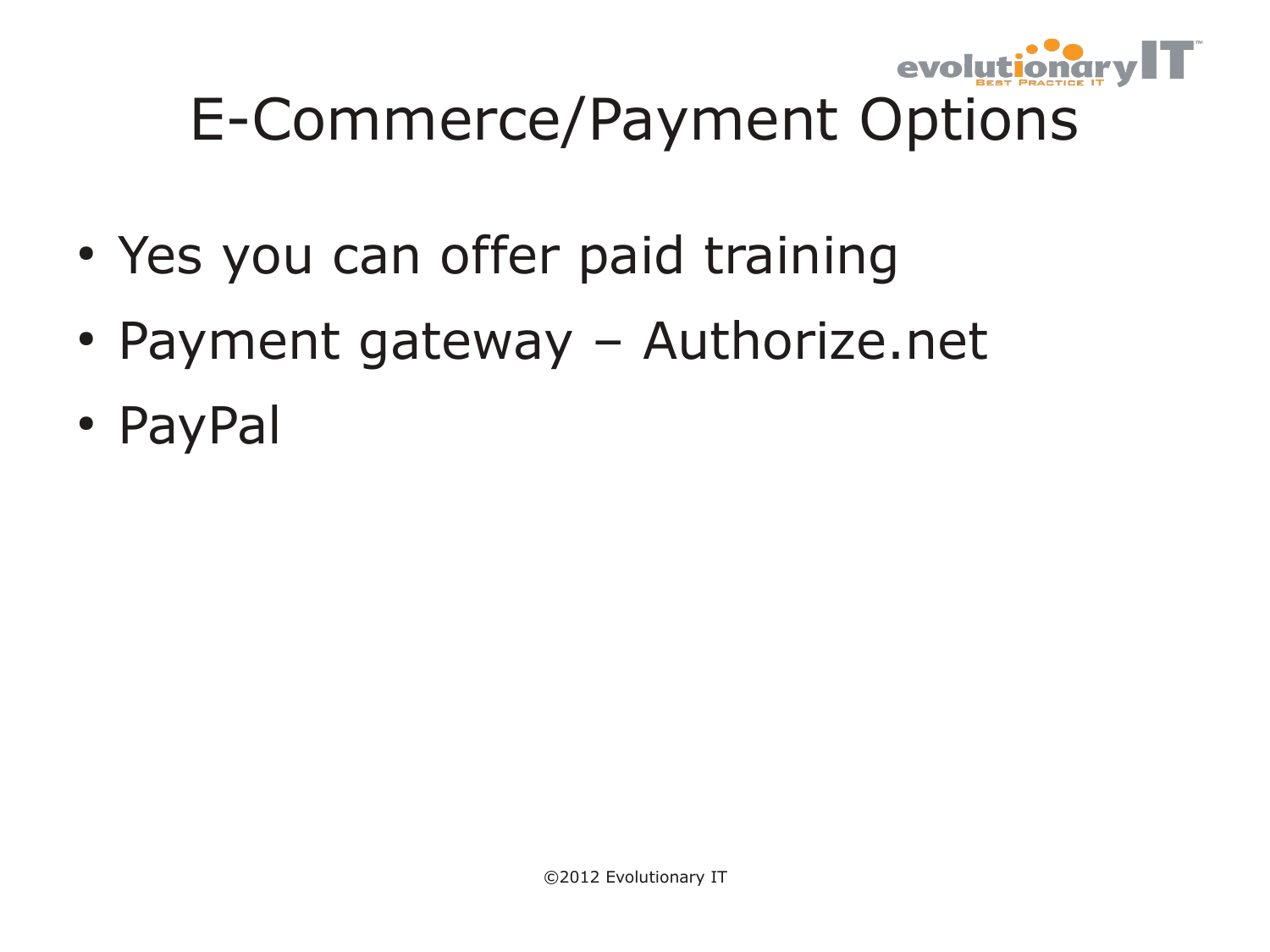

#### Key Moodle Security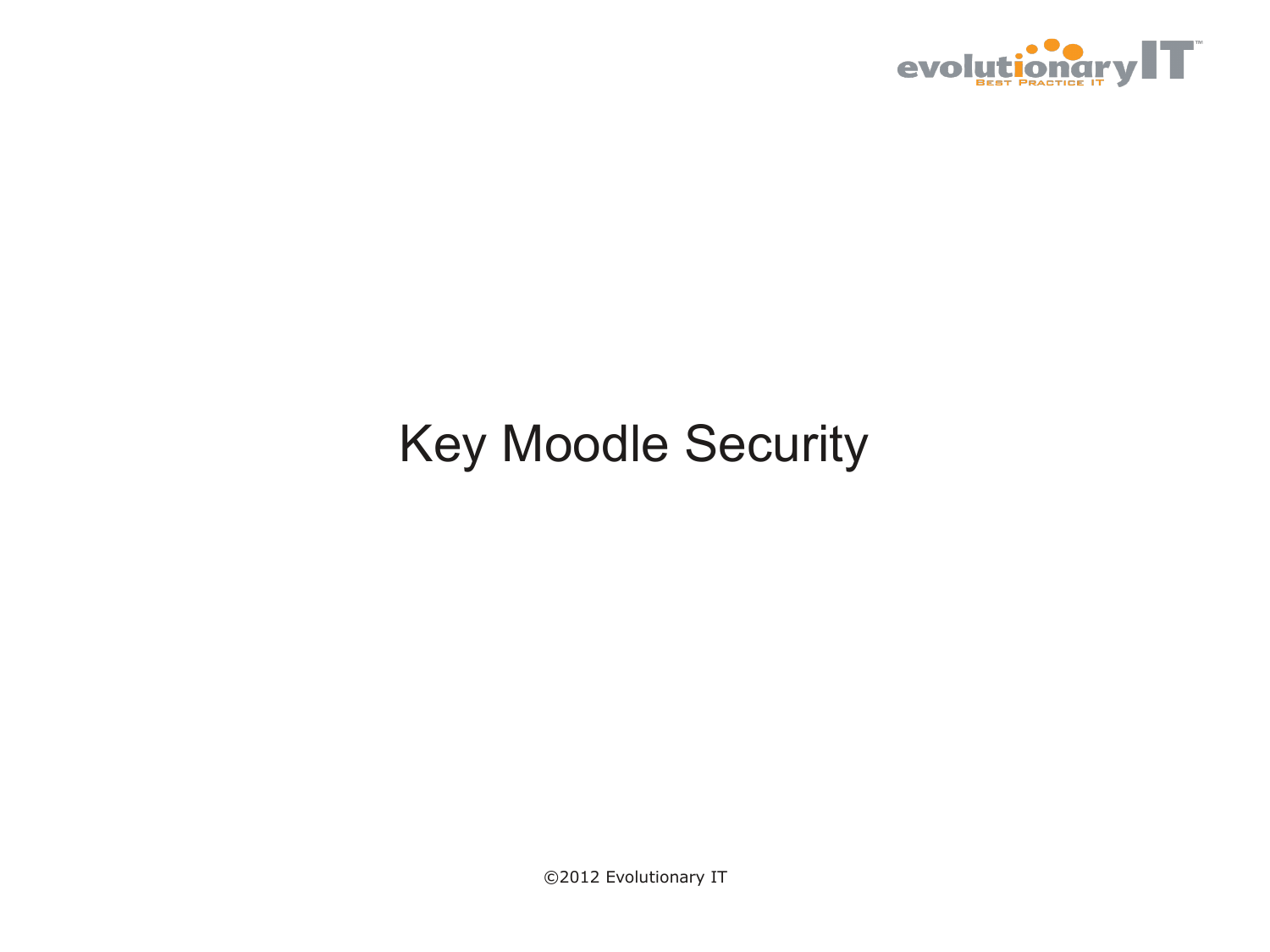

### Users/Roles

- Each user has a specific role
- Moodle roles have different permissions
- Default roles Administrator, Teacher, Non-Editing Teacher, Course Creator, Student, Guest.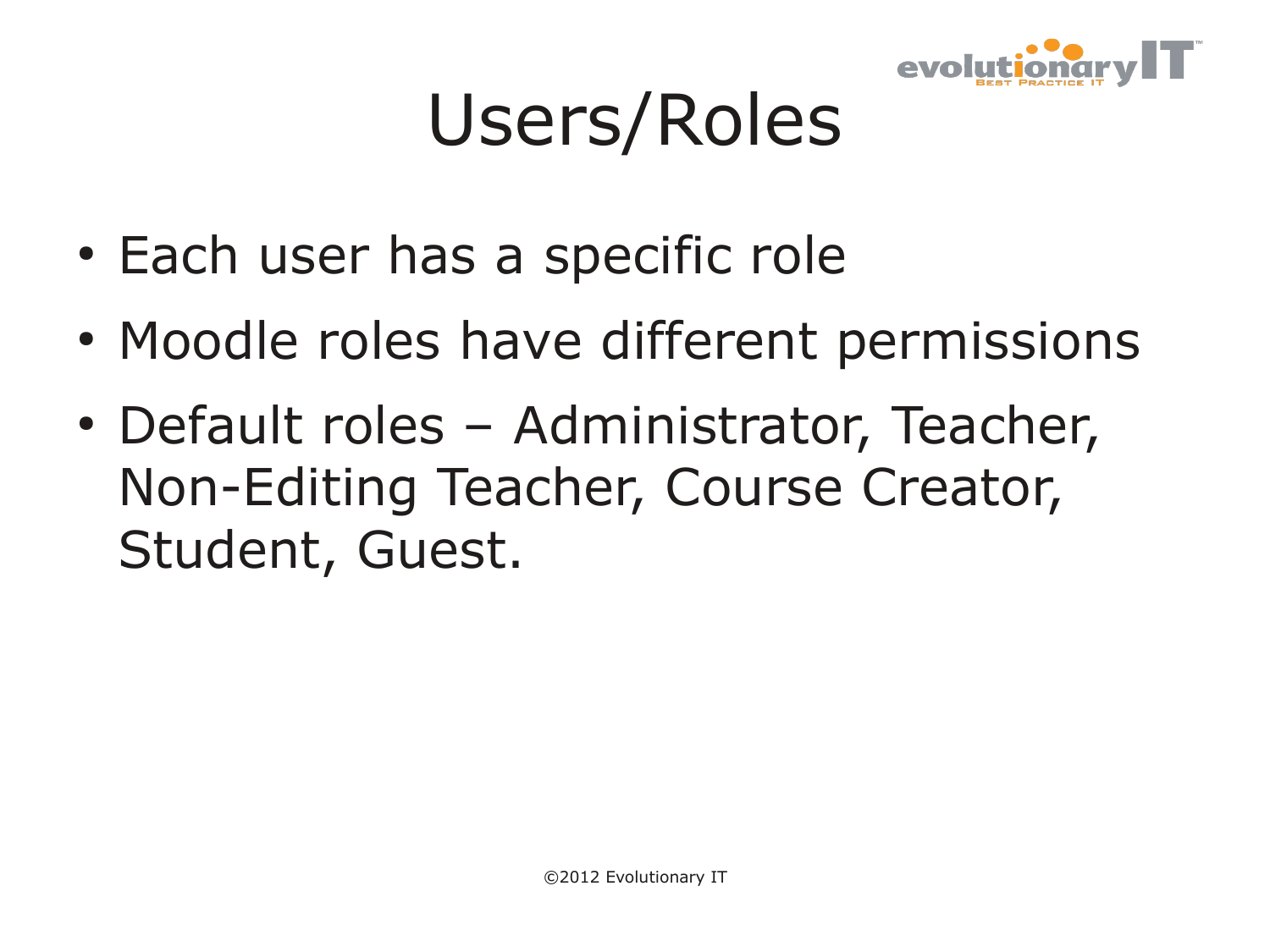

## Moodle User Types

- **Administrator** Can do anything on the site. Think root.
- **Course creator** Create new course and teach them.
- **Teacher** Can do anything within a course like changing activities and grading
- **Non-editing teacher** Teach in courses, grade but not alter courses
- **Student** Attend a course and use base Moodle features
- Guest Minimal privileges cannot add or edit content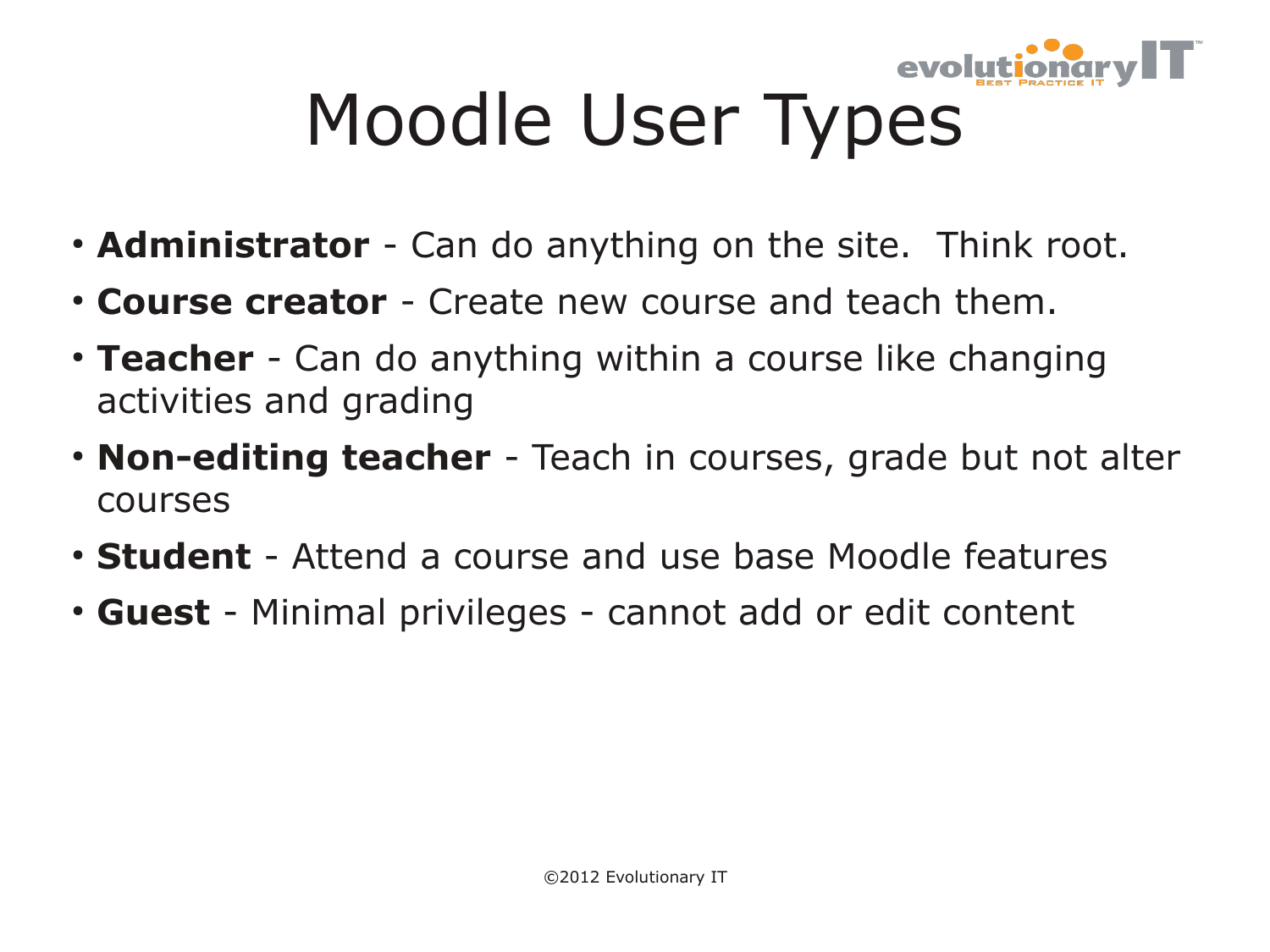

#### Basic Moodle Interface Terms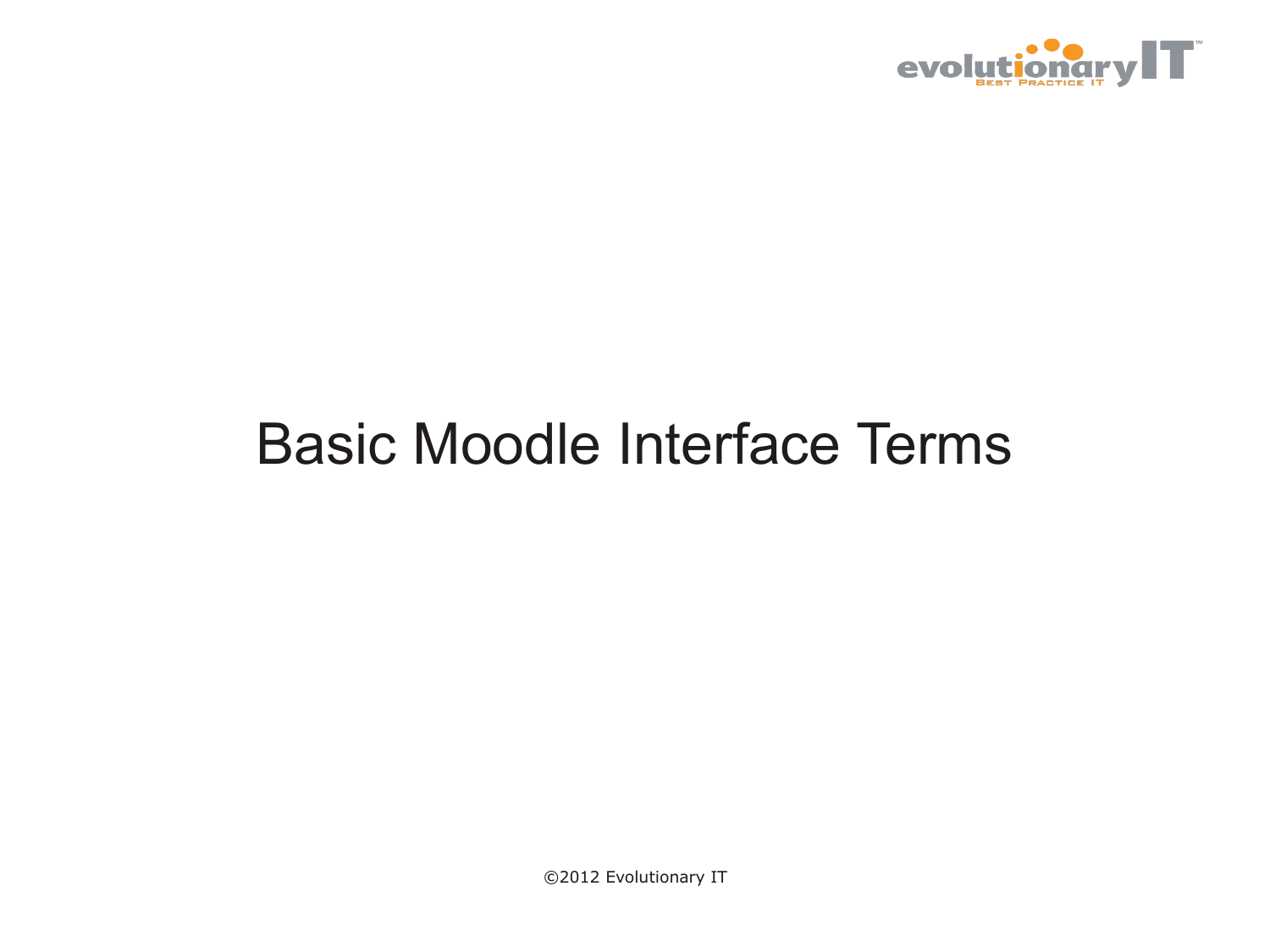

## Moodle Interface

- Moodle site/Moodle site front page All your organization's courses – top level
- Moodle Course Your actual course
- Course Front Page Home page of your course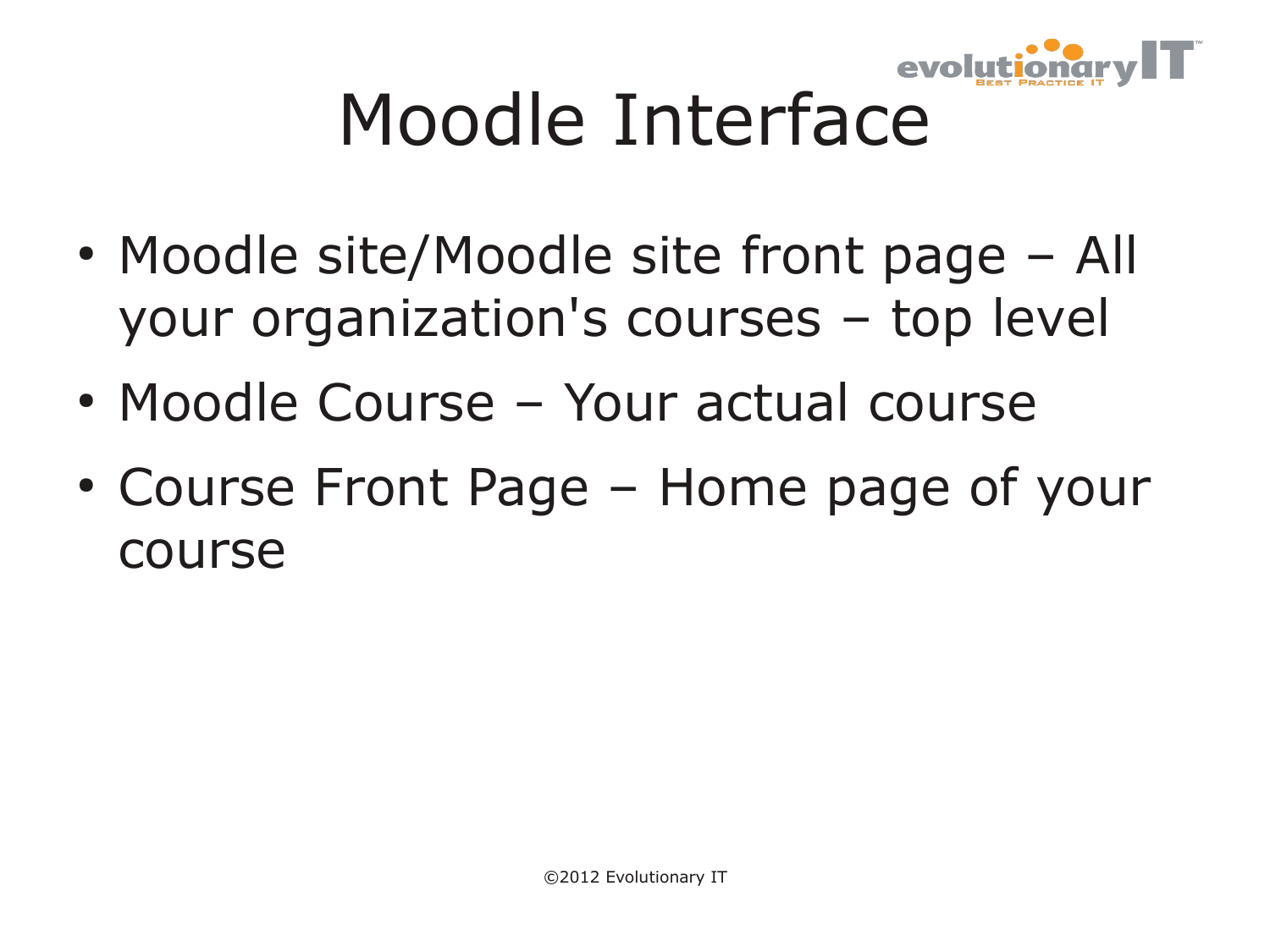

## Moodle Security

- Always patch your system
- Sign up for the mailing list
- Follow the [Security Recommendations](http://docs.moodle.org/23/en/Security_recommendations)
- Use SSL/TLS
- Anti-malware support (ClamAV)
- Backup!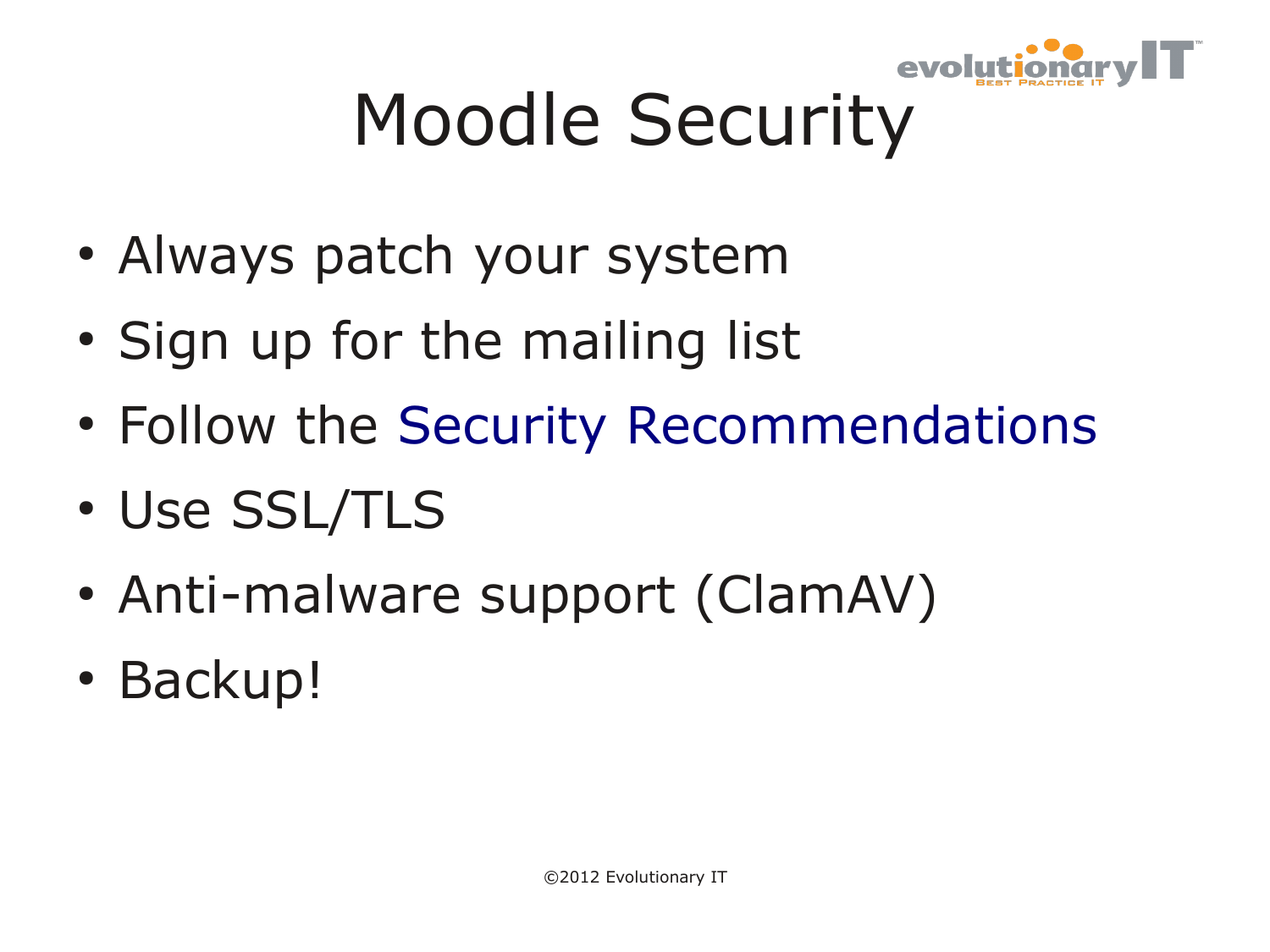

## Moodle Hosting

- Supernumerary hosting options
- Cloud options
- [Moodle Partner Network](http://moodle.com/partners/)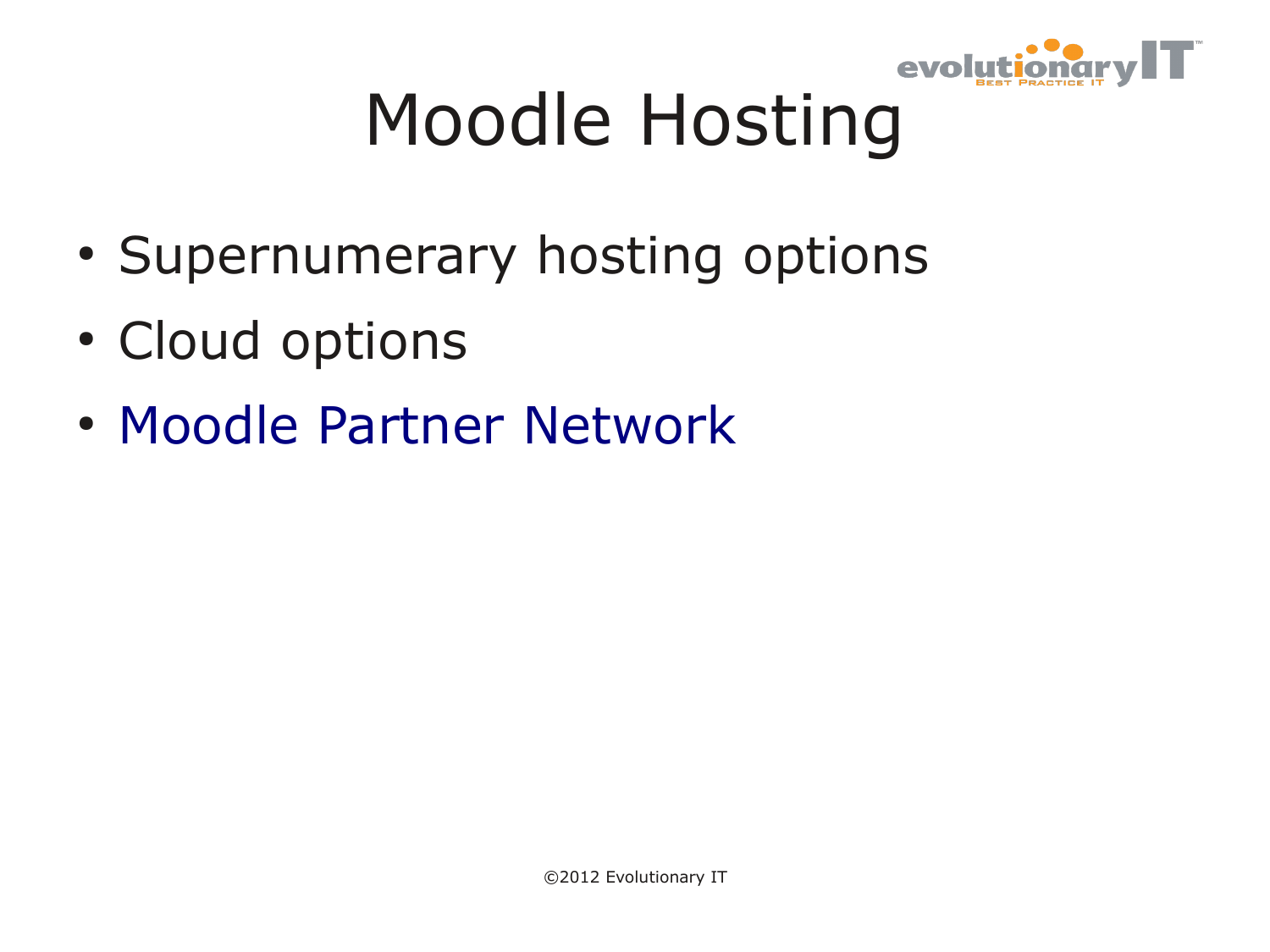

## Virtual/Cloud Options

- Bitnami VMware & Cloud (Amazon) <http://bitnami.org/stack/moodle>
- Turnkey Linux VM's and Cloud
- <http://www.turnkeylinux.org/moodle>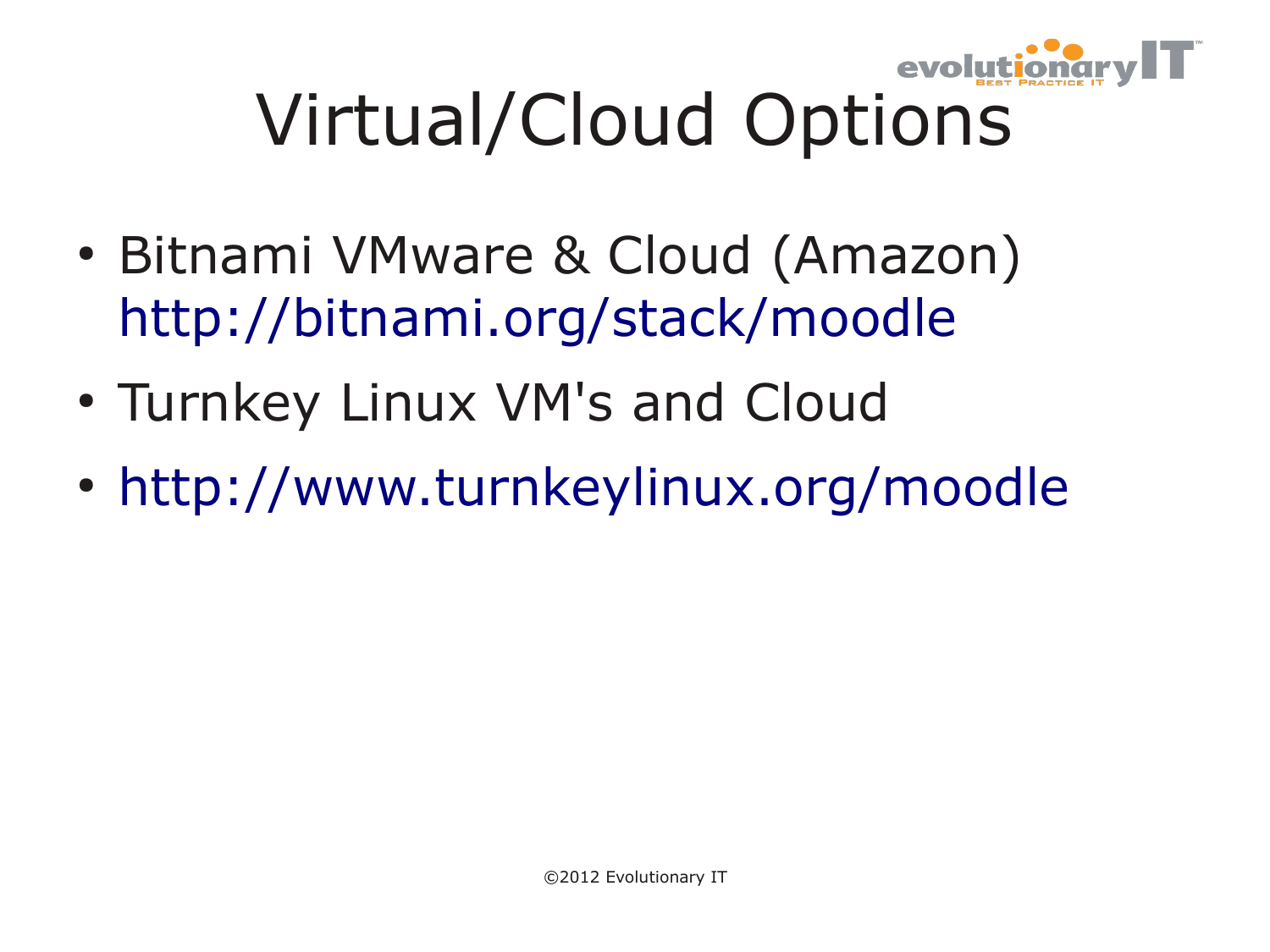

## Moodle Integration

- Some integration with Drupal, Joomla, Postnuke
- Integrate with existing CMS (Content Management System)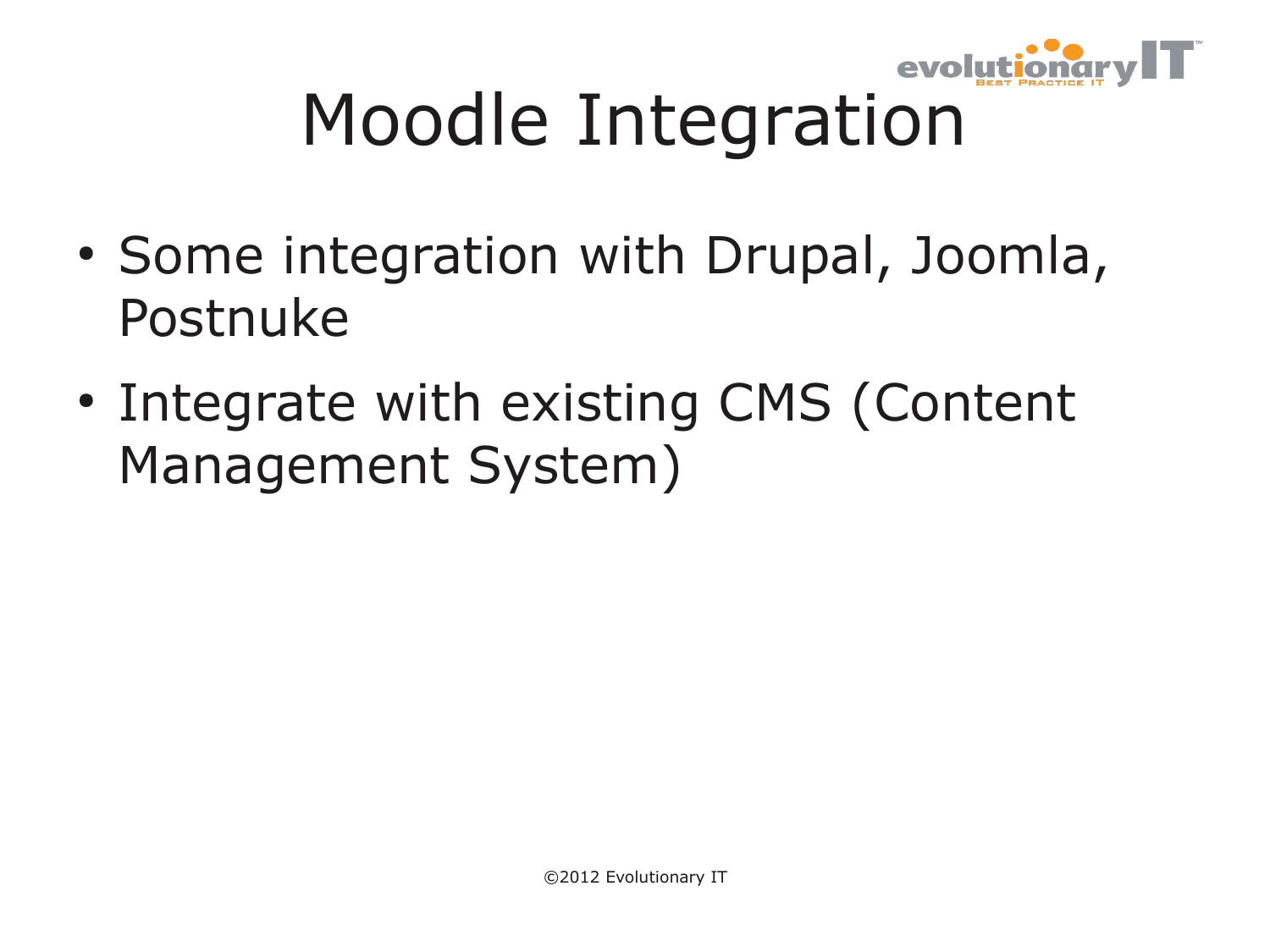

## Moodle Integration

- Big Blue Button Desktop sharing, Whiteboard, Integrated VoIP, Record & playback, Presentation mode, Webcam Support
- <http://www.bigbluebutton.org/>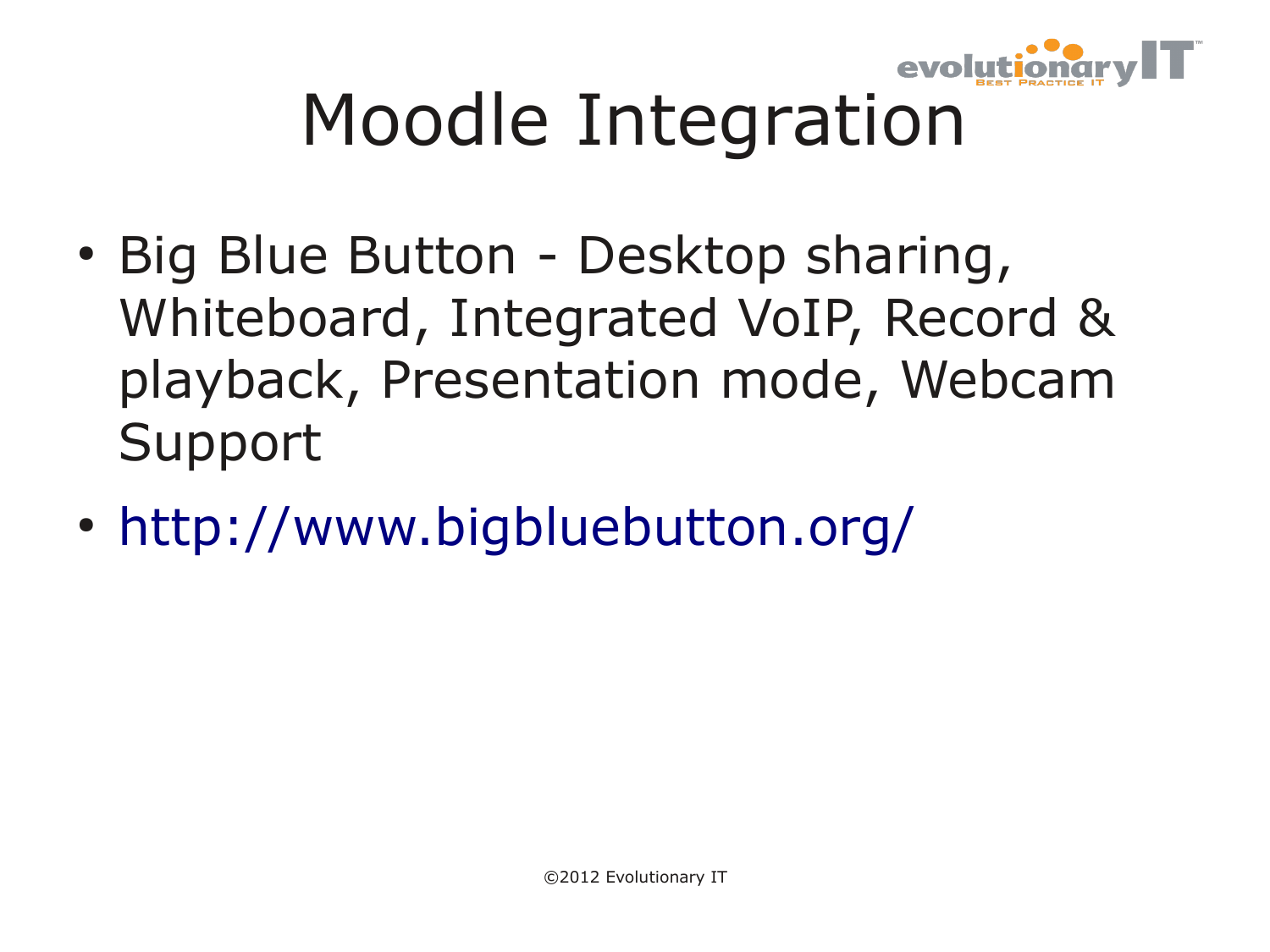

## Moodle Links

- [http://www.moodle.org](http://www.moodle.org/)
- [http://docs.moodle.org](http://docs.moodle.org/)
- [http://demo.moodle.net](http://demo.moodle.net/)
- <https://moodle.org/forums>
- <https://moodle.org/downloads/>
- <https://moodle.org/news/>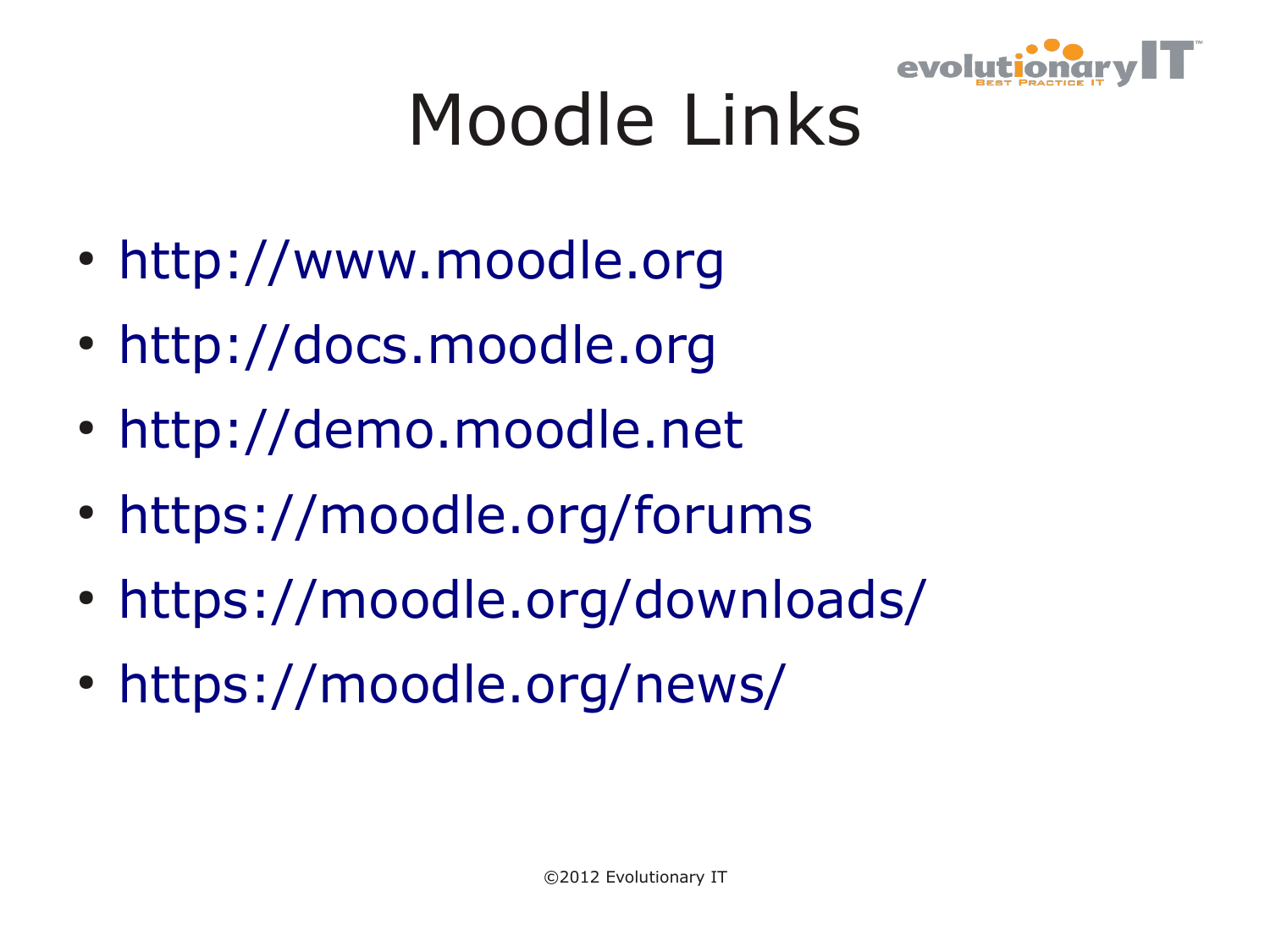

#### Find me online in all social networks at:

[http://network.evolutionaryit.com](http://network.evolutionaryit.com/)